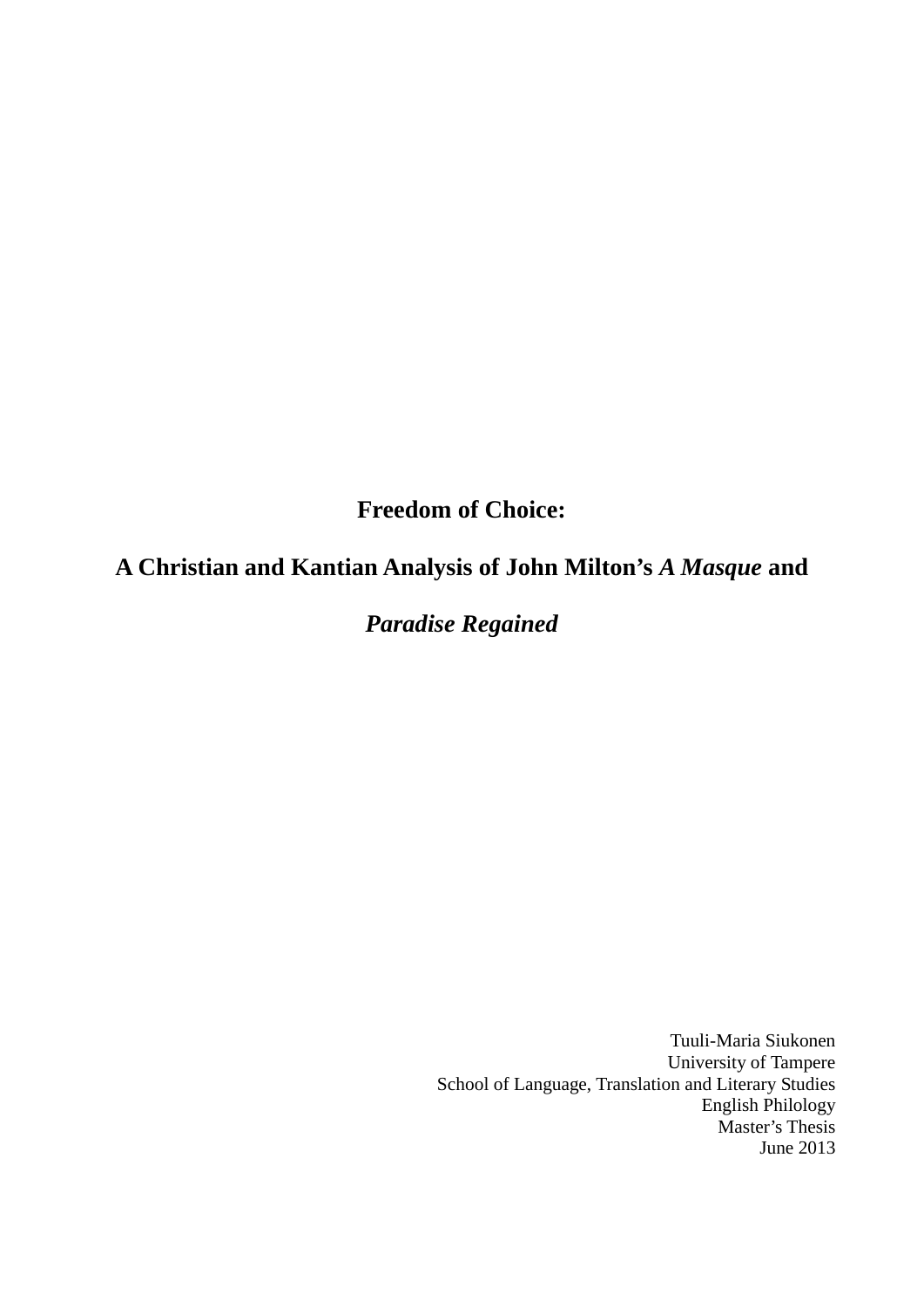Tampereen yliopisto Englantilainen filologia Kieli-, käännös- ja kirjallisuustieteiden yksikkö

SIUKONEN, TUULI-MARIA: Freedom of Choice: A Christian and Kantian Analysis of John Milton's *A Masque* and *Paradise Regained*

Pro gradu -tutkielma, 74 sivua kesäkuu 2013

Tarkastelen tutkielmassani pahuuden käsitettä kristillisen teologian ja kantilaisen filosofian näkökulmasta. Analysoin John Miltonin teoksia *A Maske presented at Ludlow Castle, 1634* ja *Paradise Regained*.

*A Maske presented at Ludlow Castle, 1634* on naamionäytelmä, joka esitettiin ensimmäistä kertaa vuonna 1634 Bridgewaterin jaarlin perhepiirissä. Jaarli oli myös tilannut näytelmän. Juoni kertoo kolmesta lapsesta (kaksi veljestä ja heidän siskonsa), jotka ovat matkalla vanhempiensa luo synkän metsän halki. Lady joutuu Comus-nimisen velhon vangitsemaksi ja veljet pelastavat hänet taivaasta lähetetyn varjelijan (Attendant Spirit) ja vedenneito Sabrinan avustuksella.

*Paradise Regained* on jatkoa Miltonin eepokselle *Paradise Lost* (suom. *Kadotettu paratiisi*). Se kertoo Raamatun tarinan, jossa Jeesus viettää 40 päivää autiomaassa, jonne Saatana tulee häntä koettelemaan. Molempien teosten keskiössä on vastustajien suorittama viettely (temptation) retoriikan keinoin. Molemmissa teoksissa sankarit selviävät koettelemuksistaan vahingoittumattomina vedoten totuuteen ja Jumalan varjelukseen.

Perehdyn ensin kristilliseen teologiaan ja etenkin vapaan tahdon kysymykseen. Käytän lähteinäni Miltonin proosatuotantoa sekä kirjallisuudentutkimusta Miltonin töistä. Syvennän käyttämääni teoriapohjaa tiivistämällä Immanuel Kantin moraalifilosofian keskeisiä ajatuksia pahuudesta. Nämä kaksi teoreettista lähestymistapaa ovat hyvin lähellä toisiaan ja käytänkin niille yhteisiä konstruktioita hyväkseni. Näitä konstruktioita ovat vapaa tahto, pahat teot, ja perisynti. Kantin mukaan ihmisillä on aina taipumus valita paha maksimi jossain vaiheessa elämäänsä. Tämä taipumus johtuu itsesuojeluvaistosta, joka pakottaa ihmiset puntaroimaan asioita oman hyvinvointinsa näkökulmasta.

Tutkielmassani pyrin todistamaan, ettei ketään teosten hahmoista voi kutsua puhtaasti pahaksi, vaan pahuuden nimitystä voi ainoastaan käyttää viitatessa tekoihin. Hyvien hahmojen kohdalla pyrin osoittamaan, kuinka vaikeaa on tehdä oikea valinta, ja että nämäkin hahmot joutuvat puntaroimaan valintojaan itsesuojeluvaiston kautta.

Avainsanat: pahuus, Milton, Kant, kristinusko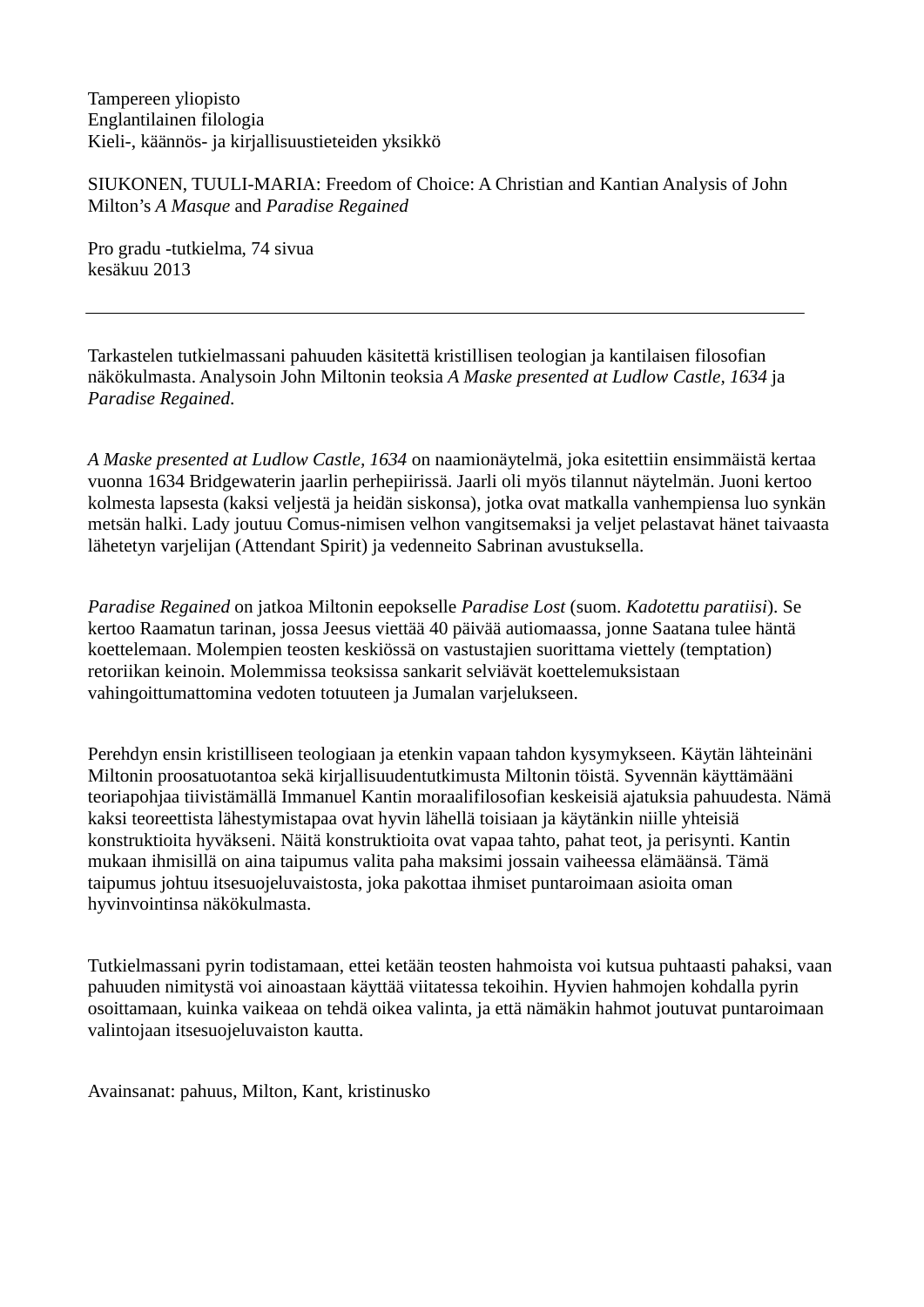## Table of Contents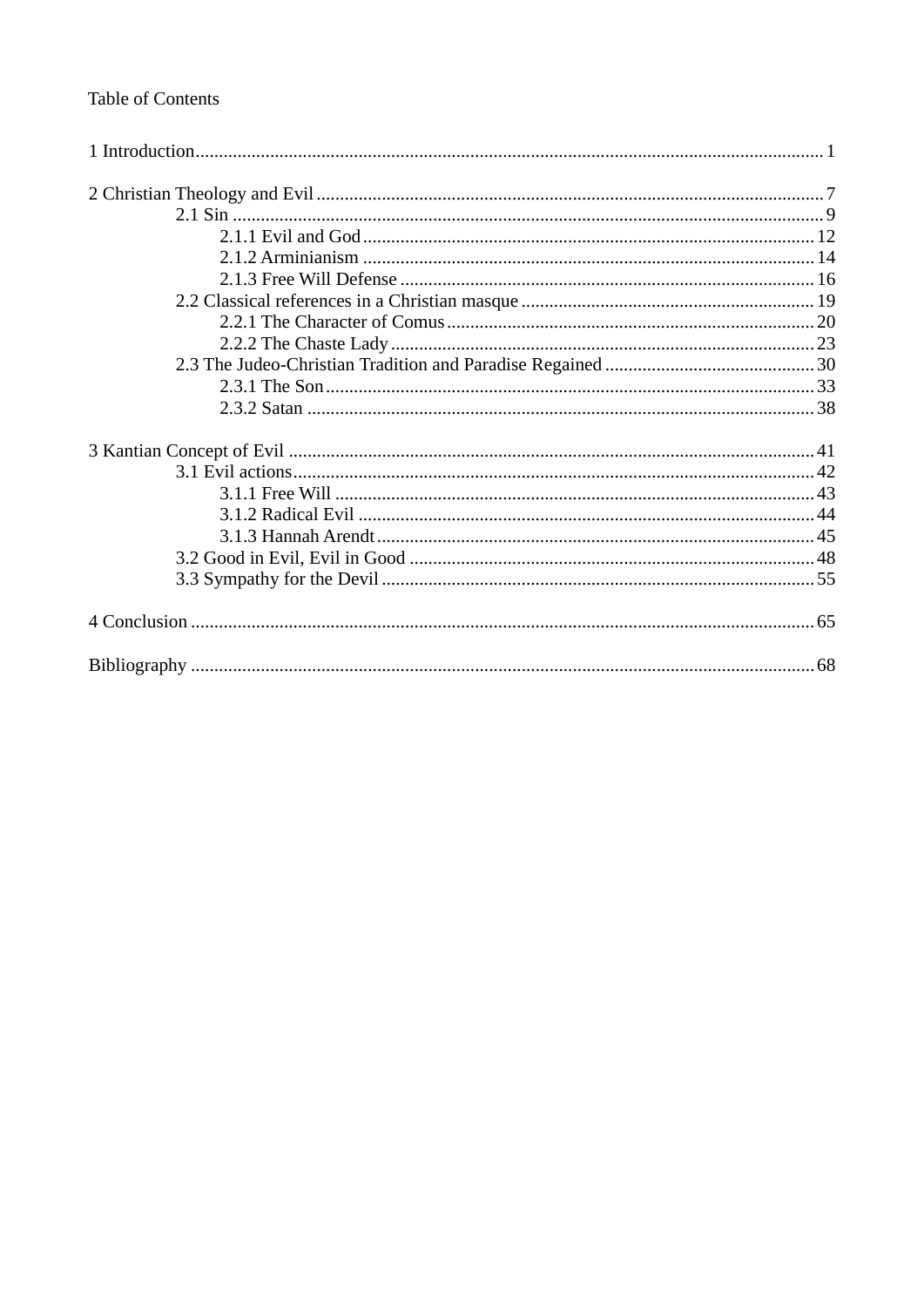## 1 Introduction

What is 'evil'? The easiest way to answer this question is to quote *Oxford English Dictionary* on the meaning of the word:

> The antithesis of good adj., adv., and n. in all its principal senses. In Old English, as in all the other early Germanic langs. exc. Scandinavian, this word is the most comprehensive adjectival expression of disapproval, dislike, or disparagement. In mod. colloquial English it is little used, such currency as it has being due to literary influence. In quite familiar speech the adj. is commonly superseded by *bad*; the n. is somewhat more frequent, but chiefly in the widest senses, the more specific senses being expressed by other words, as *harm*, *injury*, *misfortune*, *disease*, etc. (*OED Online*)

In my thesis I will mainly use the term as referring to something extremely unpleasant – the usual modern way of using the word 'evil'. I try not to make qualitative distinctions on the unpleasantness of a certain phenomenon or act because of consistency in my analysis, so I will refrain from making a distinction between 'bad' and 'evil'. This is a conscious decision, and based on the fact that making that distinction is purely subjective: all human beings have their own boundaries on the matter. I would not feel comfortable to rely on a subjective scale. I will clarify my view on evil in the course of this thesis and attempt to be as objective as possible relying on Kantian rigorism.

The existence of evil has perplexed thinkers throughout history. Religion and philosophy have tried to solve the problem of evil in multiple theories about origins. "From its inception, Christianity was deeply concerned with questions of evil. This concern crystallized in two questions that have remained central to the Christian tradition. Where did evil come from, and what can be done about it?" (Gillespie 2006, 30). Christianity has produced different views on the matter ranging from the Manichean view of God being both good and evil to Augustinian view of evil as nothingness, a lack of the good. This need to explain evil results from the fundamental problem Christianity has with the very concept of evil: how can there be evil in the world created by a good, all-powerful God? But not only Christianity has struggled with evil and its existence. Philosophers have also tried to explain evil in different ways, ranging from Aristotle's view of evil as failing to fulfill the purpose of human nature to Nietzsche's nihilism. I will not examine different views on evil very thoroughly in my thesis, as I will be focusing on Christianity and Kantian philosophy. I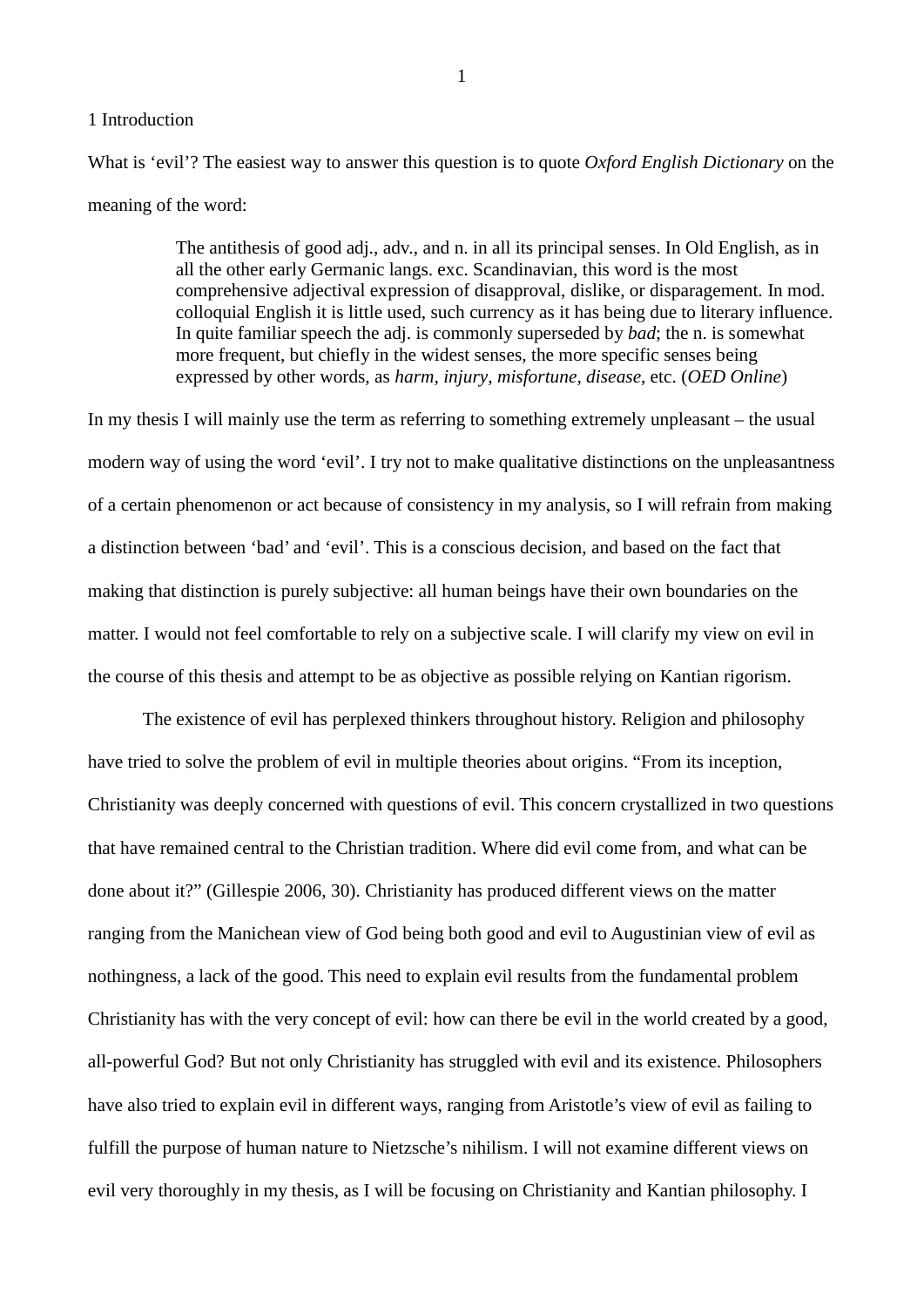will mainly utilize these two views on evil in my interpretation of two texts by John Milton, *A Masque* and *Paradise Regained*. I will also examine how closely related Kantian philosophy and Christianity are, if at all, in the regard of the question: what can be considered as evil?

As for the originality of my pursuit; I am well aware of the fact that Milton studies is a very large field of academic work and I do not claim to have any completely original ideas and interpretations on my chosen subject, but I do believe that my thesis is not altogether pure repetition of old ideas either. The subject of evil in Milton is indeed very thoroughly studied, but, as of yet, I have not found works that combine Christian and Kantian views on evil to the extent I do. Dennis Danielson utilizes Christian theology in his study of Milton in his outstanding book *Milton's Good God*, and I have used his work as a starting point with the Christian part of my thesis. Danielson goes very thoroughly through Christian theology focusing on the Free Will Defense and utilizes it to interpret Milton's work. I would also like to mention C.A. Patrides and his extensive look into the matter of Christian heroism in *Milton and the Christian Tradition*. He has a firm Christian approach to Milton and refreshingly does not solely focus on *Paradise Lost*. A lot of Milton studies have focused on *Paradise Lost* as is expected; it is an epic and has many nuances to study. Among others, Stanley Fish<sup>1</sup> and Neil Forsyth (*The Satanic Epic*) have written excellent books on the matter of sin in *Paradise Lost*. Historically speaking, there was a long debate between Satanists and anti-Satanists on whether or not Milton wanted the reader to emphasize the heroism of Satan or Christian mores in *Paradise Lost*. Famously the Romantics were on the Satanist side of the argument along with A.J.A Waldcock and William Empson (Carey 1999, 161). The opposing side of anti-Satanists has been represented by Stanley Fish, C. S. Lewis and Charles Williams (Carey 1999, 161). Luckily criticism has moved on from this narrow division and we have a much more rich field of research, such as Nancy Rosenfeld with her account of the character of Satan in literary history and Claire Colebrook with her excursion to the subject of evil. Even though the subjects of these

<sup>1</sup> Stanley Fish, *Surprised by Sin: The Reader in* Paradise Lost, 1967, Cambridge: Harvard University Press. I am not using Fish in this thesis because his work is focused on *Paradise Lost* so thoroughly that I found it impossible to use his otherwise excellent book as a source in my work on *Paradise Regained* and *A Masque*.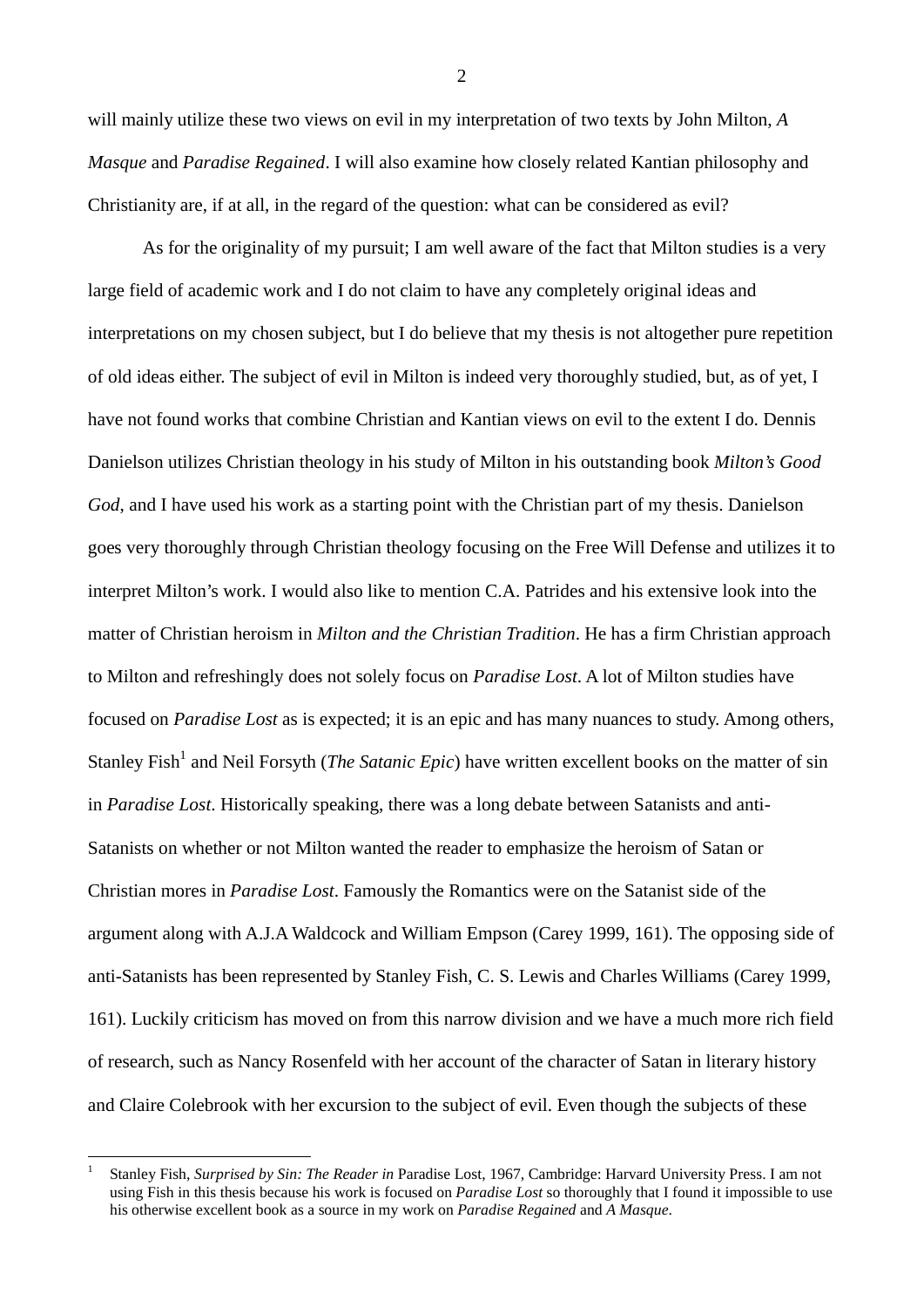two books suggest that the two critics are only occupied with Satan and might be thus erroneously labeled as Satanist, they are not. Both of them study the character of Satan without downplaying the protagonists of Milton's works nor do they raise the character of Satan on a pedestal, like some of the previous critics have done. I will try to follow the example set by Rosenfeld and Colebrook and read Milton's protagonists and antagonists as equally necessary characters for the texts I use. As for the Kantian side of my thesis, I use Kant's texts as well as articles by different scholars to clarify the philosophical issues relevant for my thesis. Milton and Kant have been extensively paired together by Sandford Budick in *Kant and Milton*, but he focuses on Kant and writes about how Kant used Milton as an example. Claire Colebrook's book *Milton, Evil and Literary History* uses Kantian philosophy among others to analyze Milton's works. She draws some parallels between the two, but does it in a way that does not focus on any single text but looks at Milton's career as a whole. Her work is indeed groundbreaking as she does not adhere only to the traditional Christian reading, but finds novel ways to examine the legacy of Milton. But even though Colebrook uses Kantian philosophy extensively, she does not analyze the particular texts I use very thoroughly. This is where my thesis may be of use in the field of Milton studies. I intend to do as comprehensive analysis as is possible within the confines of a Master's thesis of these two works and place them in the frame of the choice between good and evil.

I intend to examine the evil represented in the two texts mainly by analyzing the characters and the choices they make. My analysis will focus on the main characters of Comus and the Lady in *A Masque*, and the Son and Satan in *Paradise Regained*, although I will mention some of the other characters as well. I have chosen these works by Milton in order to avoid *Paradise Lost*, because it is nearly impossible to be original when burdened with such huge amounts of literary criticism and a lot of it concerning evil in the epic. However, I will not completely ignore *Paradise Lost*, since the topic of the epic does relate to the topics of *A Masque* and *Paradise Regained*. The two texts I have chosen do bear some similarities, such as that they are both temptation-narratives (Rosenfeld 2008, 81-82). I intend to explore this and other similarities in the two texts in order to create a coherent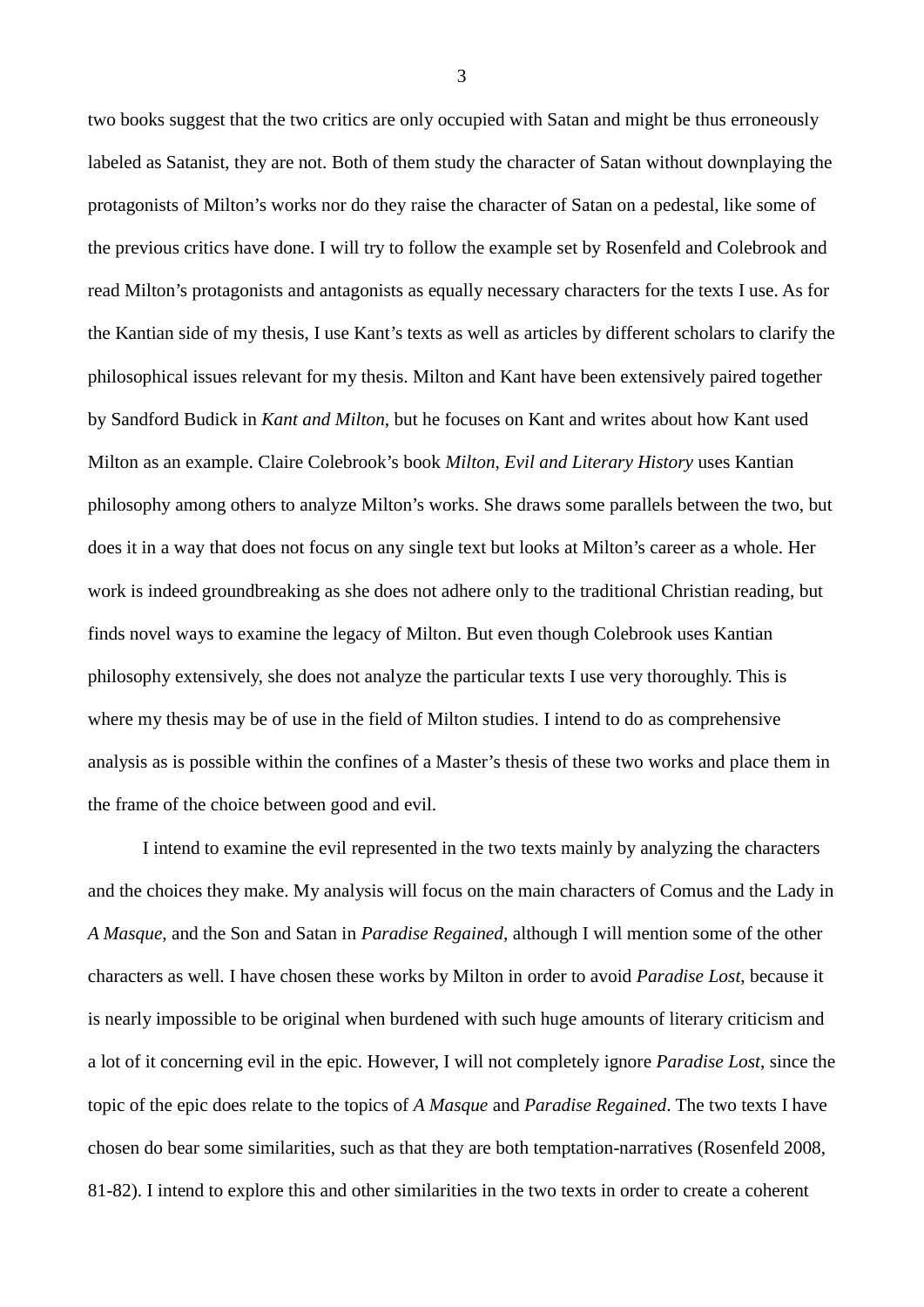analysis of evil in these works. I would also like to mention that because the two texts were written in completely different stages of Milton's career, some development in Milton's views might be present.

I am intrigued by the way Milton mixes the two apparent opposites of good and evil and this is the main reason for my choice of topic and, in this thesis, I will be mainly concerning myself with the questions about whether or not the characters are to be viewed as either good or evil. I will not limit my analysis with using only Christian theology on the seemingly one-dimensional nature of some characters, such as the Son and Satan, because they are not to be viewed solely through their Christian counterparts. Even though they are obviously based on the Christian figures, they are still characters in a poem. Milton presents the reader with his own version of the story from the Gospels where Jesus is tempted by Satan in the wilderness (Luke 4:1-14). The characters I am dealing with are Milton's creations and as such not the biblical ones. "A poetic character is created in the human imagination; the figures that emerge therefrom cannot be any less human and fallible than their creators" (Bryson 2002, 89-90). Literary criticism is after all mainly an interpretation of a text through the critic's ideology, and in the case of *Paradise Regained* and *Paradise Lost*, a sort of a double interpretation, as the critic interprets Milton's interpretation of the Bible (Danielson 1982, 20). Milton's depiction of the characters is in itself controversial "because so many people still believe in, or worry about, the actual existence of his most important ones: Adam, Eve, Satan, Jesus" (Danielson 1999, 144). Even though Milton wrote about the struggle between good and evil, are there such things as completely evil beings? And how does intention affect how an act is judged morally? Are moral choices easy to make? Are we even able to determine anything concrete about evil?

As the reason for utilizing Christian doctrine to interpret Milton is a fairly obvious one – him being extremely set on his task to "justify the ways of God to men" (*Paradise Lost*, I.26)<sup>2</sup> by writing two epic poems with topics taken straight from the Bible and producing a long account of

<sup>2</sup> From here on *Paradise Lost* will be referred to as *PL*. I am using the second edition of *Paradise Lost*, originally published in 1674.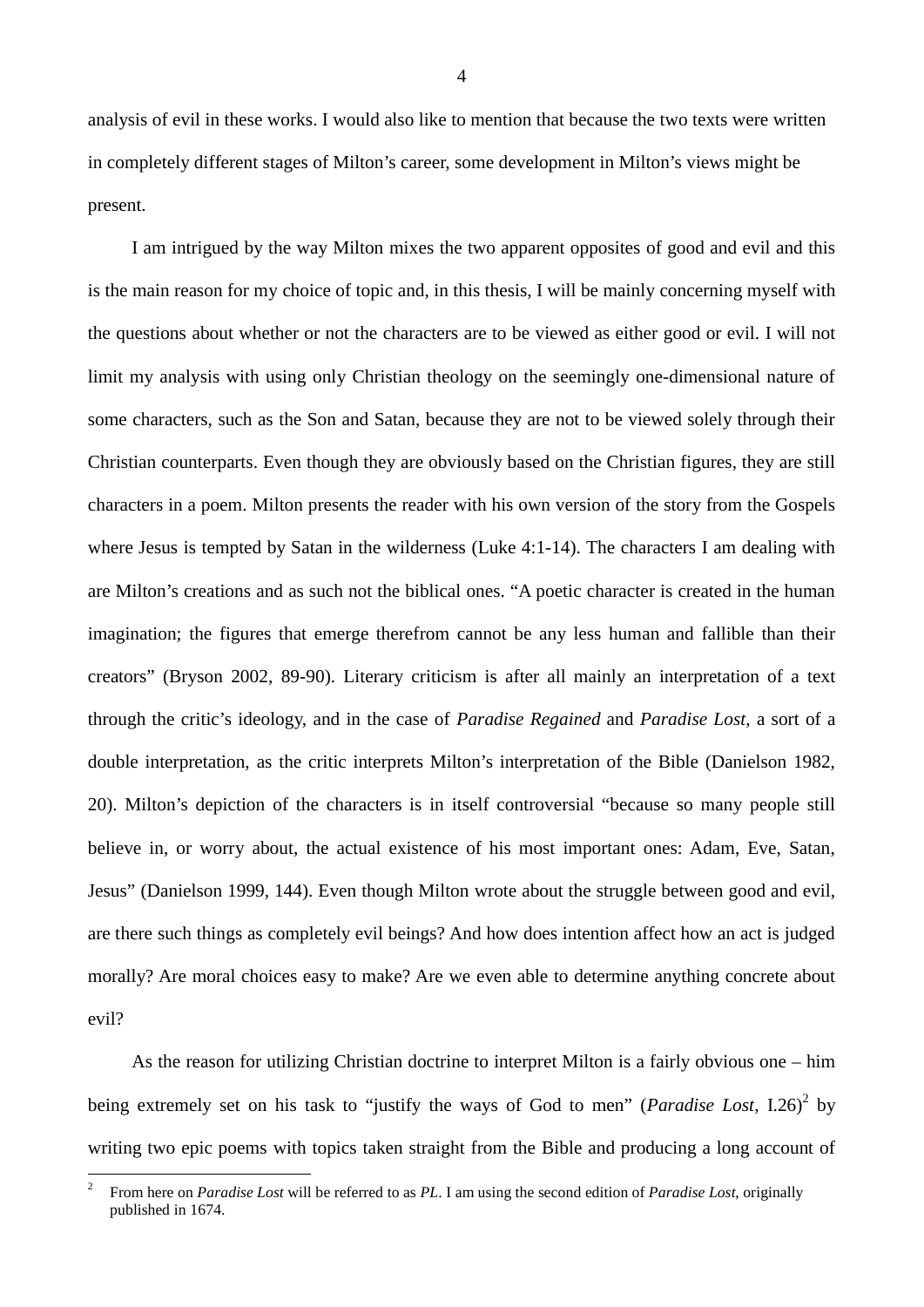his personal view on Christianity (*Christian Doctrine*) 3 – my choice of using Kantian philosophy to widen the scope of my analysis needs clarification. After all, Milton died in 1674 and Kant was born 50 years later. It might seem odd to use one theory that was present at the time of Milton's life and another that was developed long after he passed away. I have chosen Kant because of his philosophy's overlap with Christianity. I also do not want to rely solely on Christian theology because I want to create a more vibrant picture of the characters than would be possible if I would only use theology. There is also the fact to which I hinted earlier: Christianity has been used extensively in previous Milton studies, but Kant's philosophy has not been utilized as much in the study of Milton's work. My endeavor is not a random choice; there are similarities between the two theoretical frameworks which I will point out in the thesis. There is also the issue that the Kantian definition of evil is relatively close to Milton's view of evil. As Claire Colebrook (2008, 64) notes: "[o]ne of Milton's achievements in *Paradise Lost* is to combine the earlier Augustinian sense of evil as privation or non-being – falling away from the good rather than a positive existence – with the modern Kantian conception of evil as an act of the will that freely decides to will." There is also the matter that Kant himself appreciated Milton and his work very much: "Kant's Miltonic aesthetics and Miltonic moral reason, firmly linked to his direct comments on Milton, constitute the most penetrating account ever written of the inner workings, and the inner impact on the reader, of Milton's poetry" (Budick 2010, 4).

The first text I will deal with in this thesis is John Milton's *A Masque*, a masque first performed in 1634. The original name given by Milton to the masque is *A Maske presented at Ludlow Castle, 1634*, but I will refer to it as *A Masque* in order to save time and space. The spelling I use is taken from the printed version I use. I will not be referring to the masque as *Comus* even

<sup>3</sup>  *De Doctrina Christiana* (*Christian Doctrine*) was first published in 1823, which is 149 years after Milton died. This date might seem odd, but the manuscript was found in the State Papers Office in 1823 and only then was it published. *Christian Doctrine* contains heretical opinions, such as Milton's clear anti-trinitarian view of God, and this might be the reason for it not getting published after Milton's death. That might also explain why some critics have claimed that this could not be Milton's writing and why it became a very controversial issue. In 1996 a report produced by a committee assembled to investigate the matter titled 'The Provenance of *De Doctrina Christiana*' came out stating that the majority of it is Milton's work, but that he could not have worked alone. This is hardly surprising, as the poet became completely blind at roughly the same time he began the work on *Christian Doctrine*. For more discussion see Dobranski 1999, 20-21 and Bradford 2001, 43-45.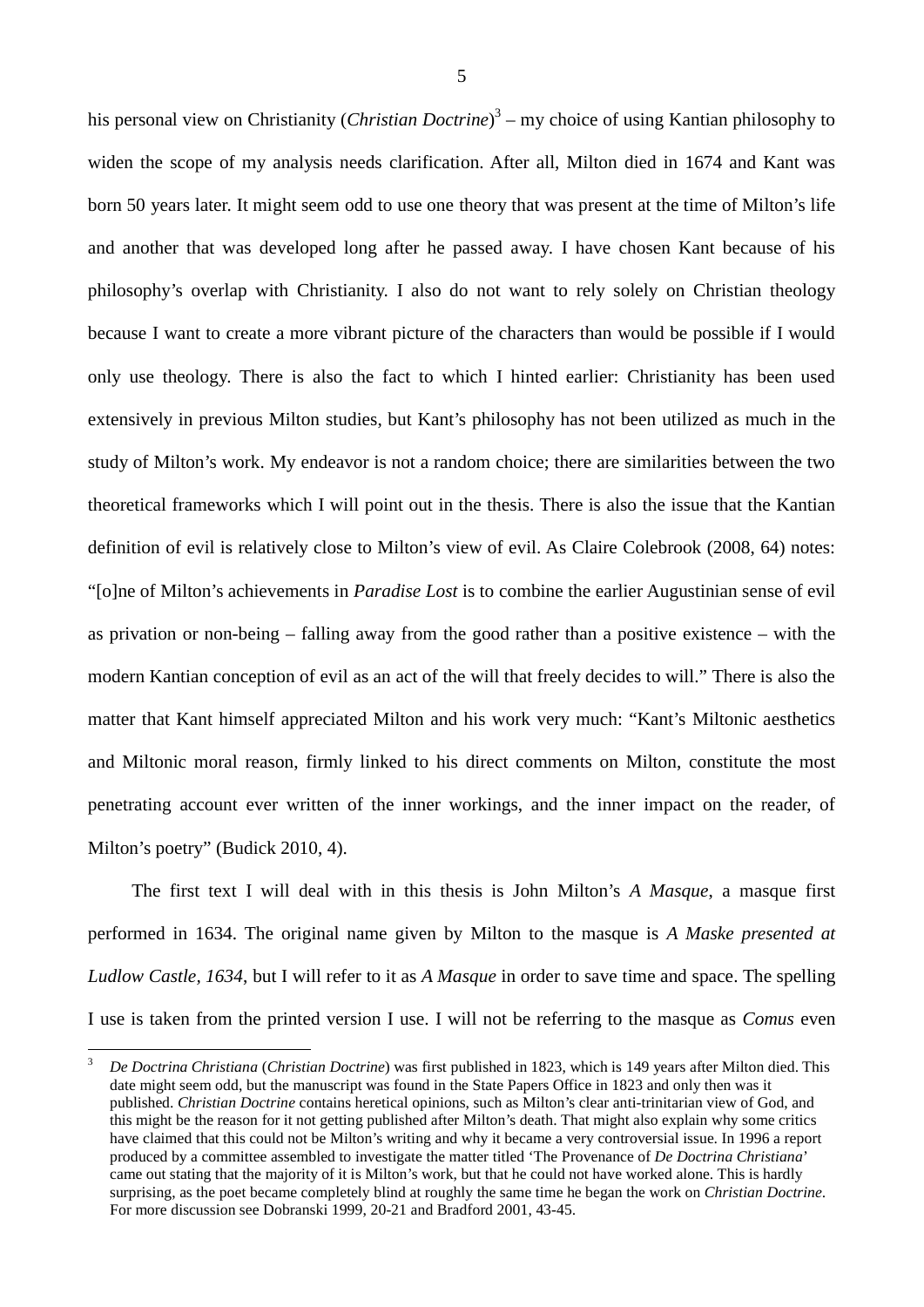though many of my sources do, because "calling *Comus* 'Comus' may be tantamount to calling *Paradise Lost* 'Satan'" and "[m]odern editors and critics would rather call the masque *A Mask*" (Flannagan 1989, 21). The general audience and previous literary criticism refer to the masque as *Comus* even if I do not. This will become clear when I quote some of the earlier work done on the masque. On Michaelmas night 1634 *A Masque* was performed for the Earl of Bridgewater, who had also commissioned the masque. The Earl's children – John, Thomas, and Alice Egerton – performed the parts of the children in the masque. *A Masque* tells the story of the three children, who are on their way through a menacing forest to see their parents. The Lady gets separated from her brothers in the woods and is deceived and captured by the sorcerer Comus. He tries to tempt her into drinking a potion that would turn her into a monster but with the help of her own reason, the Attendant Spirit sent from Heaven, and the goddess Sabrina, the Lady is eventually saved.

The second text I have chosen for this thesis is John Milton's *Paradise Regained*. It was published in 1671 together with *Samson Agonistes*. It is often referred to as a brief epic since it only has four relatively short books compared to his "proper" epic, *Paradise Lost*. The story is of the temptation of Christ found in the gospels of Matthew and Luke. He spends forty days in the desert and is visited by Satan who tries to tempt the Son to bow down to him. Jesus refuses to be fooled by Satan, and finally Satan is conquered. But as Mary Ann Radzinowicz (1999, 202) notes, the gospels were not the only biblical influence on *Paradise Regained*, which is "a debate poem like Job, with a plot taken from Luke, expounding an interpretation of Christ's redemptive work drawn from Hebrews, framed by angelic hymns, and foregrounded by human laments modeled on Psalms." I will now turn my attention to the manner in which Christianity has attempted to explain evil in a world created by a benevolent God and return to these biblical allusions later.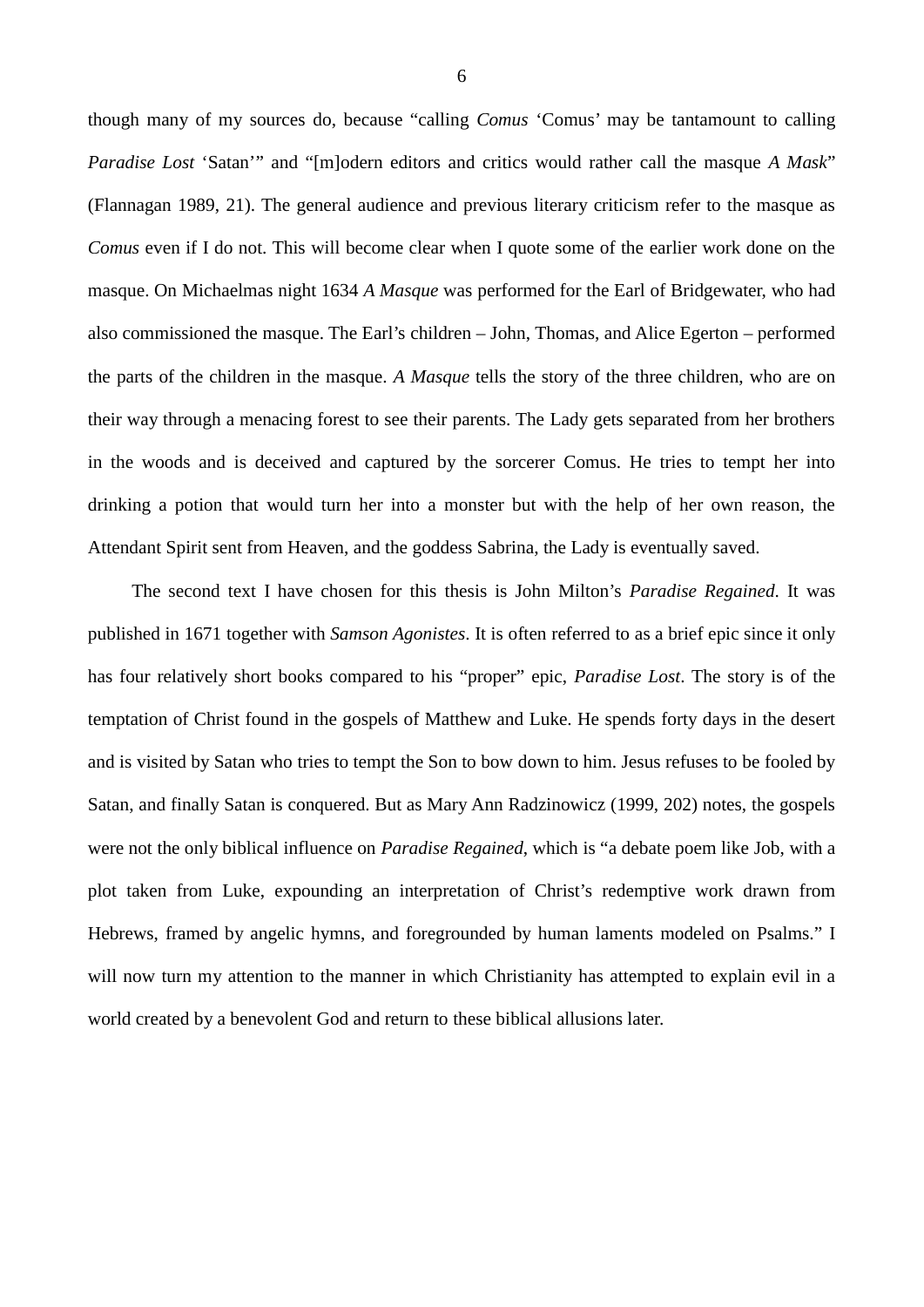#### 2 Christian Theology and Evil

According to Danielson (1999, 144):

The so-called theological problem of evil . . . can itself be seen as a problem concerning how to balance three fundamental propositions to which virtually all Christians, and perhaps others, assent: 1 God is all powerful (or omnipotent).

2 God is wholly good.

3 There is evil in the world.

Christianity has, among other explanations, developed the ideas of personified evil, Satan, and free will in general to try and explain how there could be evil in the world created by a good God. Cabrera (2001, 19) lists some ways of trying to explain suffering, which she sees as basically synonymously with evil, from a Christian standpoint: "to show that this suffering is justified, believers defend (and occasionally combine) the following four answers: (1) suffering is a punishment; (2) suffering is a test or trial; (3) suffering is the prelude to eternal life; or (4) suffering is a mystery." She discusses the problems associated with these answers, and fails to give a single complete answer to the problem. The problem with suffering as punishment arises from the guilt of the person suffering: "[t]o think that suffering is a punishment is to suppose that any afflicted person is guilty – even a newborn – and we cannot accept that this should be so" (Cabrera 2001, 20). Of course we can claim that all human beings are guilty, but it does not seem to justify the suffering of a baby. The second answer is used to get rid of some unsolved cases of suffering that are not deserved (Cabrera 2001, 20). Job is a famous example of this, but there is a problem with this explanation as well: what about those who die as God is supposedly testing them (Cabrera 2001, 20-21)? The third explanation is used for just this purpose. If a person has led a good Christian life, he will be rewarded with eternal life in heaven (Cabrera, 21). The last point is the most interesting one. It includes the basic "God works in mysterious ways" reasoning, but also tries to explain how God has the universe in mind and suffering is sometimes good in a universal scale (Cabrera 2001, 21). But this mystery-explanation seems to be one that covers just about everything and makes discussion about the problem futile: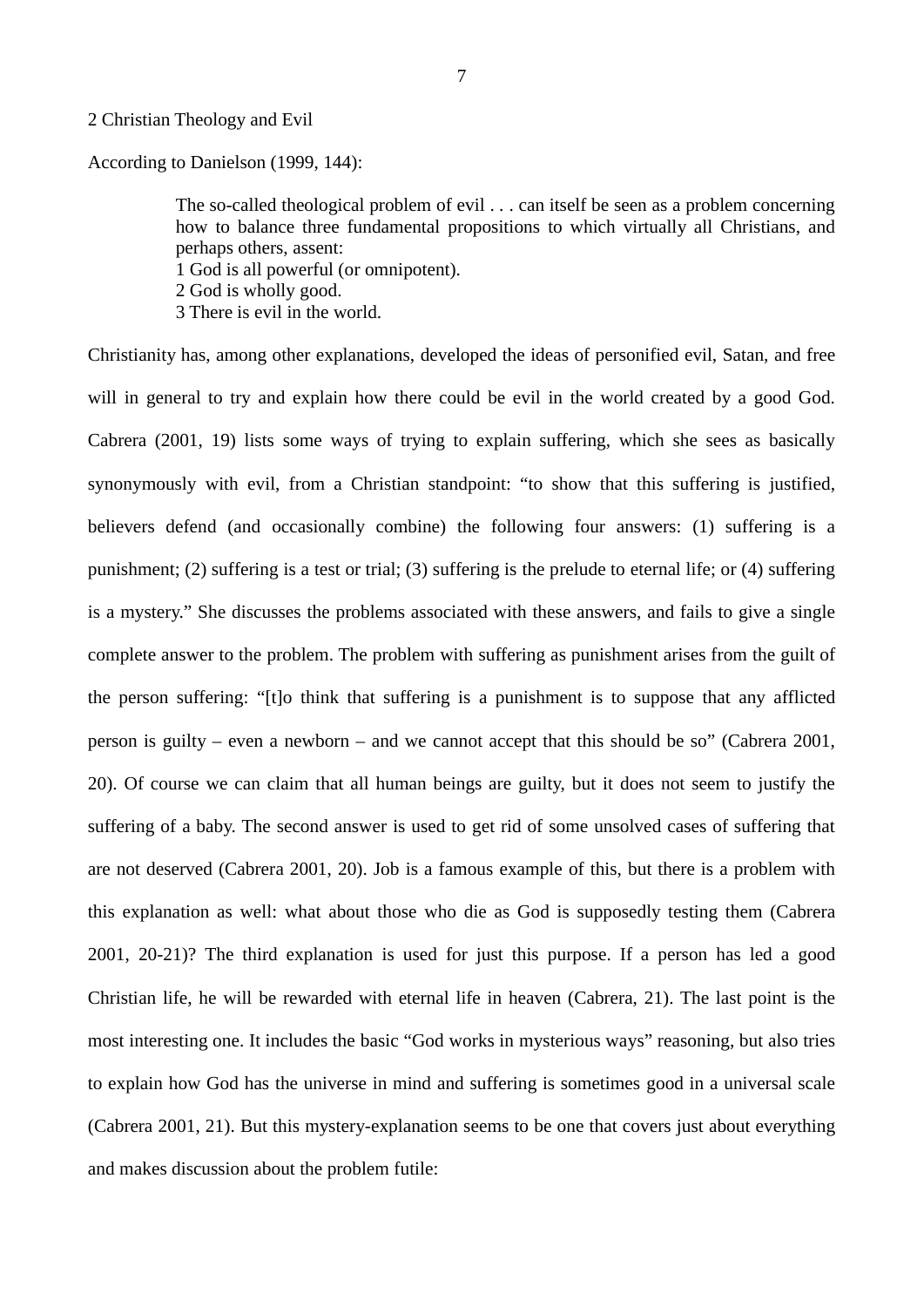God knows why he does things, although for us this remains a mystery. God acts knowingly and freely, but his reason and his will are unfathomable mysteries. Pointing out this possibility leaves us just as we were: without understanding and without being able to help thinking that the suffering we undergo, and for which we as a species are not responsible, is a senseless evil that appears entirely gratuitous. (Cabrera 2001, 21)

There have also been different explanations according to what kind of evil is being discussed. As Danielson (1982, 3) notes: "[t]raditionally, three kinds of evil have been distinguished: 'metaphysical,' natural, and moral." Danielson (1982, 5) defines metaphysical evil as less good than the supreme good, God, thus it is not actual evil, it is just "the essential dependency, finitude, imperfection, and limitation of all created things." This view on evil arises from the belief that God created everything out of nothing and thus the created beings are in some way flawed from the beginning (creatio ex nihilo). It has been most prominently supported (or even created) by Saint Augustine: "[i]t will then be found that the evil choice takes its origin not from the fact that the man is a natural being, but from the fact that his natural being is created from nothing" (*City of God*, XII.6). The idea of evil as nothingness is still defended when speaking about metaphysical evil because no one has provided a better theory: "the definition of evil as absence, which the Middle Ages inherited from Augustine, seems inadequate to express anything about contemporary horror, no other metaphysical definitions have been – perhaps mercifully – proposed" (Neiman 2001, 29). Metaphysical evil is dependent on the material itself of which human beings are created and is not a suitable explanation when talking about genocide for example. It seems like a catastrophically inadequate reason for murdering millions of people for their race alone. What about the other types of evil? Natural evil, on the other hand, is the evil that exists in the world without someone causing it, such as natural disasters, and moral evil is something caused by a person's rational and free choice (Danielson 1982, 3-4). Natural evil is something that is present in our world, but we cannot really control it. We can only try to adjust after a hurricane has destroyed New Orleans or an earthquake shakes Japan. This type of evil has been traditionally said to be caused by divine wrath upon people, but after the developments in science, we can now somewhat understand the mechanics behind these incidents. Finally we come to moral evil, which is my main focus in this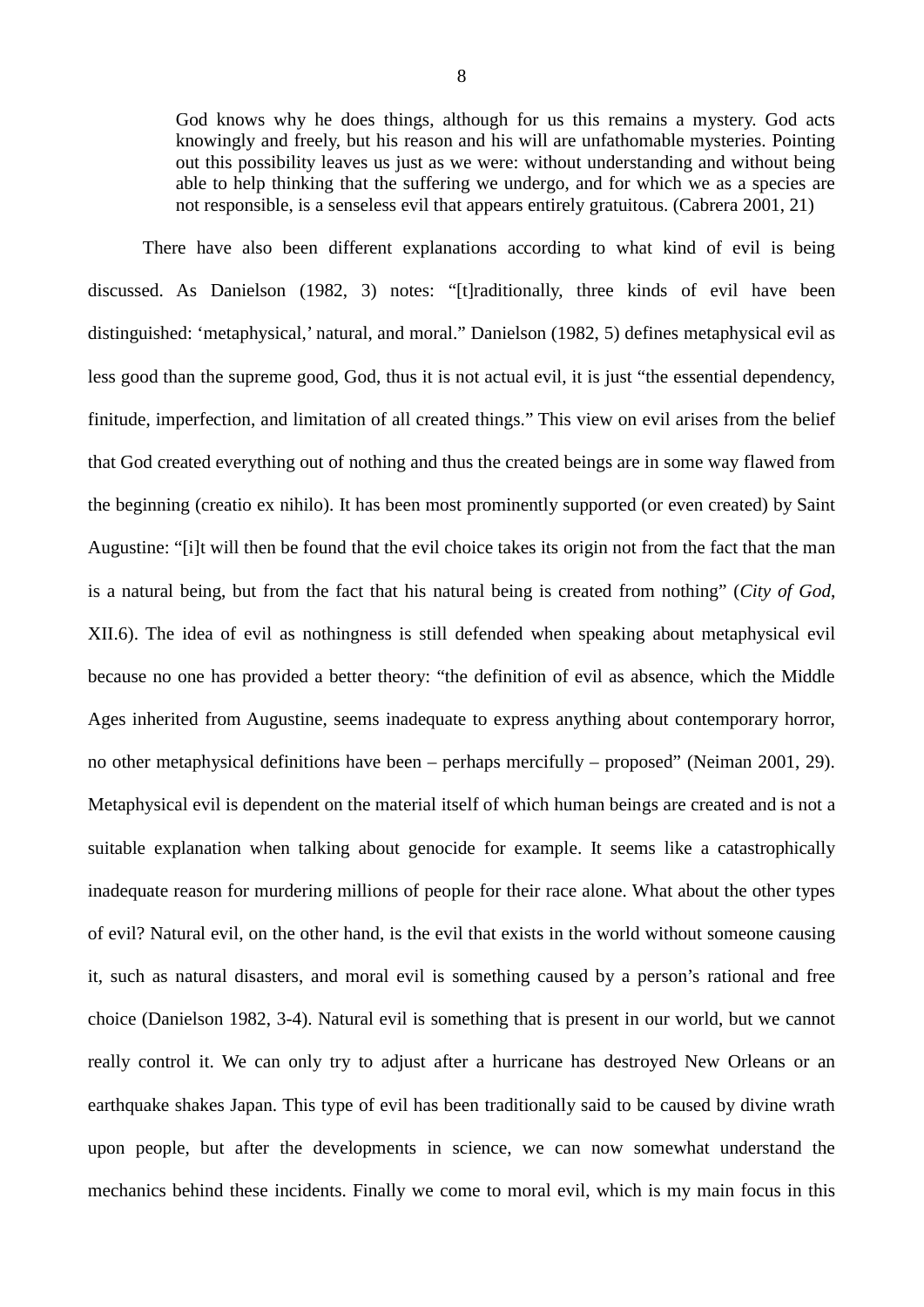thesis. Moral evil stems from an act a person does willingly which is considered as immoral. We have different moral values we want to uphold and morality is in a lot of ways subjective. But there are mutually agreed principles that form laws in our societies. This common ground includes among others property crimes, murder, assault, and slander. There have to be some common rules for a society to function. There also has to be some way of evaluating these according to their severity in order to punish the people committing these crimes and this is where the justice systems around the world come in. The people working in the justice system have the horrible task of deciding what is a crime, who is a criminal, and how they should be punished. I will not go further into the discussion on law and moral judgment, but move on to the actual matter at hand: what is seen as evil from a Christian point of view.

## 2.1 Sin

Sin is basically a morally evil act in Christian terminology. Sin is caused by a rational being exercising his or her free will and is defined by Milton (*Christian Doctrine*, 382)<sup>4</sup> as breaking the law, law meaning "primarily that law which is innate and implanted in man's mind; and secondly it means the law which is proceeded from the mouth of God." C. A. Patrides (1966, 85-86) quotes a passage from *Paradise Regained* during his lengthy discussion about the natural law, or Milton's innate law:

> he who receives Light from above, from the fountain of light, No other doctrine needs, though granted true; But these are false, or little else but dreams, Conjectures, fancies, built on nothing firm. (*Paradise Regained*, IV.288-292)<sup>5</sup>

The passage is part of the Son's retort to Satan concerning Greek philosophy. Jesus claims that the knowledge from God is true and the knowledge of the ancient philosophers was "built on nothing firm," although occasionally correct. Patrides (1966, 86) claims that

Here is no self-righteous assertion that Christians will inevitably conduct themselves in a

<sup>4</sup> From here on *Christian Doctrine* will be referred to as *CD*.

<sup>5</sup> From here on *Paradise Regained* will be referred to as *PR*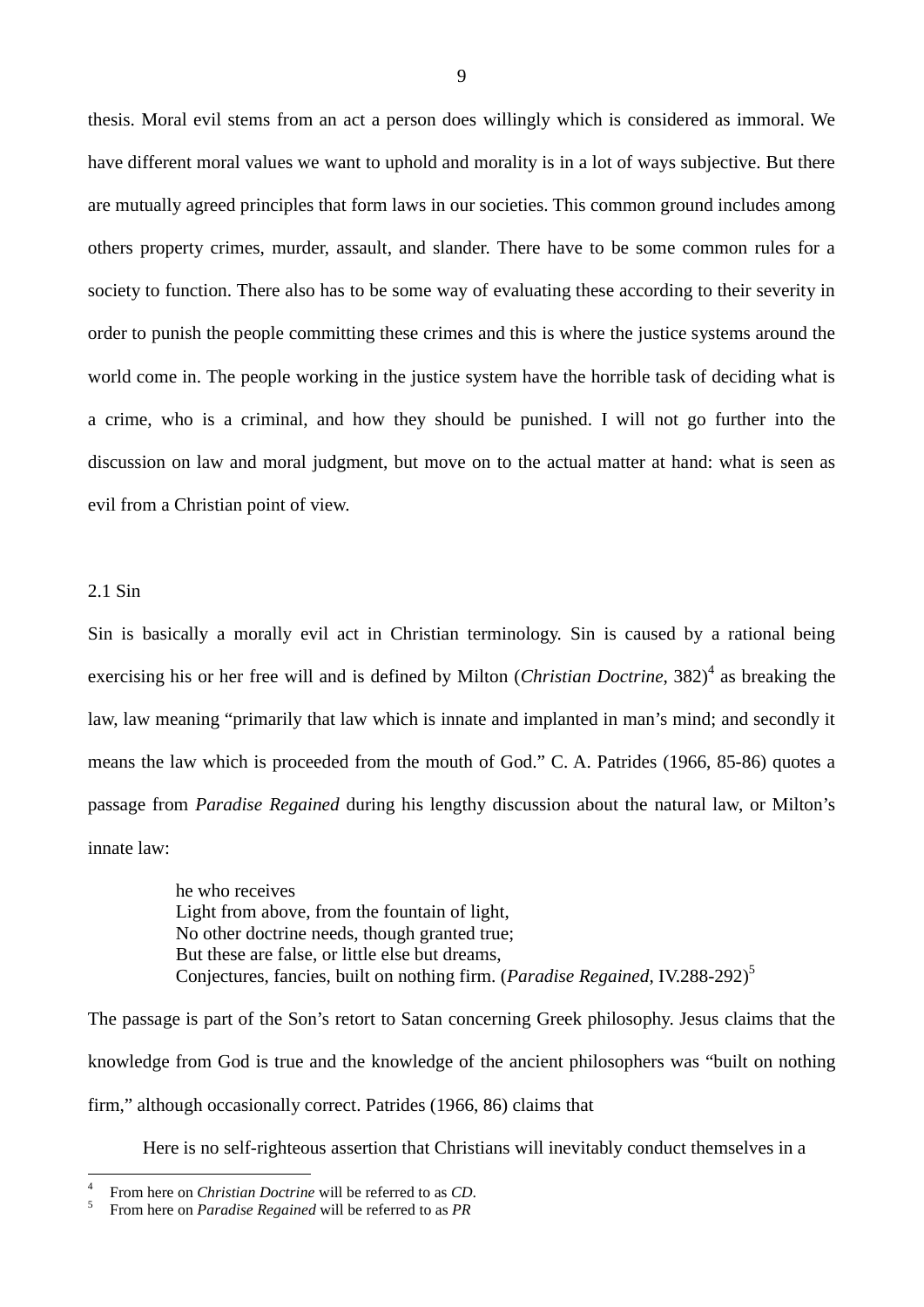morally upright manner, but the expectation that they are more capable of attaining the highest standards of morality because their moral code comes . . . from God while that of the others is merely 'natural' . . . and so subject to error.

Patrides (1966, 85) argues that the written law, i.e. the law coming from the mouth of God, is indeed more important than the natural law. Natural law is the law that resides within our conscience and does not necessarily have to be written down, or our own internal moral scale by which we deem things as either moral or immoral. The written law means the commandments God gave Moses or to Adam and Eve in Paradise. Milton (*CD*, 352) seems to agree with Patrides's point about the written law being more important than the natural law, at least when it comes to the matter of original sin: God forbade Adam and Eve to eat from a single tree, an act "which was in itself neither good nor evil" to test which law they would place above the other. They chose to listen to their internal, natural law instead of God's commandment. Obviously this choice was not the one that was hoped for by God. Even though Milton might agree with Patrides, he (*Reason of Church-Government*, 764) does note that we need both to be moral: "That which is thus morall, besides what we fetch from those unwritten lawes and Ideas which nature hath ingraven in us, the Gospell, as stands with her dignity most, lectures to us from her own authentick hand-writing, and command." Leading a morally good life requires both; listening to your conscience and seeking guidance from the Bible.

The Christian concept of original sin is another matter in the discussion of sin in general. "And the LORD God commanded the man, saying, Of every tree of the garden thou mayest freely eat: But of the tree of the knowledge of good and evil, thou shalt not eat of it: for in the day that thou eatest thereof thou shalt surely die" (Gen. 2:16-17).<sup>6</sup> The recently created Adam and Eve eventually chose to eat from the tree even though God specifically told them not to, and with them the whole of the human race fell. This tree became known as "the tree of knowledge of good and evil because of what happened afterwards: for since it was tasted, not only do we know evil, but also we do not even know good except through evil" (*CD*, 352). Milton seems to think that this is an important point, as *Christian Doctrine* is not the only text where this matter is discussed:

<sup>6</sup> All of the quotations from the Bible are from the King James Version.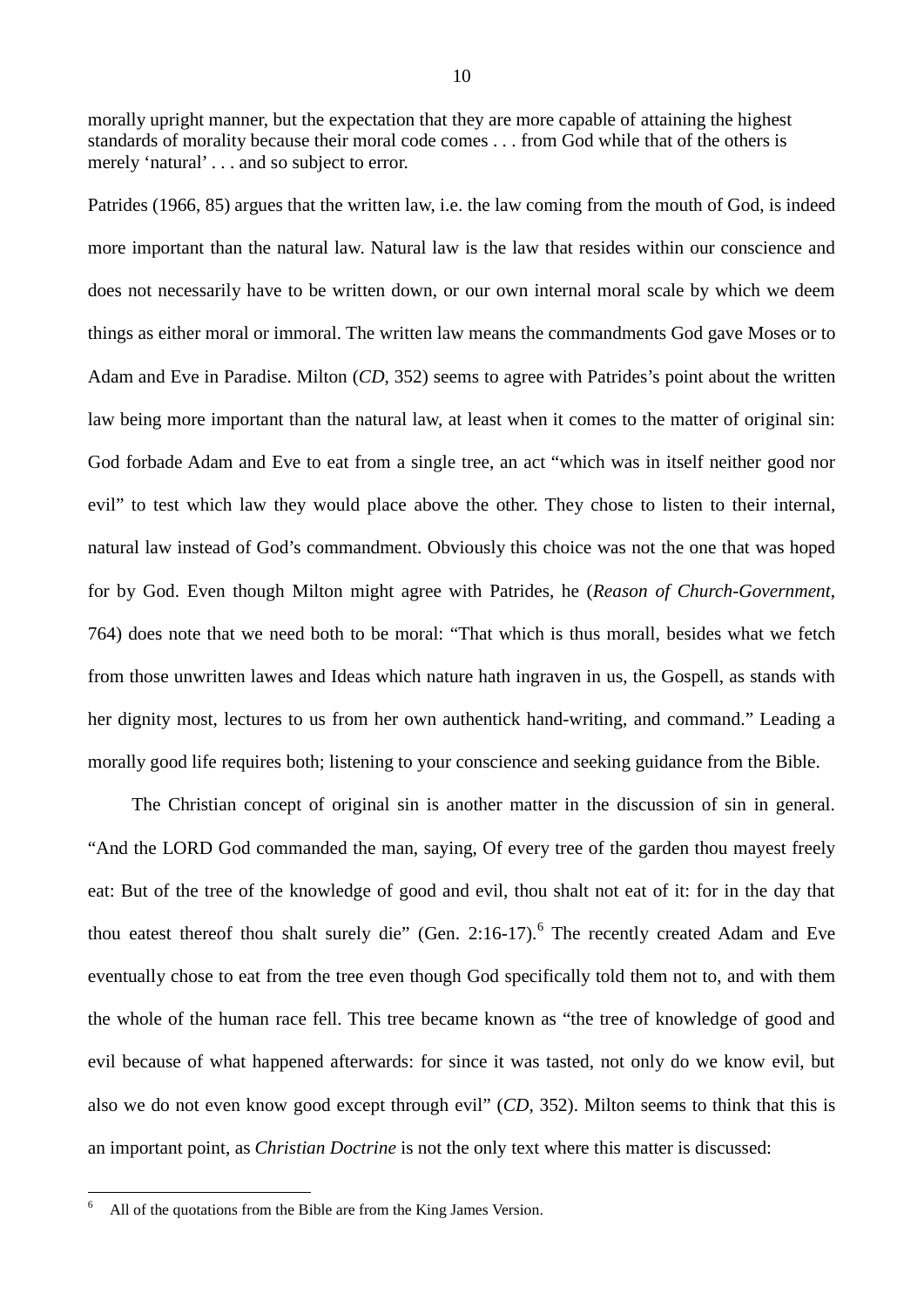Good and evill we know in the field of this World grow up together almost inseparably; and the knowledge of good is so involv'd and interwoven with the knowledge of evill, and in so many cunning resemblances hardly to be discern'd, that those confused seeds which were impos'd on Psyche as an incessant labour to cull out, and sort asunder, were not more intermixt. It was from out the rinde of one apple tasted, that the knowledge of good and evill as two twins cleaving together leapt forth into the World. And perhaps this is that doom which Adam fell into of knowing good and evill, that is to say of knowing good by evill. As therefore the state of man now is; what wisdome can there be to choose, what continence to forbeare without the knowledge of evill? (*Areopagitica*, 514)

Milton (*CD*, 389) dislikes the term original sin and protests against it, but he does agree with the basic meaning of the term. He (*CD*, 382) divides sin into single acts of sin and the sin that is "common to all men." This common sin is passed on to every human being "[f]or Adam, the parent and head of all men, either stood or fell as a representative of the whole human race" (*CD*, 384). According to Milton (*CD*, 388)

> [e]ach type of sin, common and personal, has two subdivisions . . . evil desire, or the will to do evil, and the evil deed itself. . . . It was evil desire that our first parents were originally guilty of. Then they implanted it in all their posterity, since their posterity too was guilty of that original sin, in the shape of a certain predisposition towards, or, to use a metaphor, a sort of tinder to kindle sin.

Every human being has this tendency to sin, only Christ is free from this burden (*CD*, 389-390). The early Protestants claimed that this idea of people being prone to sin was a key point in Christianity (Patrides 1966, 102). Milton being a Protestant, this is an important point. Milton wrote an epic about the matter, so it can be assumed he thought this as a key event in the history of the human beings. The Roman Catholics view the matter of original sin slightly differently from Protestants. The Catholics believe that there is something called concupiscence, which is exactly this tendency to sin, but they disagree with Protestants, because they believe that the actual original sin can be washed away by baptism (Harent 1911). Protestants believe that the two things are inseparable, and that the inclination to sin is a part of original sin. It is reasonable to assume that for Milton, this is an important feature of Christianity as he claims in the quotation above that we all share the guilt of Adam and Eve. But what is God's role in all this? Did God not create human beings foreknowing that they would fall? Is God then ultimately responsible for sin?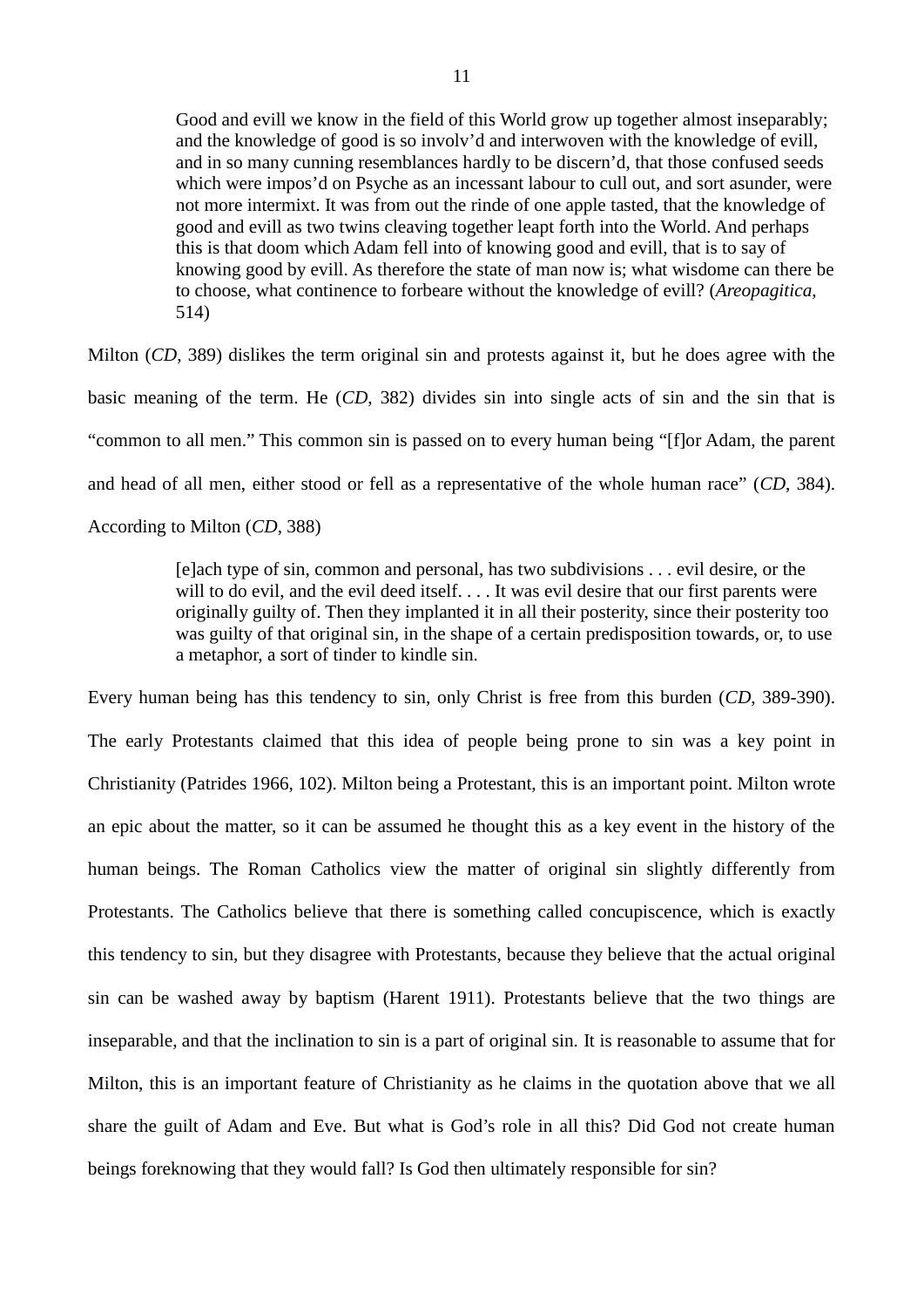## 2.1.1 Evil and God

According to Christianity, God has created everything, then it must logically follow that God has created at least the sinners, if not sin itself. Forsyth (2003, 47) raises the issue of the origin of Satan: was he, as the New Testament claims, "a murderer from the beginning, and abode not in the truth, because there is no truth in him" (John 8:44), or was he an angel who fell, like the Judeo-Christian tradition tells us? If Satan was evil from the moment he came into being, it would mean that God did indeed create evil, and this is exactly what Christianity is trying to deny (Forsyth 2003, 47). If we follow the traditional explanation of Satan's origin as an angel who fell, we still face the problem of God being responsible for his creation in the first place. This dilemma has been explained by the notion of creatio ex nihilo, an idea that God created everything out of nothing and it follows that everything is less good than God, thus metaphysically evil (Danielson 1982, 29). But, as I hinted earlier, metaphysical evil cannot really be called evil, since the creature cannot be blamed if the matter from which it was created is flawed in itself. And as Danielson (1982, 40) notes: "[t]he problem for theodicy is that, given this doctrine, the creation and thus the individual creature are seen as coming from the hand of the creator in an already imperfect state; and he, therefore, not the creature, is responsible for it." But Milton refuses to entertain such an idea and replaces it by creatio ex deo (Danielson 1982, 39); according to his interpretation of the Scripture, all things were created from God because the Scripture suggests that everything was made out of matter and there cannot have been matter existing prior to God (*CD*, 307). This does away with some of the blame that was put on God.

Slotkin (2004, 102) claims that Milton in the *Christian Doctrine* argues "that God actually bears a certain kind of responsibility for certain kinds of evil." Milton (*CD*, 330) does in fact write: "God either merely allows evil to happen, by not impending natural causes and free agents, . . . or else he causes evil by administering chastisement, and this is called the evil of punishment." So God does have some part in evil existing, or as God himself states in the Bible: "I form the light, and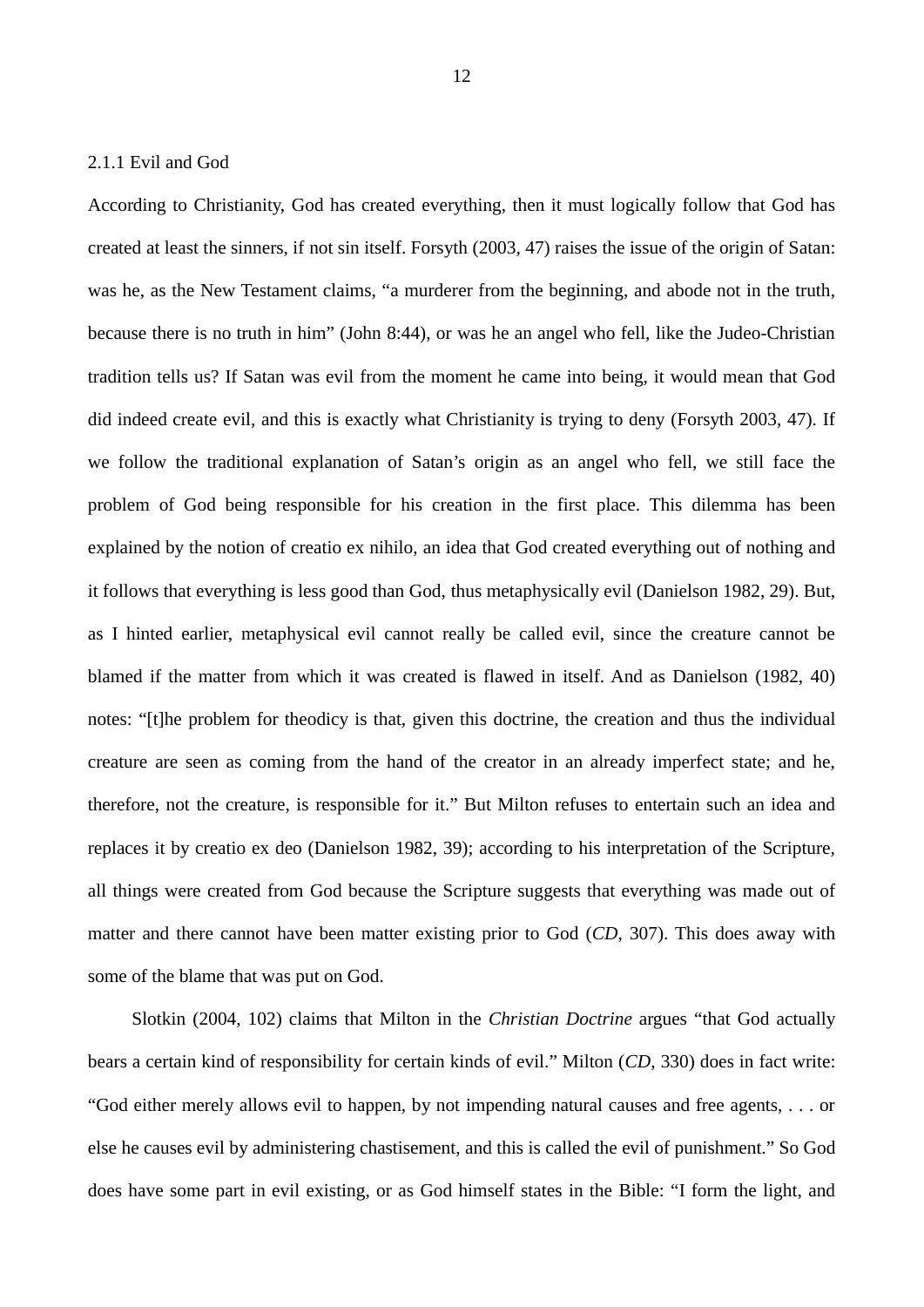create darkness: I make peace, and create evil: I the LORD do all these things" (Isa. 45:7). I am not claiming that Milton saw God as evil, he most certainly did not, he saw God as completely good: "God, who is supremely good, cannot be the source of wickedness, or the evil of crime: on the contrary he created good out of man's wickedness" (*CD*, 331). There is always a problem with trying to blame God for evil, the Christian go-to-response: "God works in mysterious ways." We cannot make any moral judgment on the Christian God, as he is outside the realm of justification. Cabrera (2001, 24) raises an interesting question: "if God is freed from concerning himself with the human yearning for justice, then in what sense can religious faith help to resolve the problem of suffering?" This is true when we fall back on the explanation of 'human beings could not understand anyway'. That is why I will try to avoid stating this in my thesis and actually try to look past religion by using Kantian philosophy.

According to the Free Will Defense, God does not interfere with free choices or natural causes, he might even bring about good from the evil acts someone performs. As Adam realizes in *Paradise Lost*, good comes out of his fall:

> O goodness infinite, goodness immense! That all this good of evil shall produce, And evil turn to good; more wonderful Than that which by creation first brought forth Light out of darkness! Full of doubt I stand, Whether I should repent me now of sin By me done and occasioned, or rejoice Much more, that much more good thereof shall spring, To God more glory, more good will to men From God, and over wrath grace shall abound. (*PL*, XII.469-478)

This might still seem acceptable, but Milton goes on to write: "[e]ven in sin, then, we see God's providence at work, not only in permitting it or withdrawing his grace, but often in inciting sinners to commit sin, hardening their hearts and blinding them" (*CD*, 331). Milton (*CD*, 331-332) quotes different passages from the Bible to prove his point and, at last, specifies what he means by this dubious inciting to sin:

> God does not drive the human heart to sinfulness and deceit when it is innocent and pure and shrinks from sin. But when it has conceived sin, when it is heavy with it, and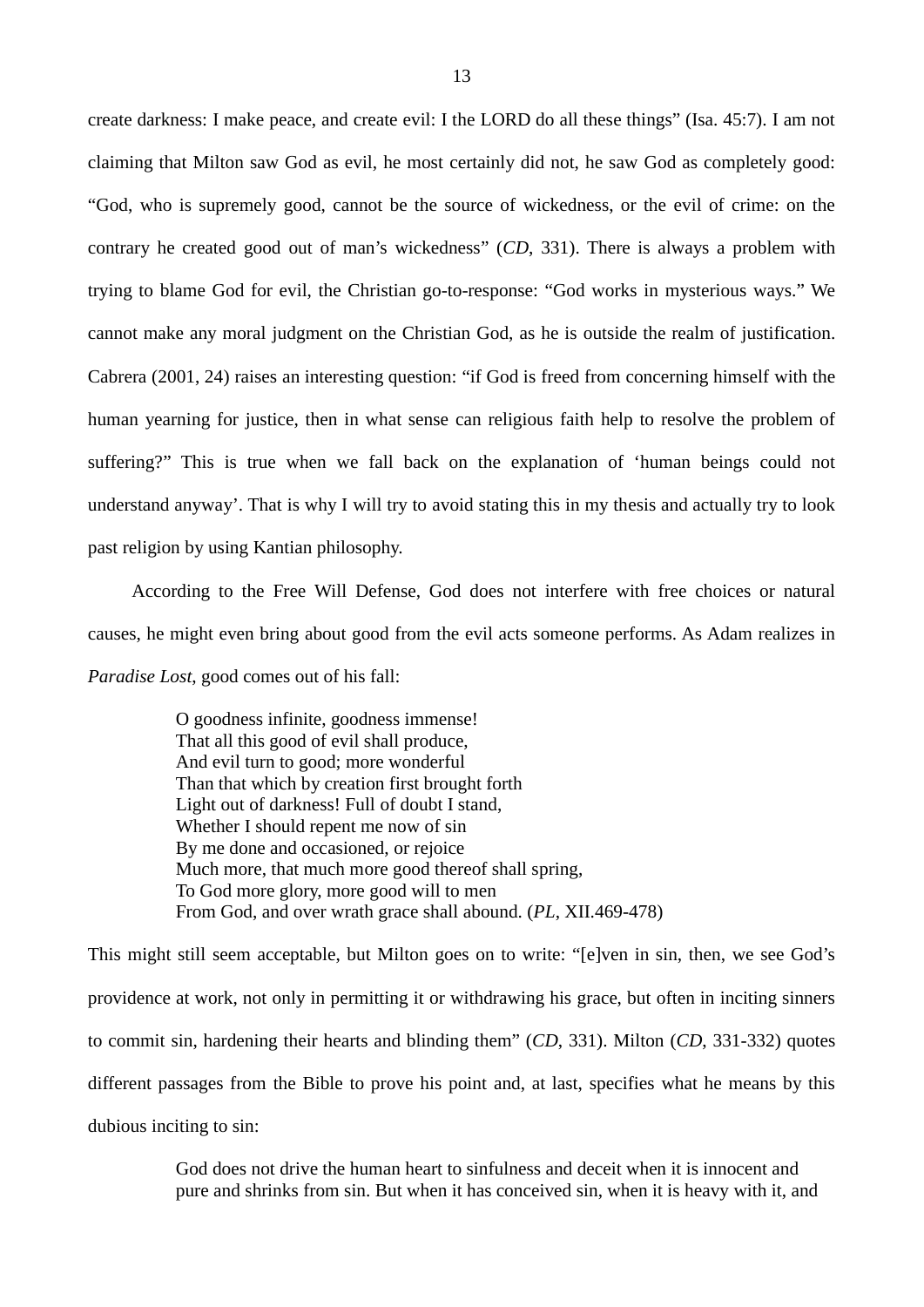already giving birth to it, then God as the supreme arbiter of all things turns and points it in this or that direction or towards this or that object. . . . Neither does God make an evil will out of a good one, but he directs a will which is already evil so that it may produce out of its own wickedness either good for others or punishment for itself, though it does so unknowingly.

God has created everything, including sin, and he has foreknown the evil that was to be when he created the world, but "we should feel certain that God has not decreed that everything must happen inevitably. Otherwise we should make him responsible for all the sins ever committed, and should make demons and wicked men blameless" (*CD*, 164-165). Louis Arnaud Reid (1925, 28) explains his view on the matter of God's responsibility: "the limitation of God's will by the evil which is the corollary of finite development is his self-limitation, willed by a perfect will which sees that the best of all possible worlds is not a ready-made perfect world, but a perfecting world, where creatures with freedom pursue their chief end, which is the progressive glorification and enjoyment of God." God has created the imperfect world we live in, so that we would make his work more glorious as we sin. But this still seems a bit questionable: did God create human beings, knowing that they will fall, just to bring more glory to him? I would hazard a guess that no true Christian would claim this, or acknowledge the problem with it: every created thing is proof of God's glory and goodness, and the meaning of life is to serve God. I will now discuss the concept of free will which tries to explain why God is not responsible for moral evil.

## 2.1.2 Arminianism

In Milton's time the Reformation was still making its way through Europe. One of the most influential people to this movement had been John Calvin, who became a leading figure in this new movement in 1533 (*Webster's* 1999, 181). According to his doctrine the life of human beings was predetermined by God (*Webster's* 1999, 182). One of the basic assumptions of Calvinism is that even though God decides everything before the creation of the human beings, including whether or not they receive salvation, evil is still in no way God's doing. Calvin and his followers tried to deny God's responsibility for sin against those who criticized their view by stating that God is just even if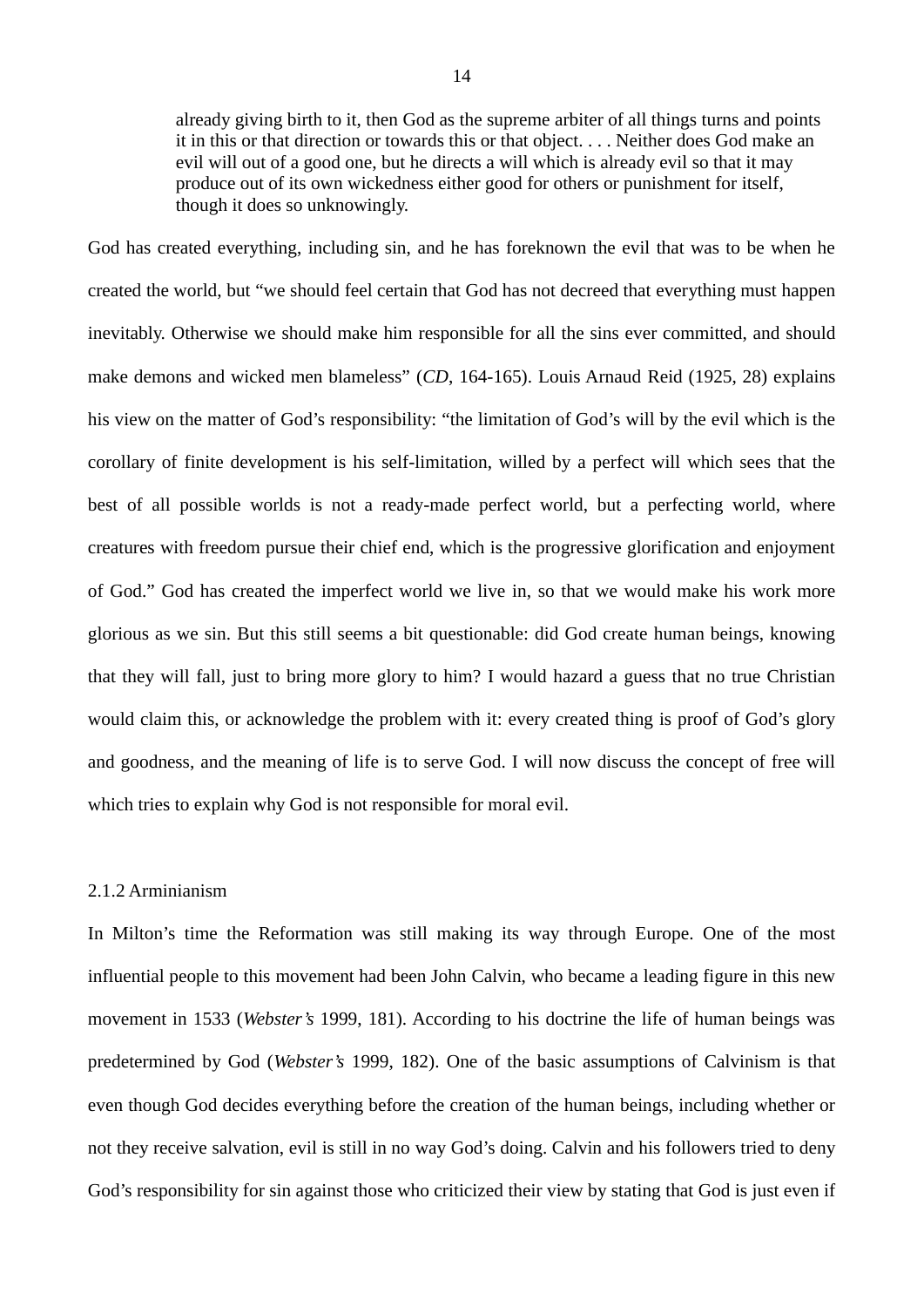we do not understand how it is so (Den Boer 2011, 78-79). Among others, a Dutch priest called Jacob Arminius began criticizing Calvinism and its teachings on this question. There were (and still are) two ways to view predestination. One view is that there are those who were elected by God to receive salvation, but even though one is not elected, one can follow Christ and lead a morally good life to be saved ("Predestination"). The other view, called double predestination holds that there is nothing one can do to receive salvation if one is not elected by God ("Predestination"). Arminius, who did not agree with double predestination, was taught by Theodore Beza, a leading figure in Calvinism (Den Boer 2011, 73), and he did admire his teacher, and Calvin as well, very much even though he could not accept their explanation of God not being responsible for sin. "Arminius is particularly concerned that sin committed entirely by the free will be considered in the object of predestination. He sees no other way to escape the conclusion that God is blamed for sin and is considered the author of evil" (Den Boer 2011, 76-77). Arminius saw that human beings need to have free choice in order to retain the guilt of sin. Both Calvinism and Arminianism have summarized their main teachings in five items. The Calvinist five points were devised at the Synod of Dort, which was held to address the problem of the rising Dutch movement of Arminianism. Arminians presented their five key issues as:

> 1. Conditional election--Election to salvation is contingent upon God's foreknowledge of one's response to generally offered sufficient grace.

2. Unlimited atonement--Christ died for all, and not for the elect only.

3. Total depravity--Without the aid of divine grace, human beings can choose and do only evil.

4. Resistible grace--Human beings are free to accept or reject divinely offered grace.

5. Mutability of saints/non-perseverance Election is certain only at the end of life;

individuals may choose to reject previously accepted grace. (Fallon 1999)<sup>7</sup>

The Calvinist points are:

1. Unconditional election--Election is the result of God's free and arbitrary choice, without regard to foreknowledge of merit of any sort.

2. Limited atonement---Christ died only for the elect.

3. Total depravity.

4. Irresistible grace--All those to whom grace is offered must accept it; they and only they are saved.

<sup>7</sup> I am using an online version of the article that does not have page numbers.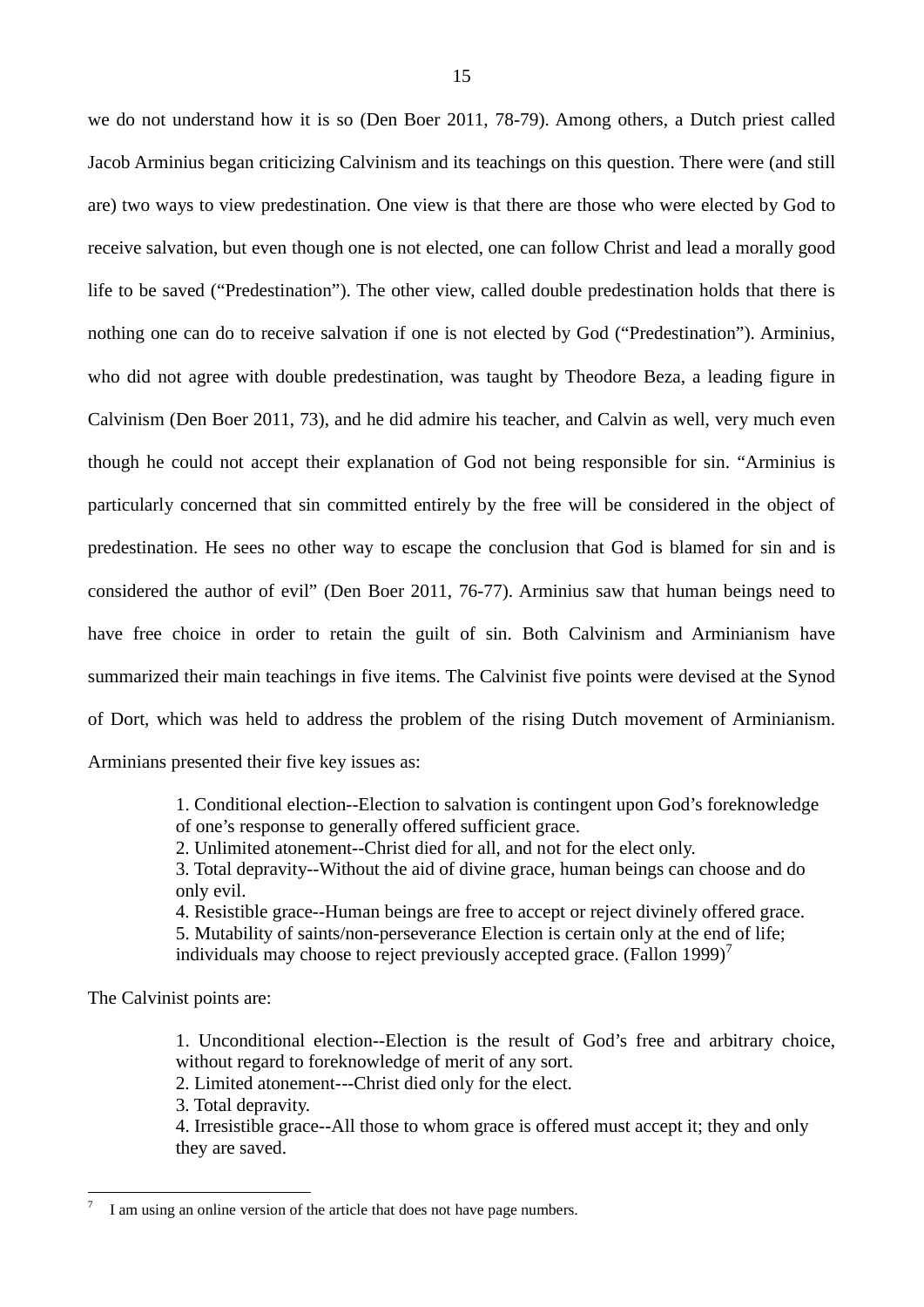5. Perseverance--The elect cannot fall away from grace and salvation. (Fallon 1999) The main issue where Calvinists and Arminius differ is free will. Arminius maintains that human beings are created free and thus can choose to accept God's grace or not. This also does away, at least to some extent, with the problem of God being behind all evil deeds in the world. Milton obviously agrees with Arminius on the free will issue, and he has been called Arminian in many cases. I will refrain from making such limited decisions as labeling Milton as strictly Arminian, mainly because he himself has sometimes criticized Arminius very strongly (*Areopagitica*, 519- 520). Even though Milton's thoughts about free will obviously echo those of Arminius's, it is difficult to claim him as being purely Arminian, when he might not have always identified himself with the doctrine. But I agree with many critics (e.g. Danielson 1982, Bradford 2001) and believe that if Milton was not completely of the Arminian persuasion, he certainly came very close to it.

#### 2.1.3 Free Will Defense

According to Dennis Danielson (1999, 148), the Free Will Defense is "the model or argument according to which God, for reasons consistent with his wisdom and goodness, created angels and human beings with freedom either to obey or disobey his commands." "The Free Will Defense is a traditional model to explain how God's omnipotence and goodness might indeed be asserted, even given the fact that this world contains evil, particularly moral evil" (Danielson 1982, 92-93). God limited his control over human wills because, if he had created humans without free will, "no honesty or loyalty or love could ever have been predicated of such beings" and the amount of good from free will ultimately surpasses the amount of evil (Danielson 1999, 148-149). There are people who find this questionable: "[h]ad [God] more generously distributed rationality, grace, and faith, or even manifested himself frequently in clear and unmistakable ways (and these need not be painful, unjust ways), and also more clearly revealed the truth about morality, we should be much more prone to virtue. Yet our wills would remain as free as ever" (McCloskey 1962, 194). Milton (*CD*, 164), on the other hand, obviously supported the Free Will Defense: "[b]y virtue of his wisdom God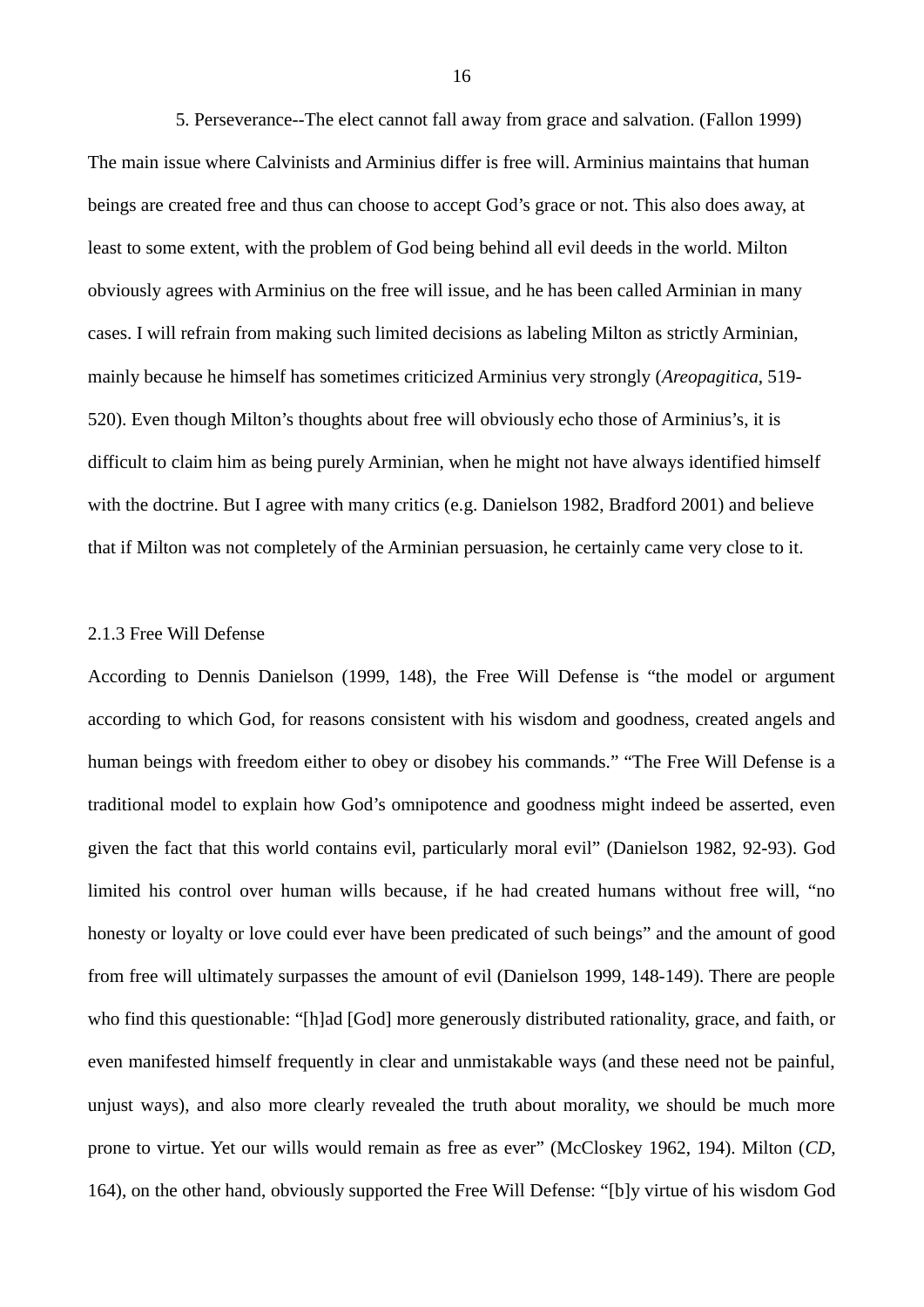decreed the creation of angels and men as beings gifted with reason and thus free will. At the same time he foresaw the direction in which they would tend when they used this absolutely unimpaired freedom." Foreknowledge does not imply predetermination: "nothing happens because God has foreseen it, but rather he has foreseen each event because each is the result of particular causes which, by his decree, work quite freely and with which he is thoroughly familiar" (*CD*, 164). This means that God cannot be blamed for the rational free choices people make, but he is responsible for providing the freedom: "by giving man free will, God not only allowed him to choose evil, but also gave him power to create it. Hence, with regard to the evil that man creates, God is responsible for its possibility, man for its actuality" (Danielson 1982, 201). In addition to *Christian Doctrine*, Milton discussed the matter of free will in *Paradise Lost*. God says to the Son:

> Foreknowledge had no influence on their fault, Which had no less proved certain unforeknown. So without least impulse or shadow of fate, Or aught by me immutably foreseen, They trespass, authors to themselves in all Both what they judge and what they choose; for so I formed them free, and free they must remain, Till they enthrall themselves: I else must change Their nature, and revoke the high decree Unchangeable, eternal, which ordained Their freedom, they themselves ordained their fall. (*PL*, III.118-128)

The notion of free will was obviously very important to Milton, as he addresses it, not only in the

two works mentioned, but in many others. In *Areopagitica* (527) he states:

many there be that complain of divin Providence for suffering Adam to transgresse, foolish tongues! when God gave him reason, he gave him freedom to choose, for reason is but choosing; he had bin else a meer artificiall Adam, such an Adam as he is in the motions. We our selves esteem not of that obedience, or love, or gift, which is of force: God therefore left him free, set before him a provoking object, ever almost in his eyes herein consisted his merit, herein the right of his reward, the praise of his abstinence.

God gave Adam free will to choose himself what to do, it is not God's fault that Adam misused his

freedom. In Christianity's view, and Milton's, God will not do evil since he is wholly good, and

thus, if he incites evil in people, there must be a righteous reason behind it.

For an act to be qualified as sin, it requires volition. Debora Shuger discusses the meaning of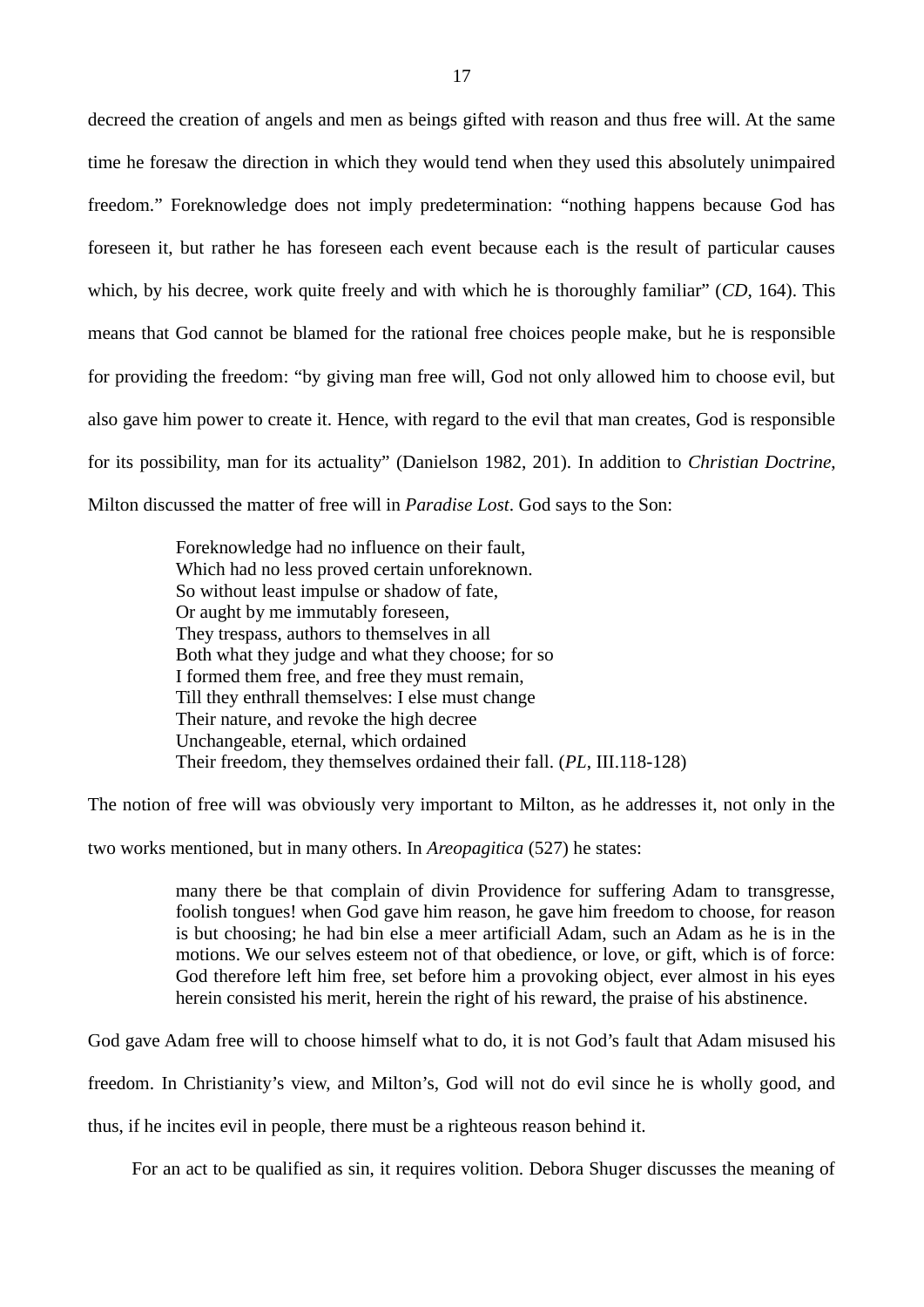wet dreams and rape in connection with sin. In her discussion, she uses *A Masque* as an example of chastity being under a threat that has nothing to do with volition (Shuger 1997, 2). Shuger (1997, 10) claims that "Christian theology . . . focuses, at times almost obsessively, on this liminal zone of autopiloting thoughts and desires." Saint Augustine (*City of God*, I.25) argues that involuntary occurrences (wet dreams, rape) cannot stain the purity of the mind: "disobedience of the body is not to be blamed when one is asleep, still less when there is no consent." Shuger (1997, 3), following Saint Augustine, reasons that "[t]he lust that moves one's members in sleep to do that which he would not testifies to the flesh's rebellion against the spirit with shameful clarity and yet, because the dreamer does not consent to his own pollution, these nocturnal accidents are not sins." She (1997, 3) continues with this line of reasoning and compares, as does Saint Augustine, wet dreams with being raped, and this is where *A Masque* comes into the picture: "a woman thus violated, even if she found herself sexually aroused, incurs no guilt" because she has not consented. Shuger (1997, 2) sees the Lady under the threat of rape as Comus has bound her into a chair and tries to tempt her into drinking the potion, because he could easily force her physically to drink. I am not convinced with her interpretation of the scene as a rape in progress, but the question of sin and volition is a sound one. It is true that Comus could force the Lady to drink, but it is not really necessary to bring sex into the equation. Violence does not inevitably mean rape. Shuger (1997, 4) comes to the conclusion that the Lady "although ensnared, . . . remains guiltless." Milton's other works seem to support this notion. After a disturbing dream Eve has had, Adam condoles her:

> Evil into the mind of god or man May come and go, so unapproved, and leave No spot or blame behind: which gives me hope That what in sleep thou didst abhor to dream, Waking thou never wilt consent to do. (*PL*, V.117-121)

The dream was planted by Satan but this does not diminish the importance of Adam's utterance; dreams are not willed by the dreamer. The Son also dreams in *Paradise Regained*. He has been soliloquizing and ends with:

from the sting of Famine fear no harm,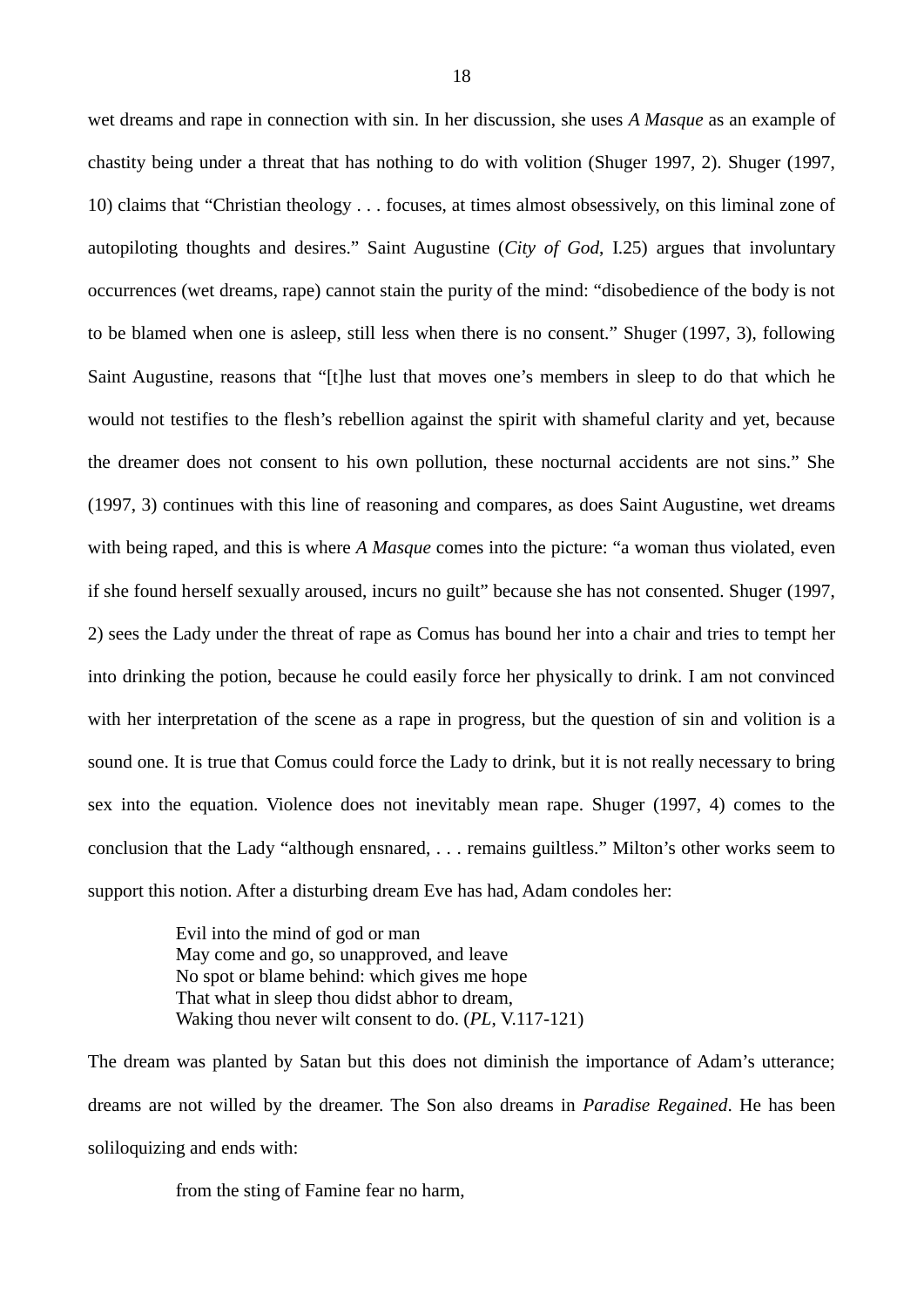Nor mind it, fed with better thoughts than feed Me hung'ring more to do my Father's will. (*PR*, II.257-259)

Right after this he goes to sleep. And he does not dream of doing his Father's will, he dreams of food. This is not in any way a slur against him, it only proves that even the Son of God cannot control dreams.

2.2 Classical references in a Christian masque

"*A Masque* has been described as a 'Puritan masque', since it seems to contain at least oblique references to the Puritan mistrust of rowdy popular games, together with other references to empty and wasteful displays of luxury and even to unequal distribution of wealth" (Flannagan 1989, 24). Flannagan (1989, 24) also notes that this Puritan reading must be done very carefully since Puritans were not a unified group at the time. The stage directions are useful here: when Comus first appears, his entourage is depicted as "making a riotous and unruly noise" (*A Masque*, p. 181) and later, his abode is "a stately palace, set out with all the manner of deliciousness" (*A Masque*, p. 209). When Comus and his rabble appear they

> welcome joy and feast, Midnight shout and revelry, Tipsy dance and jollity. (*A Masque*, 102-104)

This is more than enough to raise the suspicions of good Christians. And when it comes to "empty and wasteful displays of luxury" (Flannagan 1989, 24), the Lady accepts the offer made by Comus, dressed as shepherd, to find safety in his humble cottage:

> Shepherd, I take thy word, And trust the honest-offered courtesy, Which oft is sooner found in lowly sheds, With smoky rafters, than in tap'stry halls And courts of princes, where it first was named, And yet is most pretended (*A Masque*, 320-325)

A Christian reading of the masque is in fact available through the character of Comus without it being necessarily Puritan:

Comus seeks to tempt the Lady to drink his "orient liquor" and join him in sins of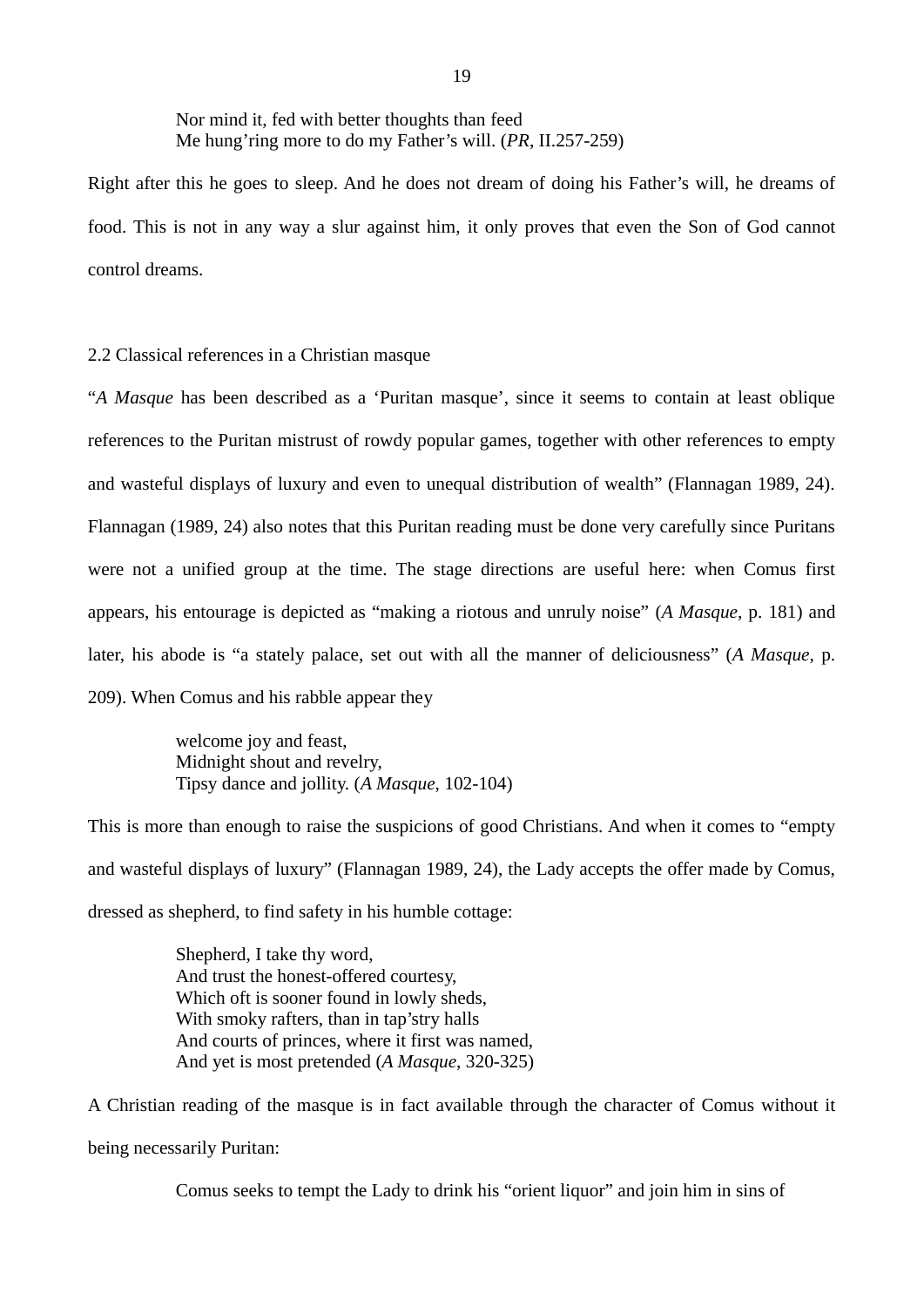intemperance, pride, and lust, just as Satan would tempt Eve into similar failings with the apple. Here the Christian allegory is readily apparent. Comus lurks with other deities of night and debauchery, (Coytto and Hecate, for example), and the true Christian must ever be wary of the traps they provide ("Blending Classical, Pastoral, and Religious Imagery in *Comus*").

The claim that *A Masque* is a Christian story is valid, but to over-simplify and state that there are no other nuances in the masque would be dubious. As the above quote hints, there is an abundance of classical deities found in *A Masque*. This is typical of Milton's writing; in his discussion about *Paradise Lost*, Forsyth (2000, 518) states: "[t]his uneven mixing of classical and Christian sources is characteristic." When it comes to evil, Forsyth (2000, 518) offers a relevant point for this thesis: "[t]he problem of evil itself might be Judeo-Christian, but Milton's means of representing it to the imagination are often classical." I will now bring up some of those classical references connected with the two main characters in the masque.

### 2.2.1 The Character of Comus

*A Masque* is full of allusions to Ancient Roman and Greek mythologies. Even the etymology of the name of the main character comes from Greek: "The Greek *komoi* meant 'a revel'" (Flannagan 1989, 21) and *Brewer's Concise Phrase and Fable* (1999, 237) gives it the etymology of *komos* meaning 'carousal,' both meaning a loud, noisy festivity. There is an apparent intermixing of classical and Christian references and themes in *A Masque* that goes beyond etymology. The classical allusions connected with the character of Comus emphasize his evil side:

> Within the navel of this hideous wood, Immured in cypress shades, a sorcerer dwells, Of Bacchus, and of Circe born, great Comus (*A Masque*, 519-521)

Bacchus is of course the god of wine in Roman mythology and the counterpart of the Greek Dionysus, and the word Bacchus "was originally merely an epithet of Dionysus as the noisy and rowdy god" (*Brewer's* 1999, 62). The mother of Comus, Circe, was the sorceress who turned the companions of Ulysses into swine (*Brewer's* 1999, 212). In an earlier quotation, Comus was connected with Cotytto and Hecate. He invokes these deities in his first speech: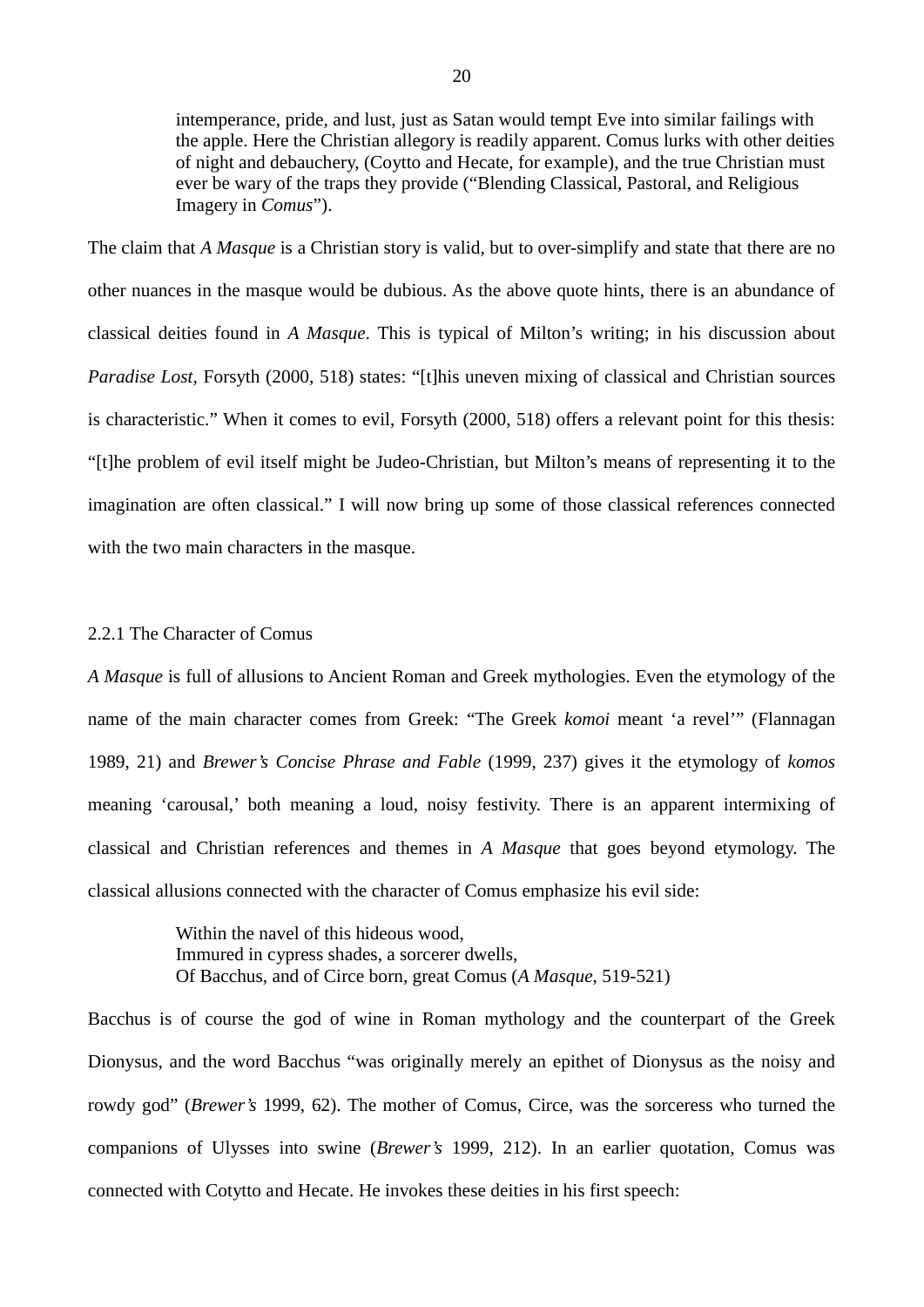Hail goddess of nocturnal sport Dark-veiled Cotytto, to whom the secret flame Of midnight torches burns; mysterious dame That ne'er art called, but when the dragon womb Of Stygian darkness spits her thickest gloom, And makes one blot of all the air, Stay thy cloudy ebon chair, Wherein thou rid'st with Hecat', and befriend Us thy vowed priests (*A Masque*, 128-136)

Cotytto is a "Thracian goddess of immodesty and debauchery" (*Brewer's* 1999, 248) and "whose midnight orgies were so obscene that they disgusted even the goddess herself" (*Brewer's* 1999, 71). Hecate on the other hand was not always connected with the dark side of life. She was the Greek "goddess of ghosts and black magic. Originally represented as a beneficial goddess with the power to grant good fortune, she was later associated with evil and the underworld" (*The New Webster's International Encyclopedia* 1999, 486). There are, therefore, hints within these classical allusions that Comus might not be identical with evil.

I argue that the character of Comus is not to be seen as wholly evil, as there are ways of reading him as multidimensional. There are in fact people who do see Comus as a flat character. One of them is Cheryl Rogers Resetarits (2006, 86), who argues that Comus is a secondary figure in the masque. She (2006, 86) claims that "[s]econdary figures often mirror aspects of the protagonist(s)." With this claim I can agree, Comus represents darkness when the Lady can be read as good. Resetarits (2006, 83) claims that the reason Milton's masque has these flat characters is the following:

> The narrowed, one-dimensional nature of characters and actions is, of course, due partly to the age of the principals and the straightforward, non-ambivalent virtue that their parents would want to see displayed at a family entertainment, but it is also in keeping with the fairy-tale effect of *Comus,* for in all fairy tales polarization of character is the rule, a very functional rule.

It is true that Milton probably did want to emphasize the goodness of the Lady and the evil in Comus, but it does not follow automatically that Comus is one-dimensional. Furthermore, Resetarits (2006, 86) claims that the Lady is a primary figure. I do not follow her reasoning how Comus can be one-dimensionally evil but the Lady would be multidimensional. It has to be noted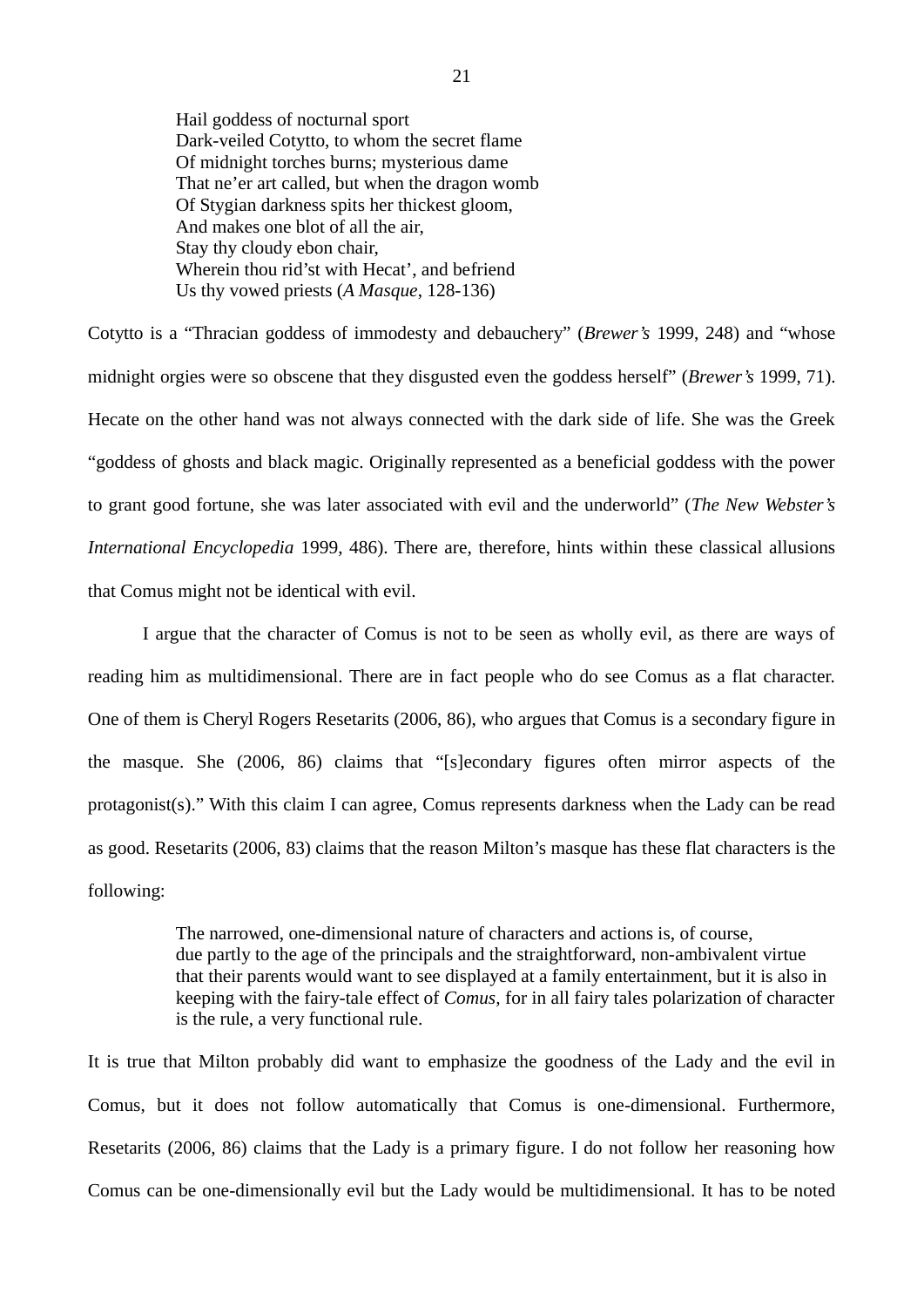that Resetarits interprets *A Masque* from the standpoint of it being a fairy tale. Her reasoning leaves unanswered questions as *A Masque* is written as a masque, not a fairy tale, so aspects of it may not conform to theory used to interpret actual fairy tales. But I would hope that a critic would see beyond the theoretical framework and not try to force a text into a set of ideas based on completely different genre of literature. I will now try to refute what Resetarits is saying by delving more deeply into the character of Comus.

It has to be highlighted that, although Comus is surrounded by references to dark gods and goddesses, these divinities are not unequivocally evil: "Circe, though she is the personification of sensual corruption, is also the daughter of the sun; her son Comus is also attractive in an evil way, mixing images of goodness with evil intentions, in the same way that the angel of light, Lucifer, becomes Satan" (Flannagan 1989, 32). Comus is known for

> Offering to every weary traveller, His orient liquor in a crystal glass, To quench the drougth of Phoebus. (*A Masque*, 64-66)

Comus is mixing evil intentions with goodness, as he offers to quench the thirst of the tired people who are traveling through the woods. Although the travelers should know better, they drink from the ominous crystal glass, "most do taste through fond intemperate thirst" (*A Masque*, 68), and turn into monsters. Comus is a tempter, he does not force people to drink, and it is possible to make a morally sound choice of not drinking. I will return to this possibility later in this thesis.

As we can see in the the earlier quotation from Flannagan (1989, 32), Lucifer and Satan are traditionally thought to be the same being before and after his fall. This is not quite the case according to modern thinking, the famous passage in the Bible – "How art thou fallen from heaven, O Lucifer, son of the morning!" (Isa. 14:12) – is actually spoken to a king of Babylon (Forsyth 2003, 80). The connection to Satan was created by the Church Fathers (Forsyth 2003, 51). Milton willingly exploits the tradition and connects his Satan with this tradition:

> Lucifer from heaven (So call him, brighter once amidst the host Of angels, than that star the stars among)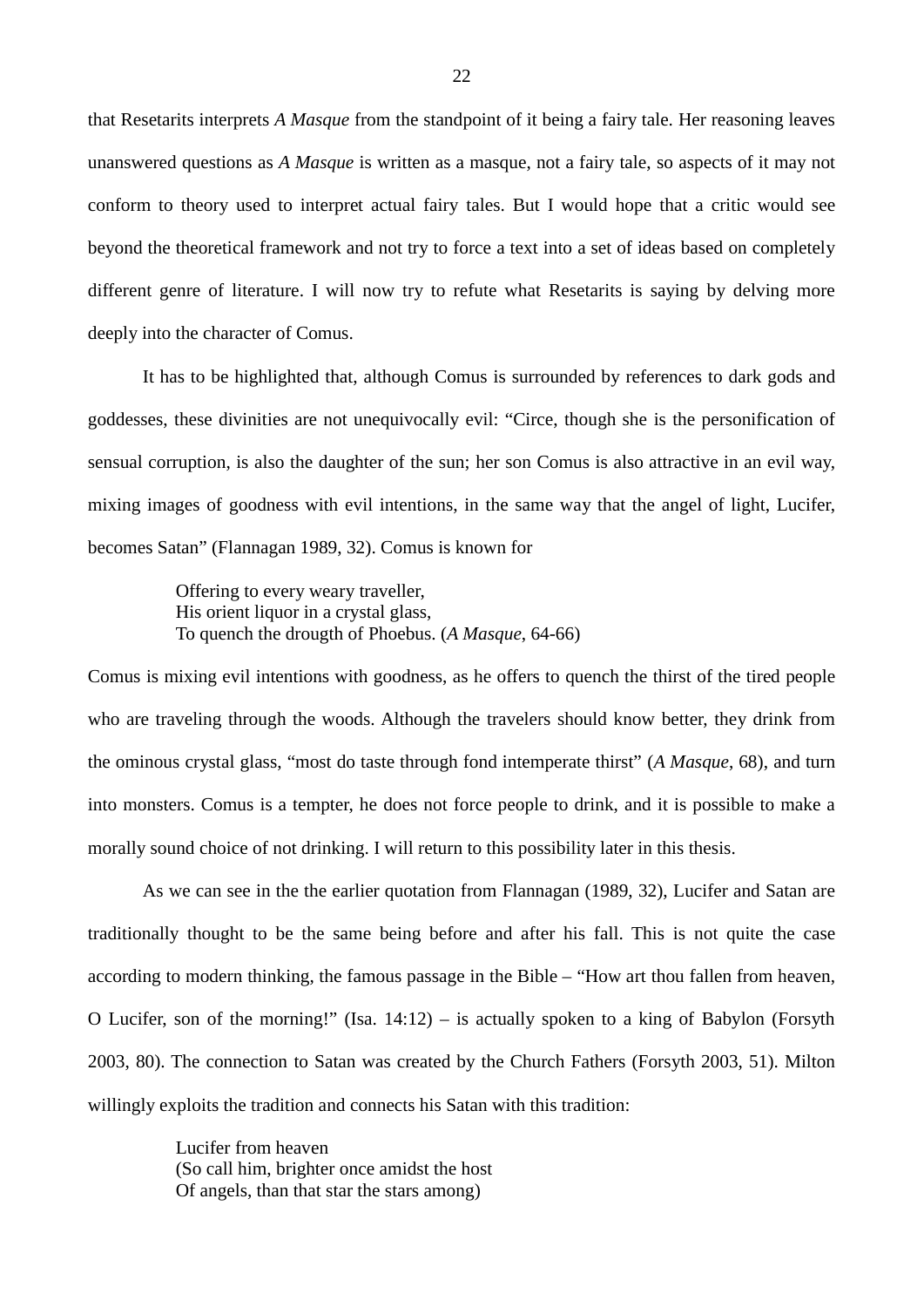In *Paradise Regained* Satan speaks about his former state: "I have lost / Much lustre of my native brightness" (*PR*, I.377-378). Comus, on the other hand, is connected with the evening star, Hesperus – "The star that bids the shepherd fold, / Now the top of heaven doth hold" (*A Masque*, 93-94) – but it is "[t]he name given by the Greeks to the planet Venus as an evening star. As a morning star it was called Lucifer" (*Brewer's* 1999, 499). But the morning star is not only used to refer to Satan or Comus, it is also used in connection with the Son in *Paradise Regained*: "So spake our morning star" (*PR*, I.294). Even the Bible refers to Jesus as the morning star: "I Jesus have sent mine angel to testify unto you these things in the churches. I am the root and the offspring of David, and the bright and morning star" (Rev. 22:169). Milton drawing on these matters seems to hint that there is some sort of connection between the Son and Satan. I will investigate this further in a later chapter. The main point about the character of Comus being a mixture of light and dark objects remains valid.

#### 2.2.2 The Chaste Lady

Whereas most of the allusions connected with Comus are evil, the ones connected with the Lady highlight her virtues:

> Hence had the huntress Dian her dread bow Fair silver-shafted queen for ever chaste, Wherewith she tamed the brinded lioness And spotted mountain pard, but set at nought The frivolous bolt of Cupid, gods and men Feared her stern frown, and she was queen o' the woods. What was that snaky-headed Gorgon shield That wise Minerva wore, unconquered virgin (*A Masque*, 440-447)

Moon-goddess Diana and the goddess of wisdom Minerva are both Roman deities. The Greek equivalents are Artemis and Athena (*Brewer's* 1999, 443). Artemis was the virgin goddess of hunting and a protector of chastity (*Webster's* 1999, 71). *Webster's* (1999, 79) defines Athena as the "goddess of wisdom, war and peace, who sprang fully grown from the head of Zeus." The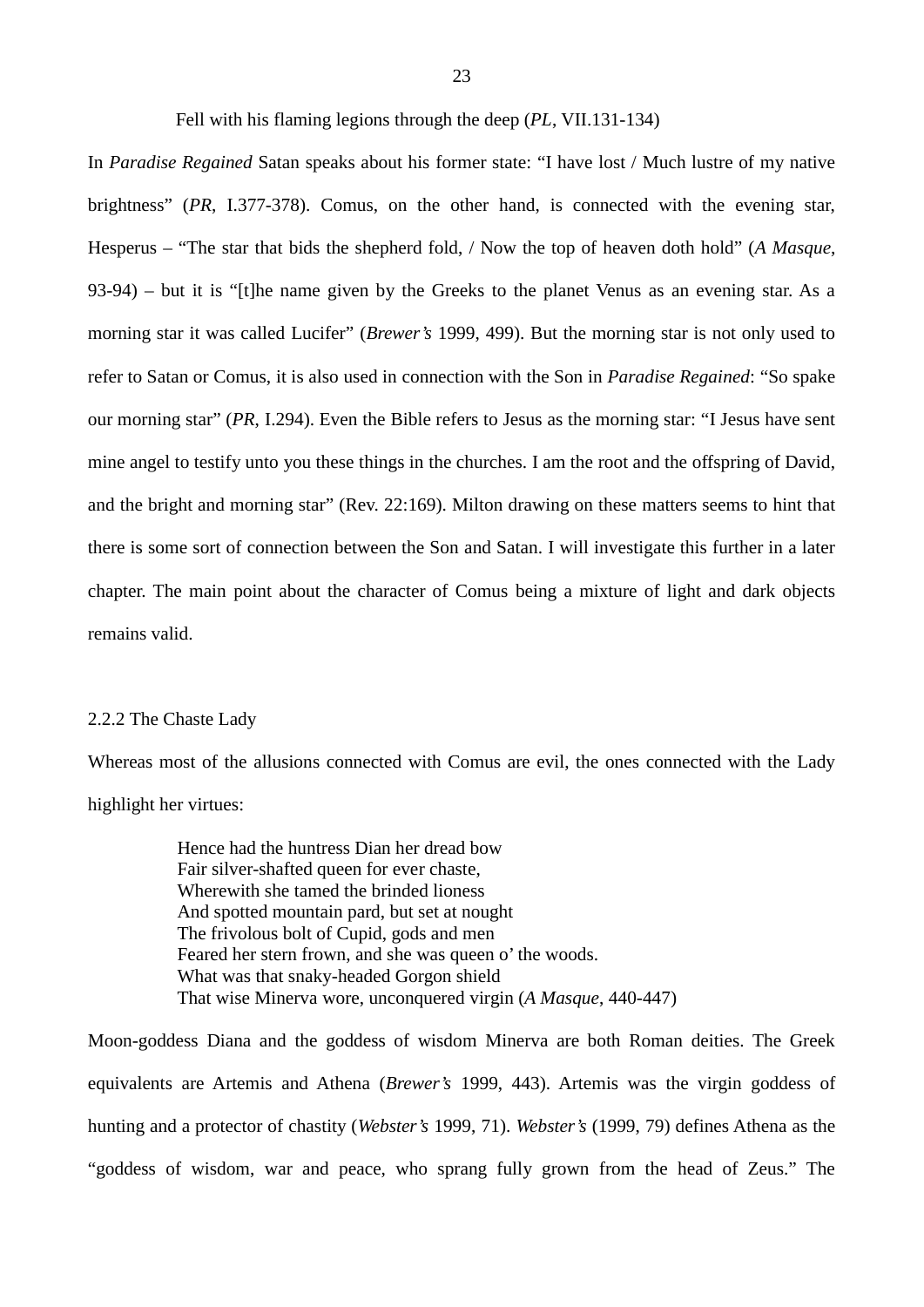goddesses seem to create an image of the Lady as firmly chaste and completely ready to defend herself if the need for it arises. But this is not as self-evident as one might first be tempted to think. Minerva is "fabled to have sprung, with a tremendous battle-cry, fully armed from the head of Jupiter" (*Brewer's* 1999, 676) and she "came to symbolize military prowess" (*Webster's* 1999, 709). The "snaky-headed Gorgon shield" Minerva, or Athena wore is called Aegis (*Webster's* 1999, 709). It has the head of a Gorgon mounted on it (*Brewer's* 1999, 12) and thus has the power to turn people into stone (*Brewer's* 1999, 450). But Aegis does have an interesting and relevant symbolic meaning for this thesis: it is a symbol of divine protection (*Brewer's* 1999, 12). As with all classical gods and goddesses, it is never simply a question of good or evil, but a mixture of both as the Greek and the Romans saw their gods as fallible as human beings are. They get jealous, angry, and vindictive, and might take it out on the poor humans inhabiting the earth. I am not implying that the Lady is evil, only that rarely are things as simple as they first seem.

The virtue of chastity is very strongly emphasized in the masque:

O welcome pure-eyed Faith, white-handed Hope, Thou hovering angel girt with golden wings, And thou unblemished form of Chastity (*A Masque*, 212-214)

"By thus clearly evoking and altering the traditional biblical trio of faith, hope, and charity, Milton places strong emphasis on the Lady's chastity as a central characteristic of her identity" ("Blending Classical, Pastoral, and Religious Imagery in *Comus*"). These Christian virtues are found in the Bible: "[a]nd now abideth faith, hope, charity, these three; but the greatest of these is charity" (1 Cor. 13:13). This hints that in *A Masque*, the greatest virtue is chastity instead of charity. This creates the image that the Christian love is left out from the great virtues. And it does seem to be so as chastity is emphasized so much in *A Masque*. One has to rely only on himself or herself in order to be safe. The Elder Brother claims that the Lady is quite safe as she has:

> but yet a hidden strength Which if heaven gave it, may be termed her own: 'Tis chastity, my brother, chastity: She that has that, is clad in complete steel (*A Masque*, 417-420)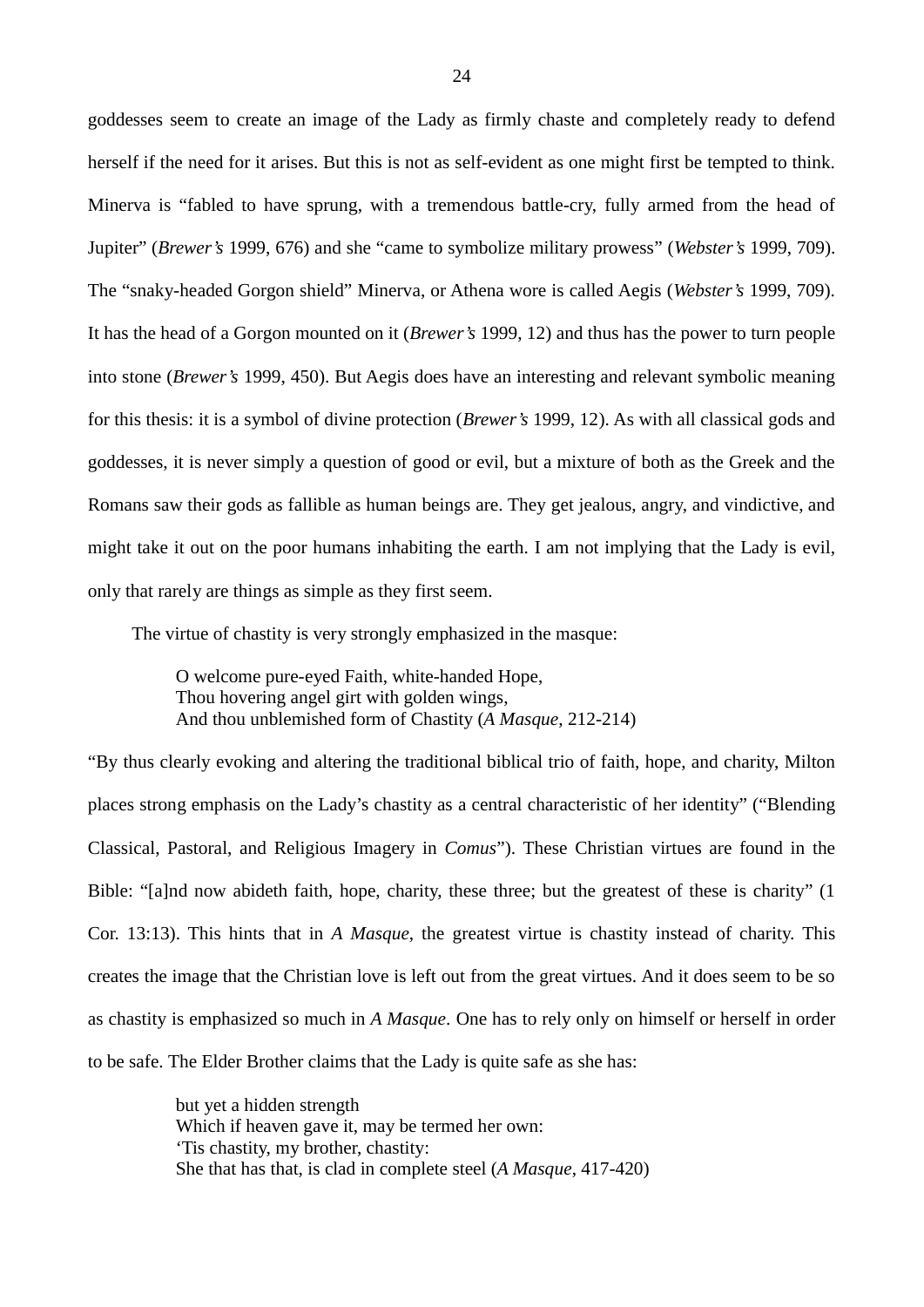The image of being fully armored ties in with the image of Minerva/Athena and the protective force of chastity can be seen to be granted by God, as the image of Aegis was linked to the Lady. This view is also emphasized with the Attendant Spirit being sent to protect the children from Comus. The trust in the protective force of chastity is not shared by the Second Brother: he fears for his sister's safety:

> But O that hapless virgin our lost sister Where may she wander now, whether betake her From the chill dew, amongst rude burs and thistles? Perhaps some cold bank is her bolster now Or 'gainst the rugged bark of some broad elm Leans her unpillowed head fraught with sad fears, What if in wild amazement, and affright, Or while we speak within the direful grasp Of savage hunger, or of savage heat? (*A Masque*, 349-357)

The Elder Brother tries to calm his brother: "What need a man forestall his date of grief, / And run to meet what he would most avoid?" (*A Masque*, 361-362). He tries to keep the Second Brother from imagine the worst that could happen before they actually know what has happened. This does not work, the Second Brother is convinced that the Lady is in great peril because she is beautiful:

> For who would rob a hermit of his weeds, His few books, or his beads, or maple dish, Or do his gray hairs any violence? But Beauty like the fair Hesperian tree Laden with blooming gold, had need the guard Of dragon-watch with unenchanted eye, To save her blossoms, and defend her fruit From the rash hand of bold Incontinence. (*A Masque*, 389-396)

The Elder Brother responds that their sister is "Secure without all doubt, or controversy" (*A Masque*, 408) because she has chastity. The Second Brother shows signs of doubt in divine providence, even though the Elder Brother tries to calm him. The Elder Brother shares the Lady's unshakeable belief in the force of chastity, but the Second Brother is not quite convinced: "Heaven keep my sister, again, again and near" (*A Masque*, 485). He is praying, but does not have the courage of his brother and sister to give himself completely to the providence of God. This, of course, does not make him evil, only human. As the Attendant Spirit speaks to the parents of the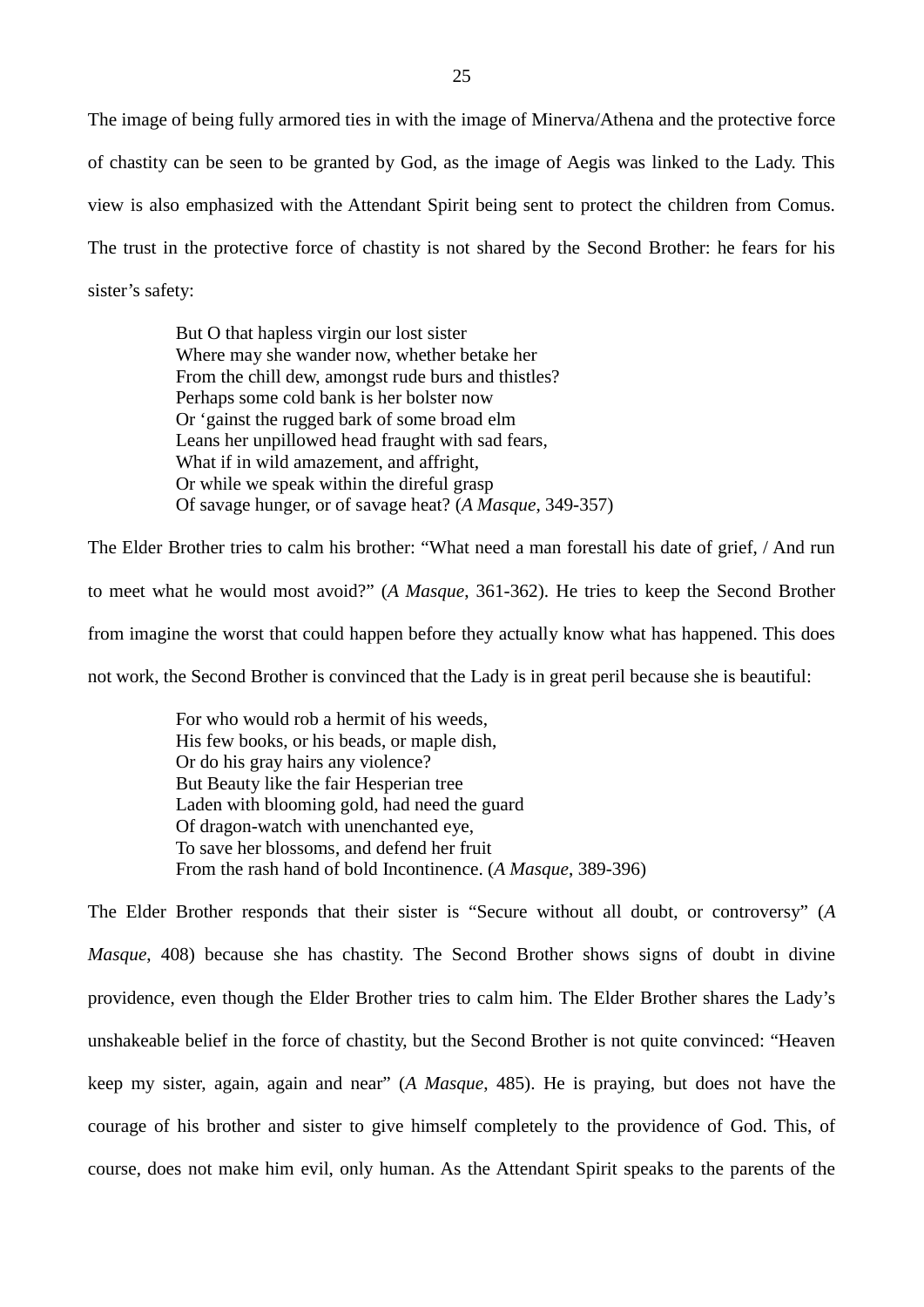children after he has gotten them home, he claims:

Heaven hath timely tried their youth, Their faith, their patience, and their truth, And sent them here through hard assays With a crown of deathless praise, To triumph in victorious dance O'er sensual folly, and intemperance. (*A Masque*, 969-974)

But this does not really describe all of them. The Brothers did not display really strong signs of patience. The Second Brother refuses to rely on divine protection of their sister and they fail to do as they are told when they attack Comus and his rabble with swords. The trial did not prove the Brothers to be unquestionably worthy, but luckily for them, the Lady remained obedient and chaste. The "sun-clad power of chastity" (*A Masque*, 781) is the thing that ultimately keeps the Lady safe. For Milton, chastity was the purity of life in general, it did not merely mean virginity, and it concerns both sexes (Patrides 1966, 165-166). Thus the Lady is doing what God expects from her, she remains true to the Christian values and will obtain grace and salvation. The Lady has chosen to remain chaste, even though she knows Comus might force her to drink his potion:

> Thou canst not touch the freedom of my mind With all thy charms, although this corporal rind Thou haste immanacled, while heaven sees good. (*A Masque*, 662-664)

The protective strength of chastity seems to dwell with God:

So dear to heaven is saintly chastity, That when a soul is found sincerely so, A thousand liveried angels lackey her, Driving far off each thing of sin and guilt (*A Masque*, 452-455)

This echoes the Bible: "[f]or he shall give his angels charge over thee, to keep thee in all thy ways" (Ps. 91:11). God's divine providence will keep those safe who believe and are worthy. This divine providence can be seen as an argument for predestination, but this is a fallacy. God does help those who are worthy, but only because they have been foreseen by God as worthy. The people who believe in God and free will would argue that God's decisions are, and will be, beyond human comprehension. This aiding of the worthy seems to be the case for Milton as his God sends the Attendant Spirit to guard righteous travelers from Comus: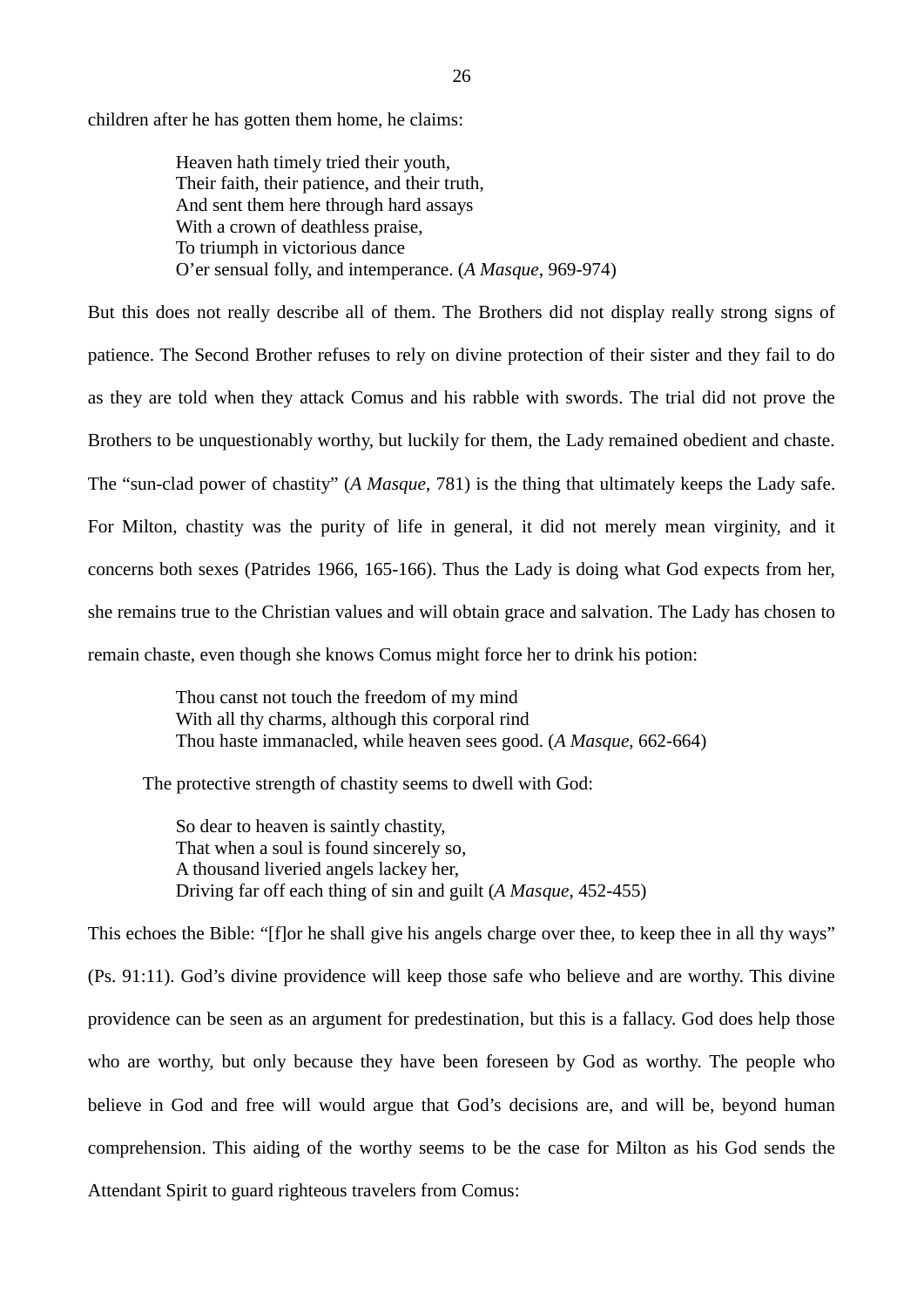Therefore when any favoured of high Jove, Chances to pass through this advent'rous glade, Swift as the sparkle of a glancing star, I shoot from heaven to give him safe convoy. (*A Masque*, 78-81)

Both the masque and the poem do in fact highlight virtues and virtuous people. But this emphasis is done in a way that necessarily does not immediately appeal to a reader, Satan and Comus are very amusing and colorful characters while the Lady and the Son seem somewhat plain. But behind this plainness hides virtue. Both the Lady and the Son do not stray from the path of good decisions for the duration of the texts, they resist temptation. "He that can apprehend and consider vice with all her baits and seeming pleasures, and yet abstain, and yet distinguish, and yet prefer that which is truly better, he is the true warfaring Christian" (*Areopagitica*, 514-515). It is the hidden strength of these characters that makes a subtle impression. "Milton in *Comus* is concerned with moderation in general but selects temperance for particular treatment" (Patrides 1966, 115). According to Milton (*CD*, 724), "[t]emperance includes sobriety and chastity, modesty and decency." In Stein's (1965, 24) view "[t]emperance is for Milton primarily the virtue of selfmastery, discipline." It does not mean abstinence, even though Comus thinks so:

> O foolishness of men! that lend their ears To those budge doctors of the Stoic fur, And fetch their precepts from the Cynic tub, Praising the lean and sallow Abstinence. Wherefore did Nature pour her bounties forth, With such a full and unwithdrawing hand, Covering the earth with odours, fruits, and flocks, Thronging the seas with spawn innumerable, But all to please, and sate the curious taste? (*A Masque*, 705-713)

After he has pleaded that the things Nature provides are meant to be enjoyed, the Lady responds:

Imposter do not charge most innocent Nature, As if she would her children should be riotous With her abundance she good cateress Means her provision only to the good That live according to her sober laws, And holy dictate of spare temperance. (*A Masque*, 761-766)

Moderation does not strike one as particularly exciting, but it nonetheless is the thing Milton would

like the reader to pick up from the text.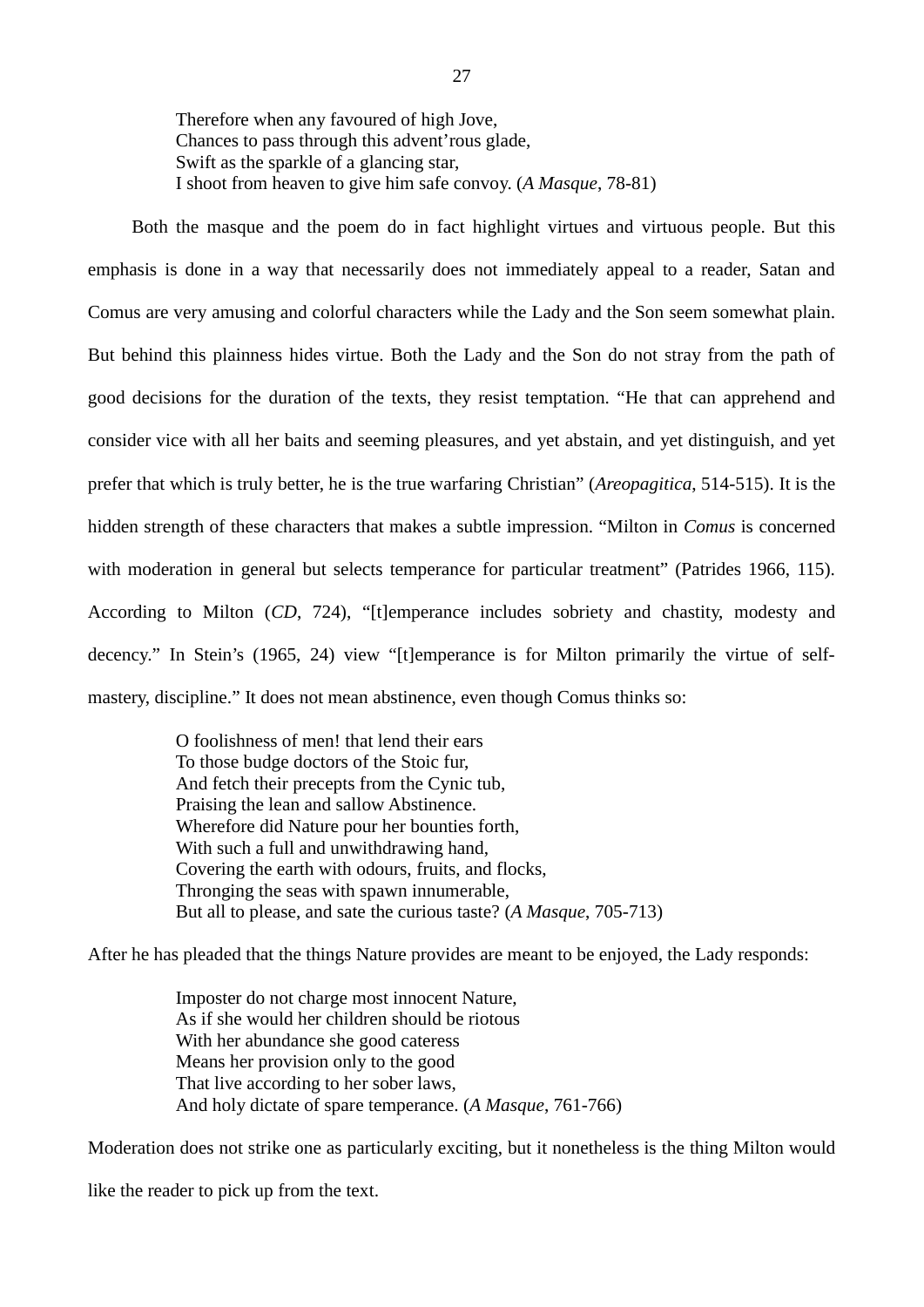Milton has an interesting way of making the reader to think about the choice between good and evil. The enticements of Comus are not plain or boring, or even without reason. In the temptation about using natural resources, Comus appeals to the glory of God:

> The all-giver would be unthanked, would be unpraised, Not half his riches known, and yet despised, And we should serve him as a grudging master, As a penurious niggard of his wealth, And live like Nature's bastards, not her sons. (*A Masque*, 722-726)

After all, even the Bible teaches that all of nature was created for human beings to use:

And God blessed them, and God said unto them, Be fruitful, and multiply, and replenish the earth, and subdue it: and have dominion over the fish of the sea, and over the fowl of the air, and over every living thing that moveth upon the earth. And God said, Behold, I have given you every herb bearing seed, which is upon the face of all the earth, and every tree, in the which is the fruit of a tree yielding seed; to you it shall be for meat. And to every beast of the earth, and to every fowl of the air, and to every thing that creepeth upon the earth, wherein there is life, I have given every green herb for meat: and it was so. (Gen. 1:28-30)

This is disturbingly the same argument used in current debate about using natural resources without

regard to global warming or the fact that we are using up these resources faster than they can renew

themselves. It is depressing that we use the Bible – which is not by any means universally seen as

the word of God, nor is it to be taken literally in modern time as life has changed drastically since

biblical times – as reasoning behind a seemingly rational argument over the welfare of our planet.

The Lady believes in even moderate distribution of wealth:

If every just man that now pines with want Had but a moderate and beseeming share Of that which lewdly-pampered Luxury Now heaps upon some few with vast excess, Nature's full blessings would be well-dispensed In unsuperfluous even proportion. (*A Masque*, 767-772)

This is exactly the Christian thing to do: charity includes sharing your good fortune with those in need. But it is a completely different matter whether or not the Lady personally is prepared to share her wealth with her servants, as one might expect after this speech, but this matter is not discussed in the masque, nor is it to be expected from a text written in a time where the relationship between the ruling class and the common people was nothing like it is today, so I will not go into the matter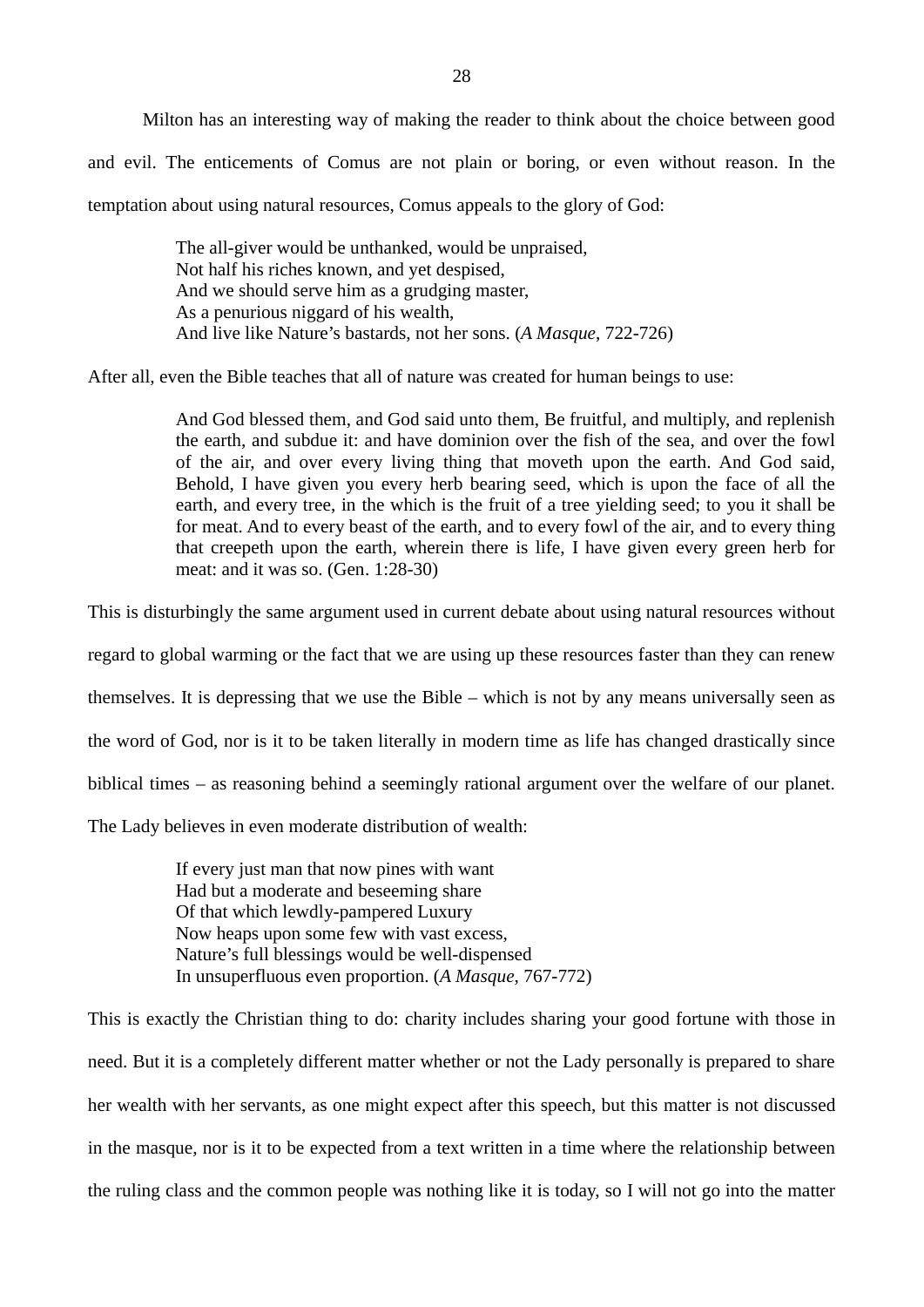any further. I do want to state that of course the Lady believes what she says, otherwise it would not be considered true, but I cannot help but to wonder if she (the Lady in the masque) would actually do the socially unacceptable thing and actually distribute her wealth among the farmers and servants of her house.

Patrides (1966, 205) claims that the Lady and Jesus are ready and willing to listen to God and this is the only way of obtaining grace. On the other hand, Satan and Comus do not choose to open themselves to God's word. Satan is constantly abusing the Bible in his temptations; he picks up certain details from it whereas the Son sees the bigger picture and quotes a more significant passage from the Scriptures. The Son wins because he knows how to interpret the Bible correctly. He argues for reason and truth, thus must win. "But let them chaunt while they will of prerogatives, we shall tell them of Scripture; of custom, we of Scripture; of Acts and Statutes, stil of Scripture, til the quick and pearcing word enter to the dividing of their soules, & the mighty weaknes of the Gospel throw down the weak mightines of mans reasoning" (*Reason of Church-Government*, 827). The last temptation serves as a perfect example; Satan has just placed the Son on top of the temple in Jerusalem and says:

> Now show thy progeny; if not to stand, Cast thyself down; safely if Son of God: For it is written, He will give command Concerning thee to his angels, in their hands They shall uplift thee, lest at any time Thou chance to dash thy foot against a stone. (*PR*, IV.554-559)

The passage Satan is referring to is the one I quoted earlier in connection to the Lady being protected by God – "For he shall give his angels charge over thee, to keep thee in all thy ways. They shall bear thee up in their hands, lest thou dash thy foot against a stone" (Ps. 91:11-12). The Son answers: "Also it is written, / Tempt not the Lord thy God" (*PR*, 560-561) and wins the argument. Comus is also depicted as deaf to God's word when the Lady scolds him for lying to her: "Thou hast nor ear, nor soul to apprehend / The sublime notion, and high mystery" (*A Masque*, 783-784). This echoes the Bible's "He that hath ears to hear, let him hear" (Matt. 11:15). Satan and Comus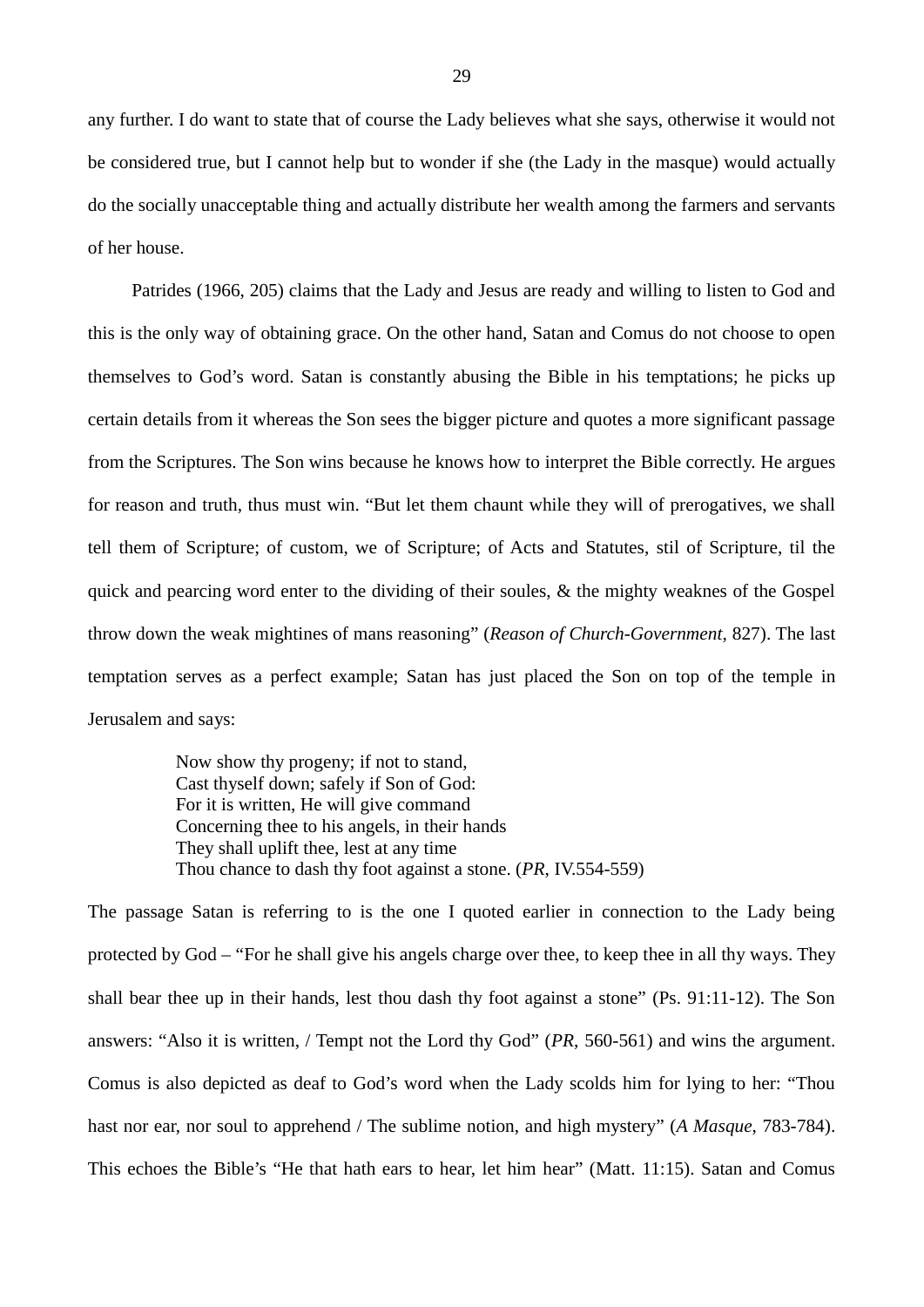have both closed their ears to God and thus have abandoned the hope of being saved.

I will now turn to the more obviously Christian work, *Paradise Regained*.

#### 2.3 The Judeo-Christian Tradition and Paradise Regained

The main plot in *Paradise Regained* is taken from the gospels of Matthew and Luke. After his baptism Jesus is led by the Spirit into the wilderness where he is tempted by Satan. Apart from the gospels, *Paradise Regained* is a lot like the story of Job, who is also tried by Satan. The main part of the Book of Job is a debate between Job and four of his friends about Job's situation and this is the key to the similarity noted by Mary Ann Radzinowicz (1999, 202) that I mentioned earlier: *Paradise Regained* and the Book of Job are both debate poems. *Paradise Regained* is mainly a debate between Satan and the Son, where Satan sets the action into motion by trying to persuade the Son to accept what he has to offer. The Son answers and supports his arguments with Scripture. This discussion repeats itself until the Son finally conquers Satan who has exhausted all his wiles.

There is an interesting detail in the role of Satan described in the Book of Job: he acts as a servant of God (Rosenfeld 2008, 6); "the sons of God came to present themselves before the LORD, and Satan came also among them" (Job 1:6). Satan claims that Job obviously loves God since God has blessed him with happiness: "Doth Job fear God for nought? Hast not thou made an hedge about him, and about his house, and about all that he hath on every side? thou hast blessed the work of his hands" (Job 1:9-10). Satan claims that God has chosen Job to receive grace and thus Job has been blessed with a good life. God wants to prove Job's obedience and gives Satan permission to try Job's faith: "And the LORD said unto Satan, Behold, all that he hath is in thy power; only upon himself put not forth thine hand" (Job 1:12). Satan "is a kind of prosecutor or attorney general who is granted God's permission to act as the tempter of man after a dialogue with God about the source of Job's virtue" (Forsyth 2003, 37). Job does not curse God, he remains faithful and is finally rewarded by God's providence. According to Milton (*CD*, 338), the temptation of Job was a good temptation "which God uses to tempt even righteous men, in order to prove them." The matter of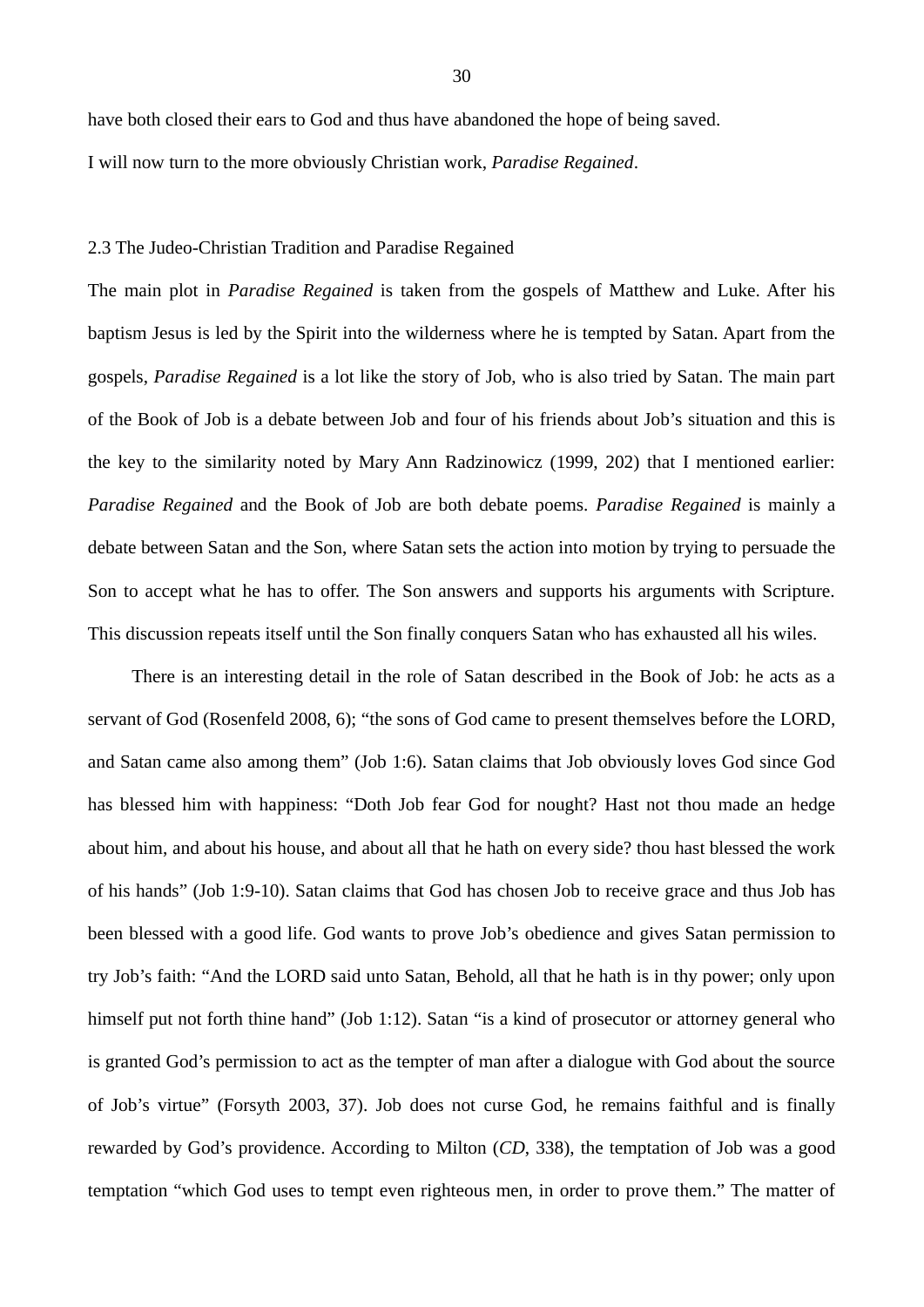Job being blessed in the beginning of the story can be seen as God having chosen him to receive grace, but it does not diminish the freedom of Job's choice, when he keeps his faith even in times of dire circumstances. As for the authorship of evil, it seems logically plausible that God is in fact somewhat responsible for the suffering of humans, at least the suffering of the righteous ones; but for a true Christian, God is always right, even though human beings do not understand God's reasons.

 As I have been arguing, there are no completely evil characters in Milton's work. Even though the character of Satan is based on the Christian equivalent, he still is not evil personified. I believe that this is somewhat intentional from Milton's part: "[t]he ambivalence of Satan's relation to evil is important for the meaning of the poem" (Forsyth 2003, 188). Even though Forsyth refers to *Paradise Lost*, the same goes for *Paradise Regained*. If Satan was personified evil, surely his evil would know no limits; "Satan has nothing to offer but man's power over man or nature, for the sake of power. As a victim of self pursuing an inevitable course, Satan illustrates, or rather surveys and establishes the *limits* of evil, so that the captive minds may cease to admire" (Stein 1965, 132). Stein (1965, 58-59) discusses this limiting aspect as Satan being forced to tempt in the way he does "because of something essential in the general character of evil which is brought out by this particular drama." Satan might be seriously limited in his evil. "Satan can neither become fully evil, because he always evidences some degree of brightness and virtue, nor, despite all his efforts, can he ever bring about the negation of life; all his designs pervert and delay but ultimately serve the good" (Colebrook 2008, 84). Satan is stuck in a sort of eternal limbo between good and evil, because he is human enough to be capable of both. In the course of the shift from the Satan in *Paradise Lost* to the Satan in *Paradise Regained*, his self is changing. The one seen in *Paradise Regained*

> is 'human.' The term is of course not precise, but we have a rough standard to go by. Back of this Satan we may have an idea of Evil, and it is not entirely misleading to remember the dramatizing of that idea in *Paradise Lost* – if we remember this is a standard, and do not confuse the characters as interchangeable. Besides, we have a standard – mythic, philosophical, and literary – for the role of cosmic evil engaged in a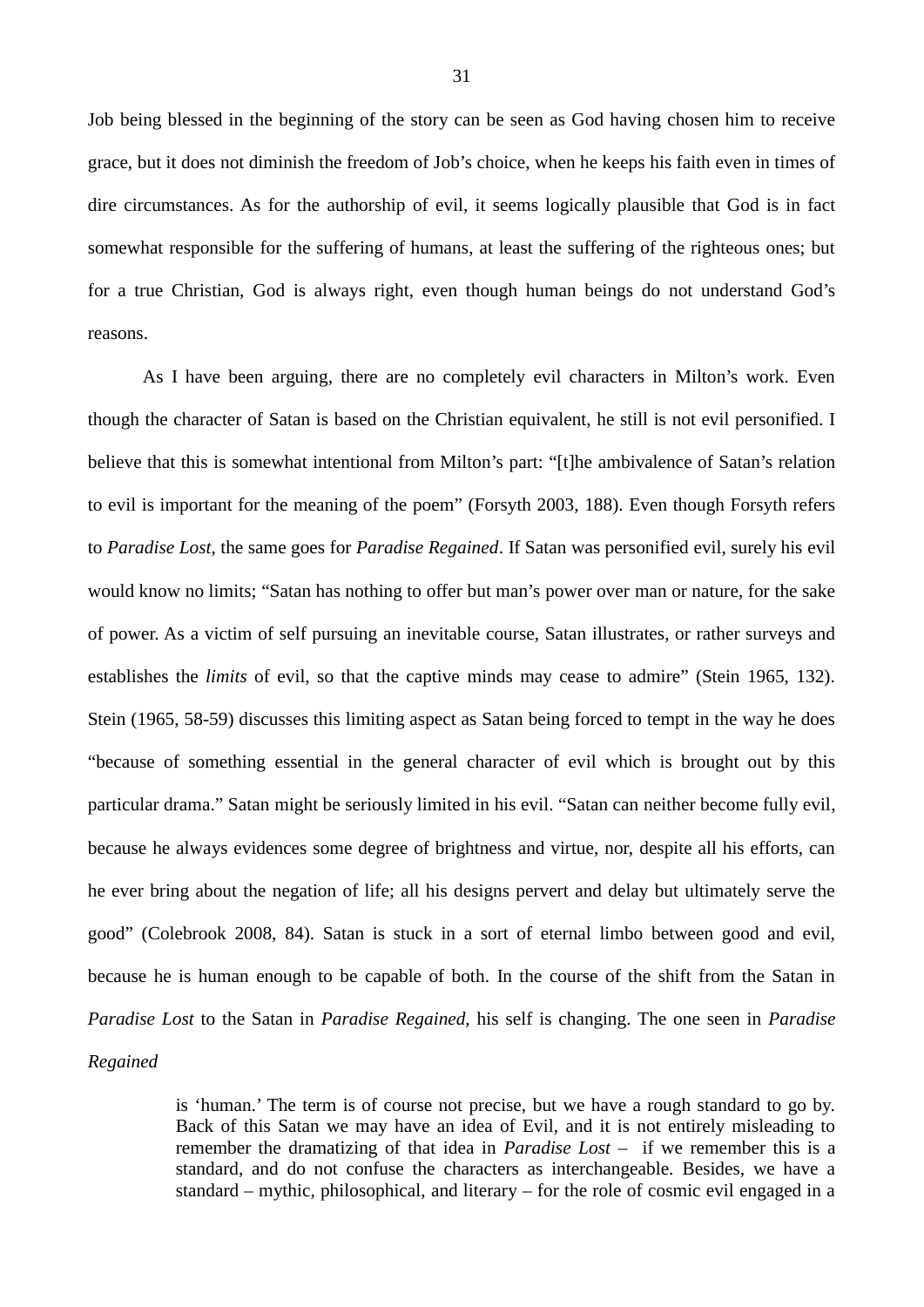universal conflict. But we have already seen signs that in this, the second stage of the conflict, cosmic evil has become recognizably more domestic in character. (Stein 1965, 52)

Satan has reached a point in his "career," where he has become almost human, as he drifts further away from God and his power. This all results from his evil desire to rebel and his choice of letting his self-love rule over morality.

As Satan is humanized in *Paradise Regained*, so is the Son. He is considered as fully human as Jesus: "For there is one God, and one mediator between God and men, the man Christ Jesus" (1. Tim. 2:5). As the Son is human when he roams the desert, he is not God. "The Son, that is, partook of the divine nature, and substance, but his portion of divinity was not total" (Rosenfeld 2008, 86). Even though he is not God in every sense of the word, he is unquestionably the hero of the poem. As I noted earlier, the Son's heroism is not active and violent, he fights Satan verbally. "For Jesus, knowledge, language, and action are synonymous" (Goldsmith 1987, 132). He represents more a hero from the Middle Ages, than the heroes of the classical epics. "The legendary or epic hero of the Greeks is a man of great physical might (Hercules), passion (Achilles), or cunning (Ulysses). . . . In the Middle Ages, the ideal of physical (or even mental) prowess is replaced by an emphasis on spiritual valor" (Kahn 1953, 106). The Son exemplifies true heroism by his constant displays of obedience and virtue (Patrides 1966, 161). Satan tries to tempt the Son with riches and power to rule:

> Therefore, if at great things thou wouldst arrive, Get riches first, get wealth, and treasure heap, Not difficult, if thou hearken to me, Riches are mine, fortune is in my hand; They whom I favour thrive in wealth amain, While virtue, valor, wisdom sit in want. (*PR*, II.426-431)

The Son refuses this with a list of rulers with humble origins, which I will discuss in the next chapter: Gideon, Jephthah, and David. The Son also refutes that wealth has any importance for him, and states that self-discipline is the key:

> Yet he who reigns within himself, and rules Passions, desires, and fears, is more a king;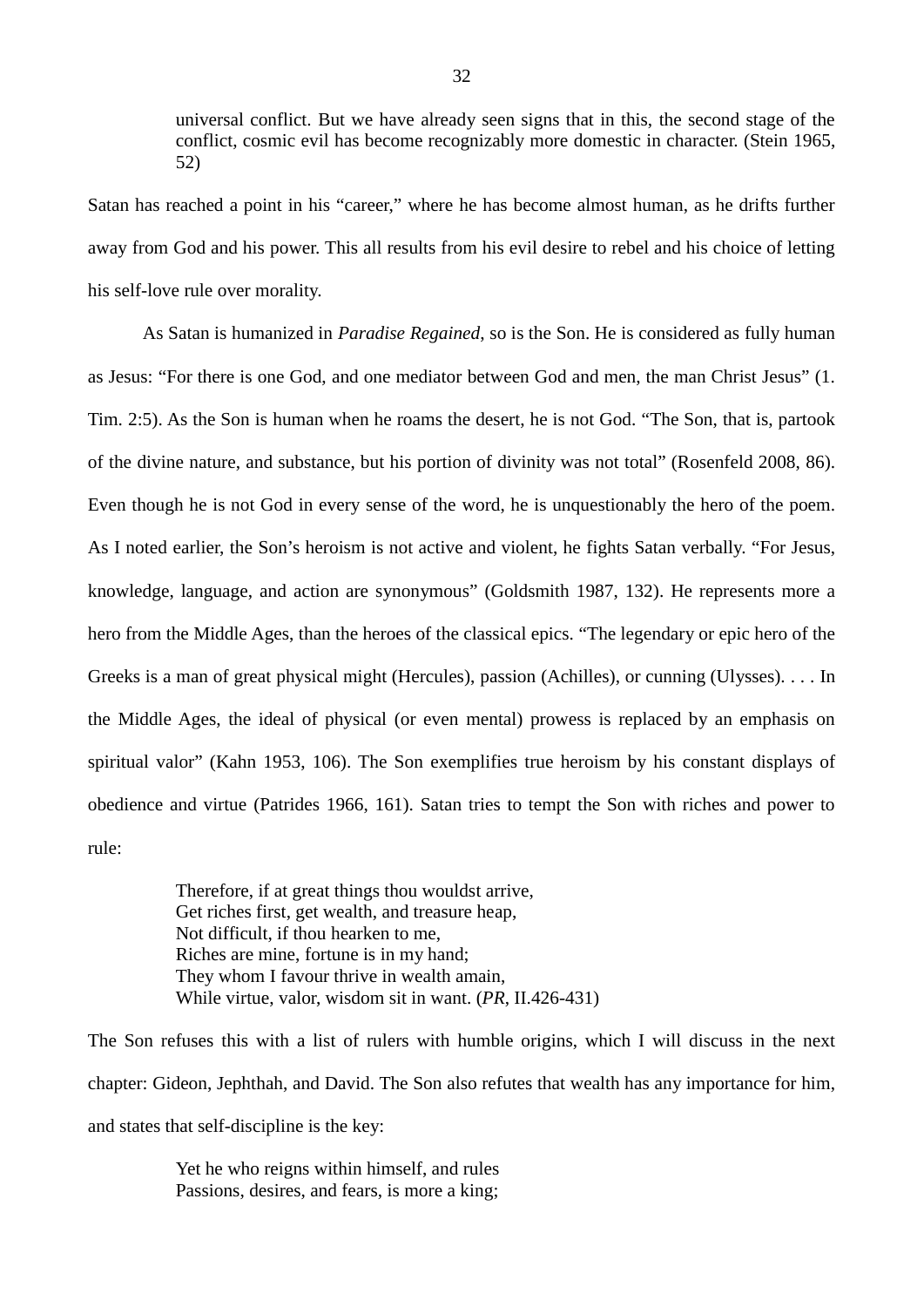Which every wise and virtuous man attains: And who attains not, ill aspires to rule Cities of men, or headstrong multitudes, Subject himself to anarchy within, Or lawless passions in him which he serves. (*PR*, II.466-472)

The Miltonic view of temperance is certainly present here. Moderation is the road to victory. Even though the refusal of the Son seems easy, Satan might have hit a nerve when he began the temptation: "For no allurement yields to appetite, / And all thy heart is set on high designs" (*PR*, II.409-410). The Son wants to do his Father proud but, nonetheless, he resists temptation.

### 2.3.1 The Son

In addition to being likened to Job multiple times, the Son in *Paradise Regained* is compared to many other characters of the Bible. The Virgin Mary remembers the angelic messenger who announced the birth of Jesus:

> A messenger from God foretold thy birth Conceived in me a virgin, he foretold Thou shouldst be great and sit on David's Throne, And of thy Kingdom there should be no end. (*PR*, I.238-241)

King David was the second king of Israel, a shepherd, chosen by God to rule Israel. His reign is regarded highly in the Jewish tradition because "he seized Jerusalem, making it the religious and political capital of Israel" (*Webster's* 1999, 291). He has traditionally been seen as the predecessor of Jesus, a type of Messiah. Jesus himself compares himself to bear a likeness to David in a passage I quoted earlier from the Bible in this thesis ("I am the root and the offspring of David, and the bright and morning star"). King David's predecessor and successor are also used in relation to the Son in *Paradise Regained*. Saul, the first king of Israel, "he who seeking asses found a Kingdom" (*PR*, III.242) was searching for his father's lost asses when the prophet Samuel anointed him the king of Israel by God's command (1 Sam. 9-10). The third king of Israel, Solomon, was the cause of the kingdom's division into two, but he was considered very wise up until that point. Even though Belial suggests that Satan should tempt the Son with women, Satan is convinced that the Son will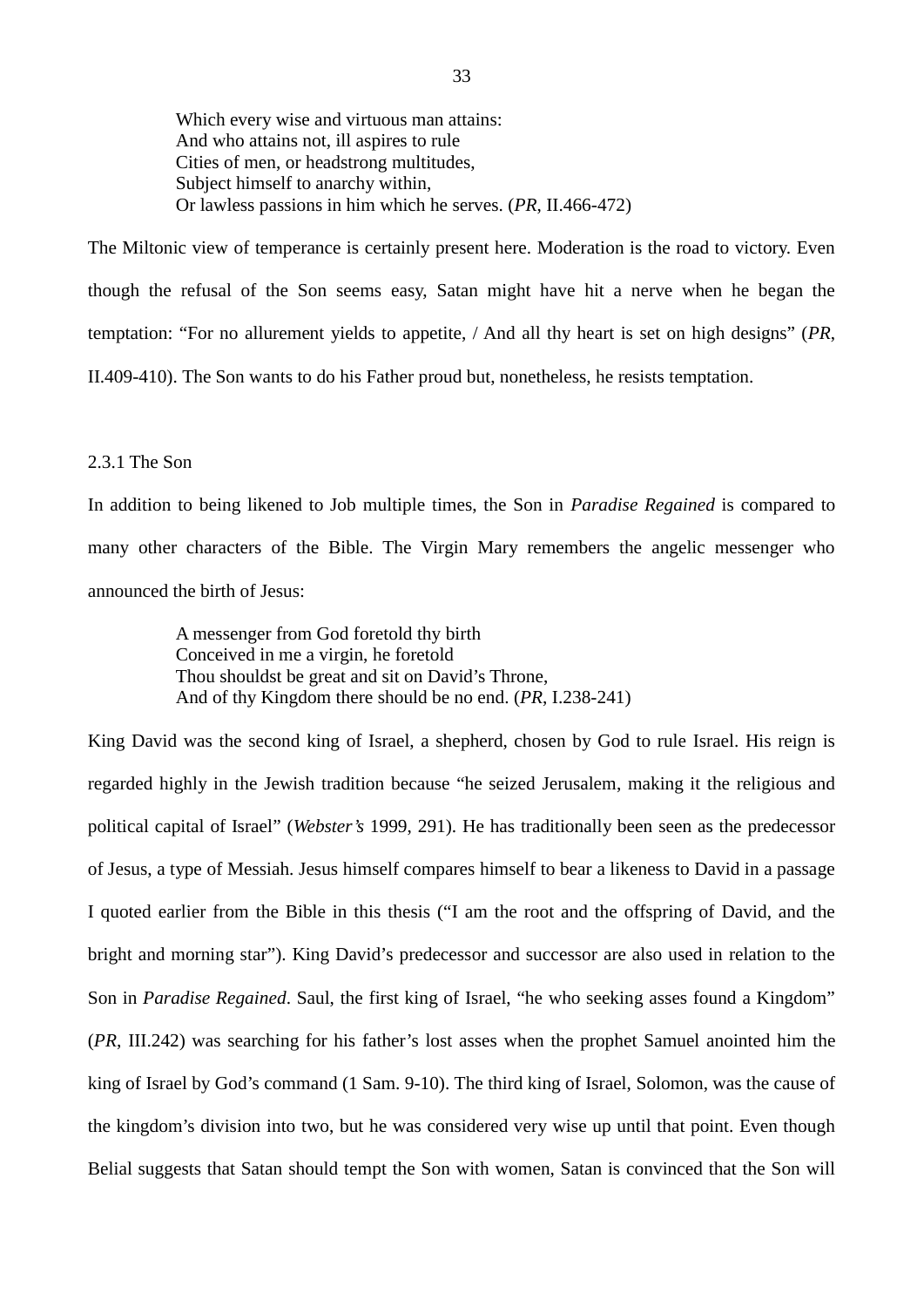not fall for the same enticements as Solomon:

But he whom we attempt is wiser far The Solomon, of more exalted mind, Made and set wholly on the accomplishment Of greatest things (*PR*, II.205-208)

Solomon caused the kingdom of Israel to be torn apart because of his idolatry; he had many wives

and concubines and he began to serve their gods instead of the one God.

Wherefore the LORD said unto Solomon, Forasmuch as this is done of thee, and thou hast not kept my covenant and my statutes, which I have commanded thee, I will surely rend the kingdom from thee, and will give it to thy servant. Notwithstanding in thy days I will not do it for David thy father's sake: but I will rend it out of the hand of thy son. (1 Kings 11:11-12)

This refusal and reference to Solomon is prompted by Belial's suggestion to appeal to the Son's

carnal desires, but is quickly dismissed by Satan with "Belial, in much uneven scale thou weigh'st /

All others by thyself" (*PR*, II.173-174), but it is not only Solomon who fell for the wrong women. I

will return to this in a later chapter.

The period of time Jesus spends in the wilderness offers a way of referring to other biblical

stories. In the beginning, Satan, dressed as an old man, suggests that the Son would turn stones into

bread, after all, he must be hungry after forty days of not eating. The Son answers:

in the mount Moses was forty days, nor eat nor drank, And forty days Elijah without food Wandered this barren waste (*PR*, I.351-354)

Moses was on Mount Sinai for forty days (Ex. 24:18) and Elijah traveled forty days and forty nights

to Mount Horeb (1 Kings 19:8). Neither of them ate anything for that period of time. A little later

Satan tries to get the Son to admit he needs food and that God should provide it for him:

all the race Of Israel here had famished, had not God Rained from heaven manna, and that prophet bold Native of Thebez wandering here was fed Twice by a voice inviting him to eat. Of thee these forty days none hath regard, Forty and more deserted here indeed. (*PR*, II.310-316)

The people of Israel were fed by God with manna during their forty years in the desert ( Ex. 16:35)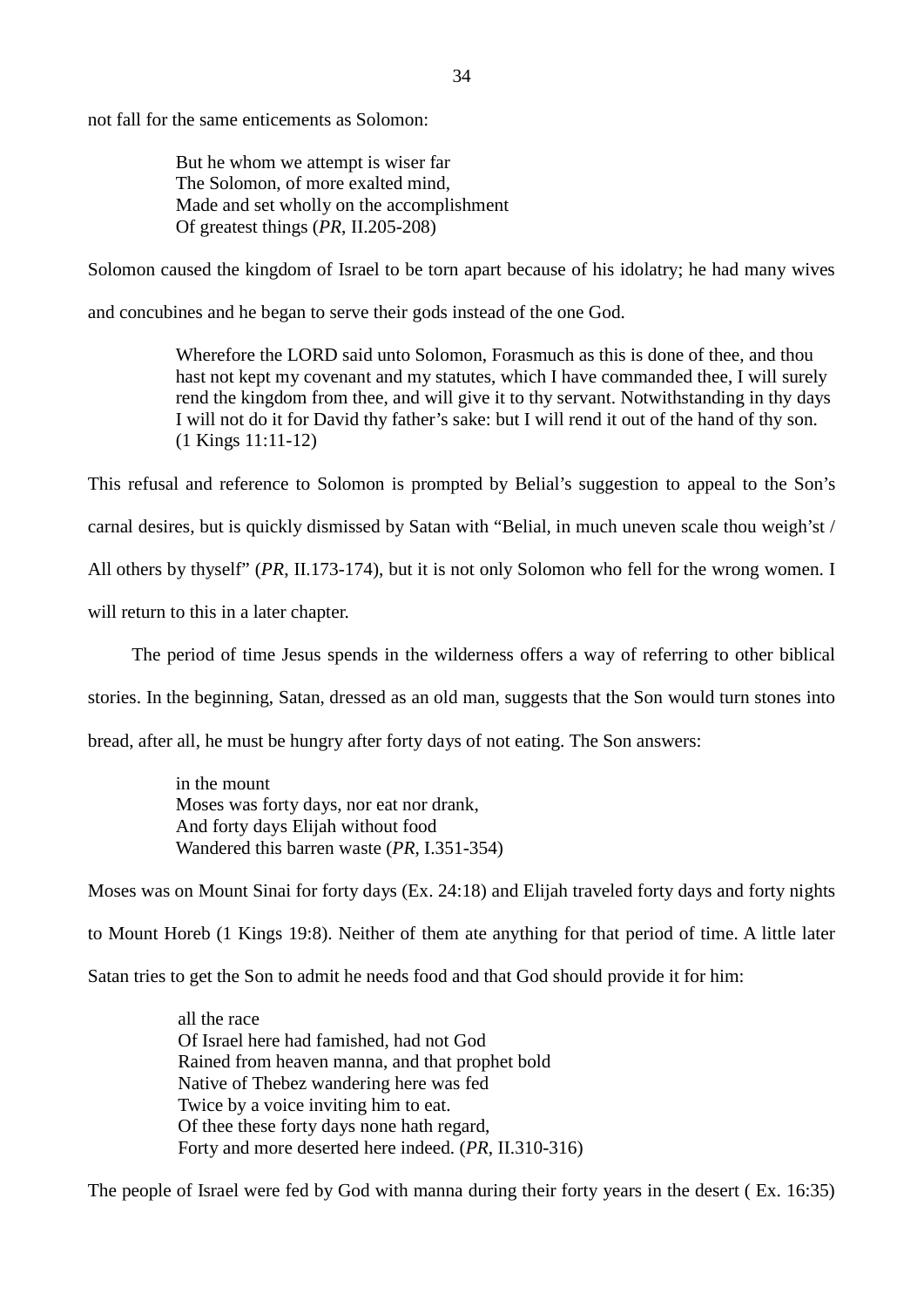and the "Native of Thebez" is Elijah. He was woken up twice by an angel to get up and eat so that he would have the strength to climb up Mount Horeb (1 Kings 19:5-8). The Son answers Satan with "They all had need, I as thou seest, have none" (*PR*, II.318). Although the temptation is about food on the surface, there lies a deeper more significant meaning of belief in God's providence at the bottom. This ties in with the argument that even though you might need something (a drink of water or food), it matters where it comes from. Satan questions how is it possible that the Son is hungry if he does not need food and asks "Tell me if food were now before thee set, / Wouldst thou not eat?" (*PR*, II.320-321) to which the Son replies simply "Thereafter as I like / The giver" (*PR*, II.321-322). In *A Masque*, The Lady had summarized the point behind this reasoning:

> I would not taste thy treasonous offer; none But such as are good men can give good things, And that which is not good, is not delicious To a well-governed and wise appetite. (*A Masque*, 701-704)

The actual physical urges are not evil in themselves, but they can be if one heeds to them blindly. I will address this further when I discuss Kantian philosophy. And, as the Lady and the Son both have proven, it is possible to recognize a treacherous offer for help, if one is alert enough. "To the pure all things are pure, not only meats and drinks, but all kinde of knowledge whether of good or evill; the knowledge cannot defile, nor consequently the books, if the will and conscience be not defil'd" (*Areopagitica*, 512*)*. Temptation is indeed needed:

> Wherefore did he creat passions within us, pleasures round about us, but that these rightly temper'd are the very ingredients of vertu? They are not skilfull considerers of human things, who imagin to remove sin by removing the matter of sin; ... and when this is done, yet the sin remains entire. Though ye take from a covetous man all his treasure, he has yet one jewell left, ye cannot bereave him of his covetousnesse. Banish all objects of lust, shut up all youth into the severest discipline that can be exercis'd in any hermitage, ye cannot make them chaste, that came not thither so: such great care and wisdom is requir'd to the right managing of this point. Suppose we could expell sin by this means; look how much we thus expell of sin, so much we expell of vertue: for the matter of them both is the same; remove that, and ye remove them both alike. This justifies the high providence of God, who though he command us temperance, justice, continence, yet powrs out before us ev'n to a profusenes all desirable things, and gives us minds that can wander beyond all limit and satiety. (*Areopagitica*, 527-528)

The tempter is not really to blame if he or she who he tempts falls. Adam and Eve fell tempted by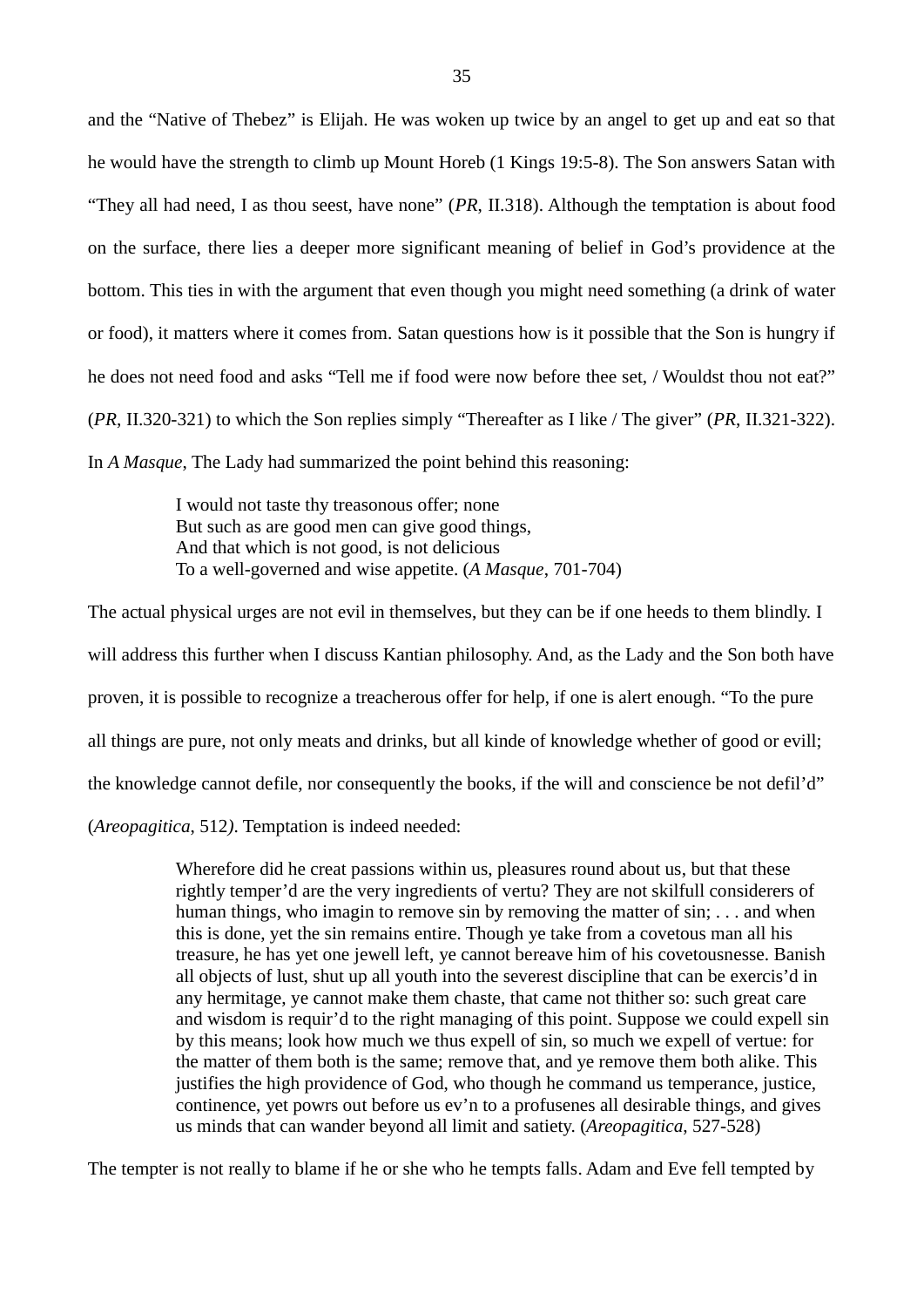Satan, but they themselves are to blame, not Satan. God claims:

so will fall, He and his faithless progeny: whose fault? Whose but his own? Ingrate, he had of me All he could have; I made him just and right, Sufficient to have stood, though free to fall. (*PL*, III.95-99)

In *Paradise Regained* the way to salvation is made equally clear as in *A Masque*: obedience

and humility. But the virtue of "obedience is not tainted by servility but is the free worship of God" (Patrides 166, 161-162). Milton's view of obedience as the key to serving God is made obvious when Adam realizes how he must go about serving God after the Fall:

> Henceforth I learn, that to obey is best, And love with fear the only God, to walk As in his presence, ever to observe His providence, and on him sole depend, Merciful over all his works, with good Still overcoming evil, and by small Accomplishing great things, by things deemed weak Subverting worldly strong, and worldly wise By simply meek (*PL*, XII.561-569)

Danielson (1982, 90) sees that "to serve God is, as it were, but to stand and wait and to observe providence, because it is by grace alone that evil is overcome with good." He (1982, 90) calls it patient heroism. This notion is even clearer in *Paradise Regained* than it is in *Paradise Lost*: After the Son has overcome Satan, the angels sing praises to him, but the poem ends on a very humble note:

> Thus they the Son of God our Saviour meek Sung victor, and, from heavenly feast refreshed Brought on his way with joy; he unobserved Home to his mother's house private returned (*PR*, IV.636-639)

In his moment of victory, the Son is not referred to as heroic or great, he is "our Saviour meek" and he quietly goes home.

In one temptation, Satan claims that Jesus should gather wealth before he can claim the throne of Israel, but Jesus answers with a list of people of humble origins who had risen to power: "Gideon and Jephtha, and the shepherd lad" (*PR*, II.439). Gideon was a "leader and judge of Israel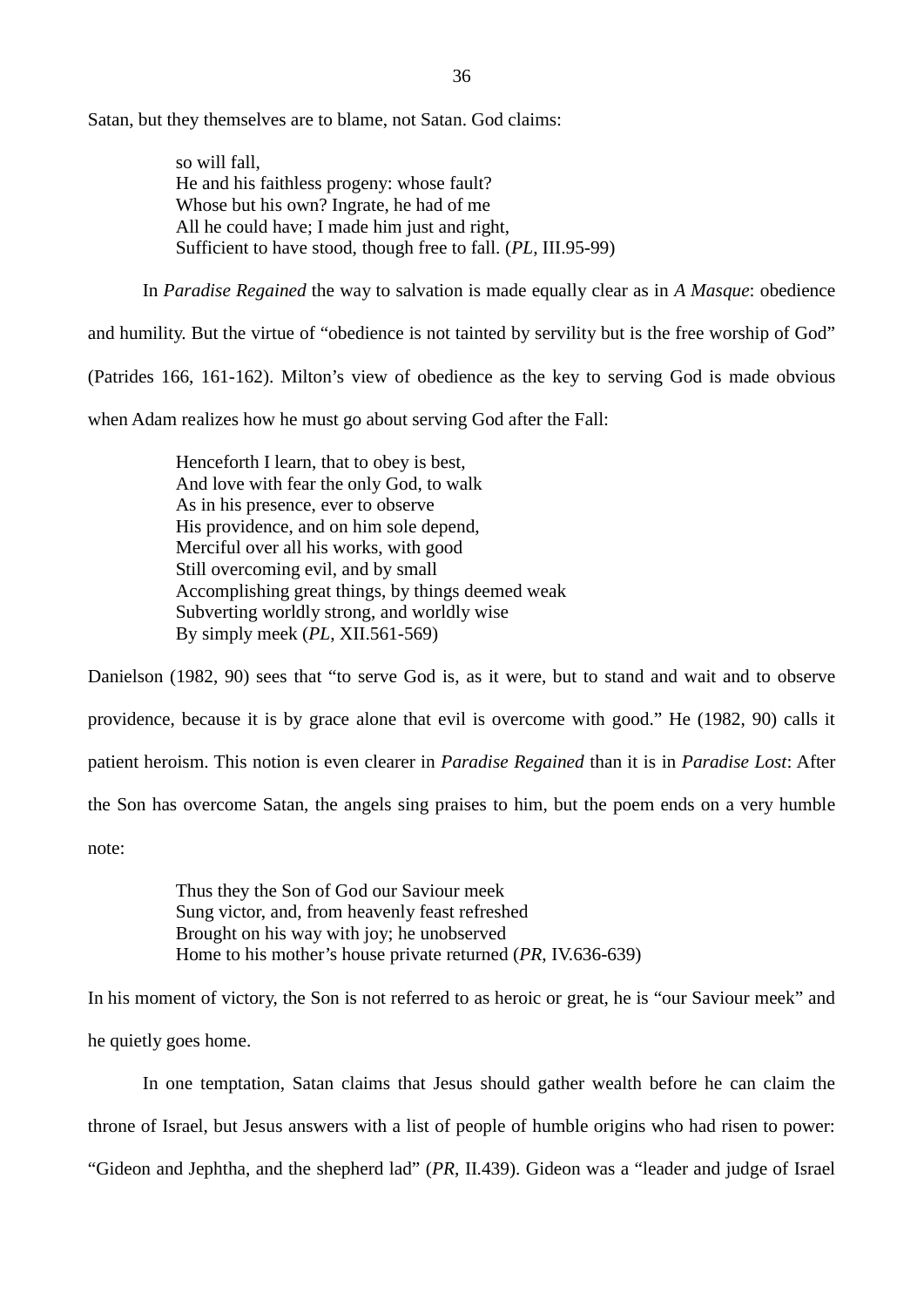who, by his exploits in repelling the desert raiders, the Midianites, became a national hero," he later refused the crown offered to him (*Webster's* 1999, 436). He came from a very poor family and he doubted that God could have chosen him to such a significant task, so he asked for proof multiple times and God gave proof in the form of controlling the morning dew first to dampen only a fleece put outside by Jephthah and second dampening the ground but not the fleece, and Gideon was finally convinced that the Lord had chosen him to be a champion of God (Judg. 6:11-40). After God had put Gideon's mind at ease, he followed the instructions of God and led Israel to defeat their enemy. Even though Gideon was offered the crown of Israel, he did not accept but said "the LORD shall rule over you" (Judg. 8:23). The other biblical figure paired with Gideon in *Paradise Regained* is Jephthah, a son of a harlot, who defeated the Ammonites after he had promised to sacrifice the first thing he saw when he would arrive home after the victory to God; God helped him and Jephthah was forced to sacrifice his daughter (Judg. 11). The 'shepherd lad' refers to King David, who I discussed earlier: "He chose David also his servant, and took him from the sheepfolds" (Ps. 78:70).

Milton used an abundance of classical references in his work, including in *A Masque*, but they are not to be viewed as equal to Christianity. "The latent antagonism between the Judeo-Christian worldview and the classical Greek has rarely been so clearly expressed as by Milton's Christ in *Paradise Regained*" (Forsyth 2000, 518). This display of antagonism is the Athens temptation in Book IV. Christ rejects Satan's proposition to search for knowledge in Athens as futile:

> he who receives Light from above, from the fountain of light, No other doctrine needs, though granted true; But these are false, or little else but dreams, Conjectures, fancies, built on nothing firm. (*PR*, IV.288-292)

He continues:

who reads Incessantly, and to his reading brings not A spirit and judgment equal or superior,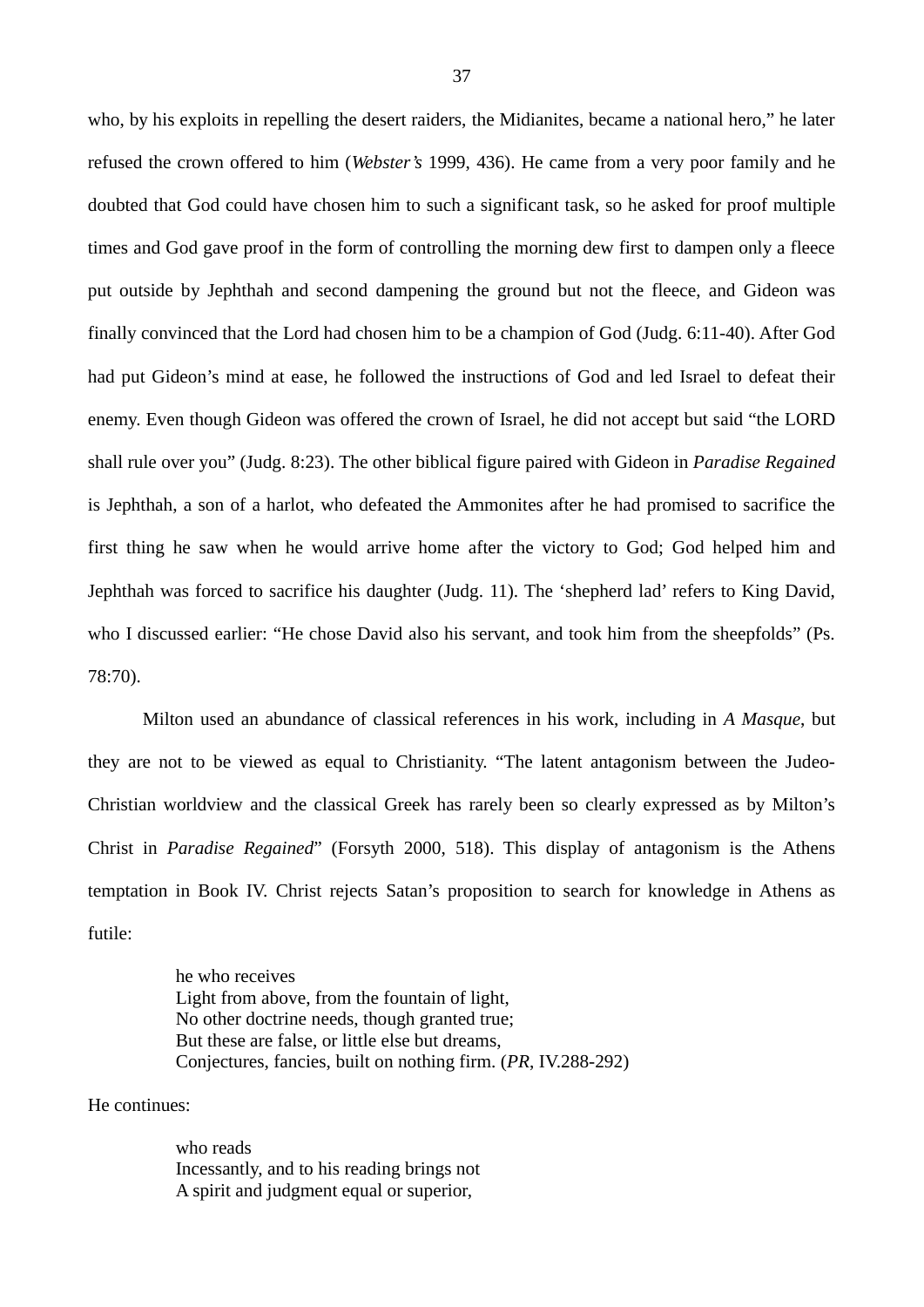(And what he brings, what needs he elsewhere seek) Uncertain and unsettled still remains, Deep-versed in books and shallow in himself, Crude or intoxicate, collecting toys, And trifles for choice matters, worth a sponge; As children gathering pebbles on the shore. (*PR*, IV.322-330)

Leading a purely contemplative life is lacking in its nature. "In rejecting [the Athens temptation], Christ also rejects a contemplative life as an end: Christ's aim is to redeem the world, not to live a morally sinless life, which he might conceivably have done as a philosopher" (Frye 1959, 235-236). Christianity is of utmost importance for Milton and everything must adhere to the teachings of it. Only by leading a Christian life, can one be truly free: "the only true freedom [is] the freedom of the virtuous individual to do of his own free will what he ought to do anyway" (Potter 1978, 71). Even though this seems paradoxical, human beings (and angels) are free to choose not to obey, even though they might in the process limit their freedom. Obedience must be freely chosen, otherwise it is servility (Patrides 1966, 161-162). Free obedience is also connected to the doctrine of grace. Grace is God's way of forgiving humanity for original sin. Both the Son in *Paradise Regained* and the Lady in *A Masque* accept grace freely (Patrides 1966, 205) and are thus saved by God unlike Satan and Comus who have closed their hearts from the grace of God.

# 2.3.2 Satan

The other main character in *Paradise Regained* is Satan. John Carey (1999, 160) recognizes that in the Bible, Satan is a very minor character: "[i]n *Christian Doctrine* Milton collects all the available biblical evidence in a few sentences. It amounts to little more than that Satan is the author of all evil and has various titles." In Milton's work, the character of Satan had appeared in *Paradise Lost* before being the tempter of the Son in *Paradise Regained*. Milton's Satan fell because he was jealous of God choosing Christ as the Son of God:

> Satan, so call him now, his former name Is heard no more in heaven; he of the first, If not the first archangel, great in power, In favour and pre-eminence, yet fraught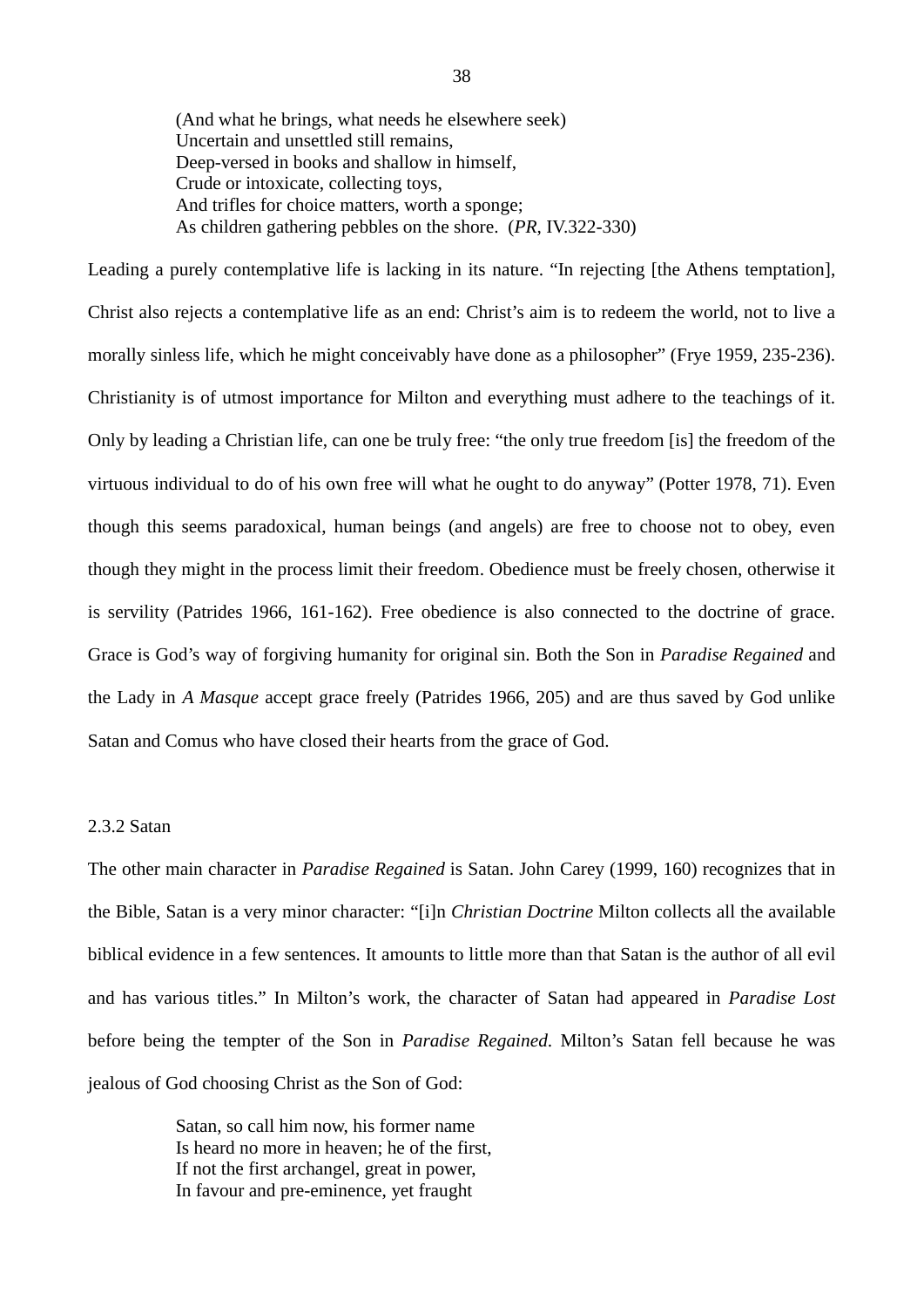With envy against the Son of God, that day Honoured by his great Father, and proclaimed Messiah king anointed, could not bear Through pride that sight, and thought himself impaired. (*PL*, V.658-665).

 "This special and isolated origin of Satan within the tradition of Judeo-Christian writings is scrupulously followed in Milton's story of the rebellion in which Satan takes his origin" (Forsyth 2000, 526). Even though there is not a lot to go on in the Bible about Satan, the tradition is another matter. According to this tradition, the origin of the Christian Satan is indeed located in a rebellion against God. Forsyth (2003, 27) argues that, in Christian tradition, "[t]he figure of Satan exists, not as embodied evil, but by virtue of his opposition to the hero of the myths, whether god or man." His role "in that narrative is to be the Opponent, the Adversary, the one who motivates the plot, who drives the story into motion" (Forsyth 2003, 26). As Satan cannot be solely seen as the embodiment of evil in Christianity, how could he be seen as such in Milton? After all, as Stein (1950, 221) argues, "[o]ne need not choose between Satan's being a tragic hero or an absurd villain. Either extreme stamps us as a more restricted moralist than Milton the poet." Thus we are not limited to call Satan either evil or good, he can be a mixture of both: not really embodied evil, but certainly not good.

John Carey (1999, 160) seems to believe that Milton "presents evil as real and traceable to a single Evil One." Carey (1999, 160) continues that this "wish to isolate evil in this way argues a particular mental configuration which seems to be associated with the belief that, once isolated, evil may become containable or punishable." This seems like a valid point in general, but his suggestion that Milton wanted to depict Satan as purely evil is not. Forsyth (2003, 215) states clearly that in *Paradise Lost*, Satan "is not himself identical with evil" nor is he "responsible for human evil . . . if man is free." Even Carey (1999, 161) notices the flaw in his argument of Satan being evil incarnate: "Milton's effort to encapsulate evil in Satan was not successful." The alleged effort would truly have been wasted on countless readers who tend to prefer the character of Satan over the character of God. Carey (1999, 166) notes that "it is the moral evaluation of [Satan's] actions which generates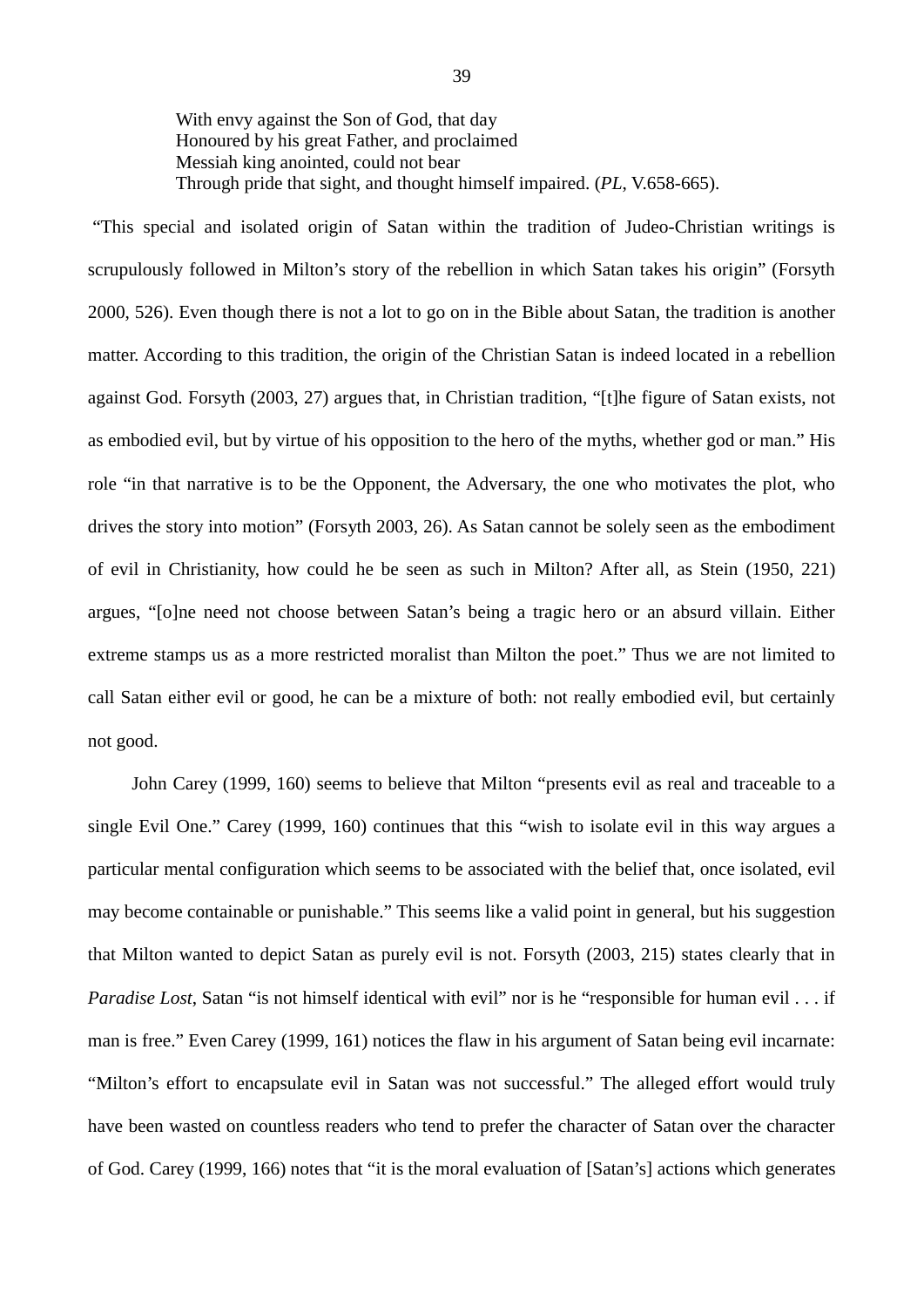disagreement among readers." If there is room for different moral evaluations in Milton's work, it is unlikely that there has been a serious effort to create a single personification of evil. Satan is in many ways a human character, and that might have something to do with his appeal. I do agree with Carey (1999, 172) that "[w]e feel that by suppressing a part of ourselves we can disown and denounce Satan, but we also feel the power of that part which is having to be suppressed." This is a way of forming identities by negating something that one does not want to be a part of one's identity, and it is a human tendency. But it also connects with the idea proposed by Carey (1999, 160), that evil may be controlled if isolated: "the urge to locate evil in a single kind of being . . . has borne fruit throughout history in pogrom, ghetto, and racial massacre." Ironically, this effort to control evil, creates even greater evil. Instead of trying to refuse to believe that such evil exists in us humans, we should try to come to terms with it, even if it means that we must identify with the character of Satan. After all, according to Milton, we and the angels were created free (*CD*, 164), and evil stems from the misuse of that freedom (Danielson 1982, 49).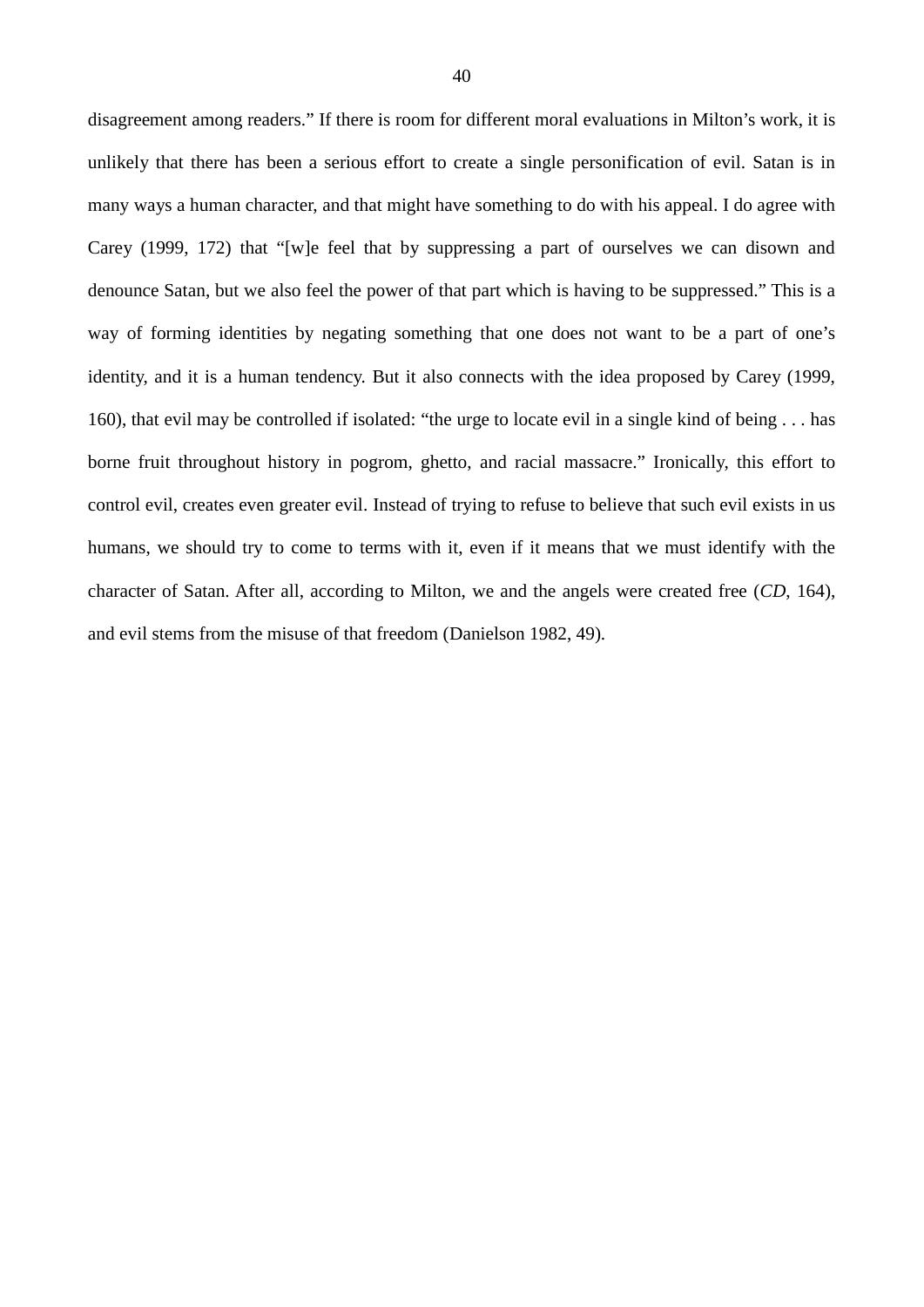## 3 Kantian Concept of Evil

Immanuel Kant tried to get away from the religious way of thinking through his purely rational treatment of issues such as morality. For Kant (2002, 60-61) morality stemming from religion is not desirable, because human beings cannot fathom the all-perfect will of God and thus create only a reflection of this will which may be very distorted. He wanted to create a system of morality that was not to be based on interpretations of God's divine will. Despite his "implacable dismantling of rational theology" (Ricoeur 1985, 641), he actually came very close to it in some of his concepts.

What then is evil for Kant? In his (1998, 72) opinion "the good and the evil refer, strictly speaking, to actions, not to the sensuous condition of a particular person." Or to put it in another way: evil refers to an act done by a rational being by their own volition (Garcia 2002, 195). It is moral law that determines whether an act is good or evil (Kant 2002, 75), and we need morality to give us imperatives by which we can strive to do good acts and avoid evil ones (Kant 1998, 14). This sounds suspiciously like Christian doctrine I presented earlier, and the similarities do not end here.

One of these similarities lies within the concept of the Categorical Imperative. This concept is, according to Johnson (2004), "the fundamental principle of morality." It is the basic formulation of morality we can use when making choices, and it is the measuring stick used to determine whether an act is good or evil. Johnson (2004) argues that the end of an action has no relevance to the Categorical Imperative; it is simply the act itself that must be applied to the Imperative. Kant formulated many slightly different versions of the Categorical Imperative, but the basic idea is the same in everyone: "[*a*]*ct only in accordance with that maxim through which you can at the same time will that it become universal law*" (Kant 2002, 37). This entails the idea of the Golden Rule "do unto others as you would have them do unto you" that has been formulated many times in the Bible (for example: Lev. 19:18, Matt. 7:12, Luke 6:31, Rom. 13:9). I will now turn to the actual reasoning behind an act to be qualified as evil.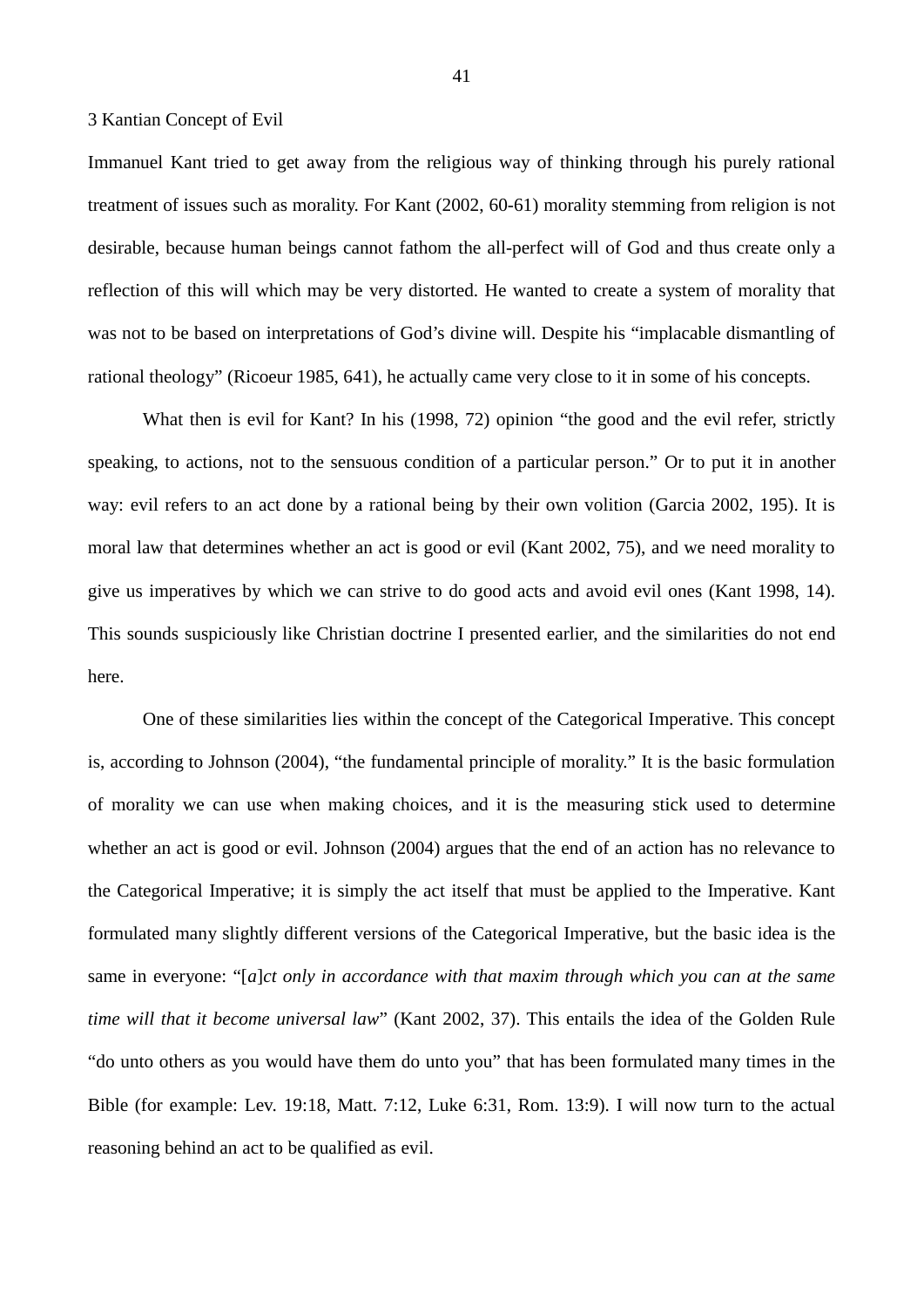#### 3.1 Evil actions

The Kantian view on evil is based on the basic assumption that human beings have something Kant calls self-love. This self-love is aimed at the general human thought pattern of "pursue that which pleases me or makes me content, and avoid that which pains me" (Grimm 2002, 168). This self-love is not seen as totally evil, as it is innate in our species. It is a manifestation of survival instinct. Even Christianity condoles some small amount of self-love: "thou shalt love thy neighbour as thyself" (Lev. 19:18). This phrase is repeated in the Bible (Matt. 19:19, Mark 12:31, Luke 10:27, Rom. 13:9, Gal. 5:14), so it must be important and true.

> Where pure practical reason is concerned, it merely imposes a *check* upon this love one has of oneself, declaring it to be something natural, which is active in us even before the moral law is, the only condition laid down being that there should be agreement with the said law, the condition prevailing in this case being described as rational self-love. (Kant 1998, 89)

When this moral law is in contradiction with self-love, the person has to choose which of these takes priority. As Garcia (2002, 195) explains it: "to call something 'evil' . . . means to take *some action* as morally wrong, resulting from a direct act of the agent's will, when she wrongly subordinates the principle of morality to the principle of self-love." If moral law is prioritized, an action is good, but when one places self-love first, an act is perceived as evil.

For Kant there is no middle ground in matters of good and evil: "rigorism . . . involves an uncompromisingly bivalent view of the moral life, every imputable act and morally responsible agent, must be characterized as either good or evil" (Allison 2002, 338). Even though I quoted Kant earlier to state that actions are evil, not people, Allison seems to think that a person committing evil acts is evil him- or herself. Grimm (2002, 168) shares this view: "[a]ccording to rigorism, a human being is either morally good or morally evil." I am a little torn between the two interpretations, but I will go with Kant's own writings that only the actions can be classified as evil.

In connection to the origin of evil, Kant argues that human beings possess three predispositions, which Stephen Grimm (2002, 169) defines as:

a *predisposition to animality*, which aims at self-preservation, sexual reproduction, and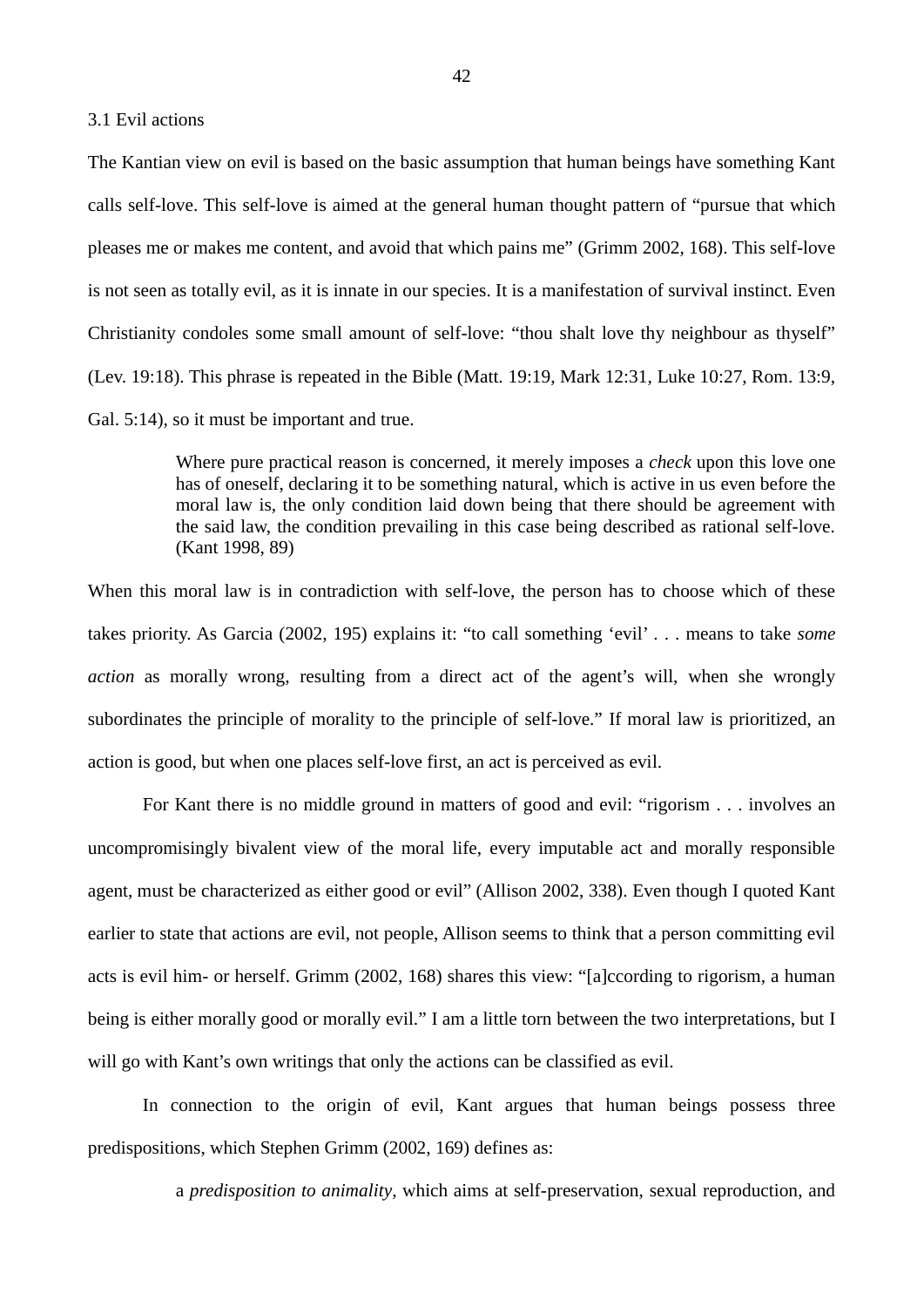community with other human beings; a *predisposition to humanity*, which prompts human beings to compare their own worth with the worth of others; and finally a *predisposition to personality*, which among other things makes a person capable of appreciating the moral law.

The predisposition to humanity, "whose governing principle is self-love" (Allison 2002, 339), is the predisposition where evil stems from. Grimm (2002, 169), on the other hand, argues that the first two maxims are the ones that give rise to evil: the purely animal instincts humans have are not as such the root of evil, "but rather the improper priority we grant to these needs and inclinations." But, as I hinted earlier in the discussion of physical needs, neither animality nor humanity are in themselves evil; evil arises only when they are placed above morality. If we focus briefly on the propensity to humanity, which is the propensity connected with humans comparing themselves to other humans and considered as at least one of the propensities where evil stems from; one might assume that it is only through contact with other humans that we do evil. This concept of *unsociable sociability*, as Kant calls it, would in a way create evil, since it generates envy and rivalry (Grimm 2002, 166). But it is not the case, rather "[w]e are evil due to the fact that when reason takes shape in us we subordinate its directives to the inclinations of our animal nature, and when we subsequently turn to confront our fellow human beings this tendency to favor our own happiness and pleasure gives rise to a whole new arena for vice" (Grimm 2002, 173). It is not the actual propensity that creates evil, as all of them are originally good propensities (Allison 2002, 339), it is only when we begin to develop a sense of the moral law i.e. "when we learn what we *ought* to be doing (obeying the moral law), our natural needs and inclinations . . . suddenly take on a rebellious and, for the first time, an evil role" (Grimm 2002, 171). Kant argues (as does Christianity) that we do, in fact, make a rational choice between moral law and self-love and that this choice has to be entirely free to make moral judgments on these decisions.

# 3.1.1 Free Will

For Kant (1996, 13), will is the choice of action a rational agent takes when he or she wants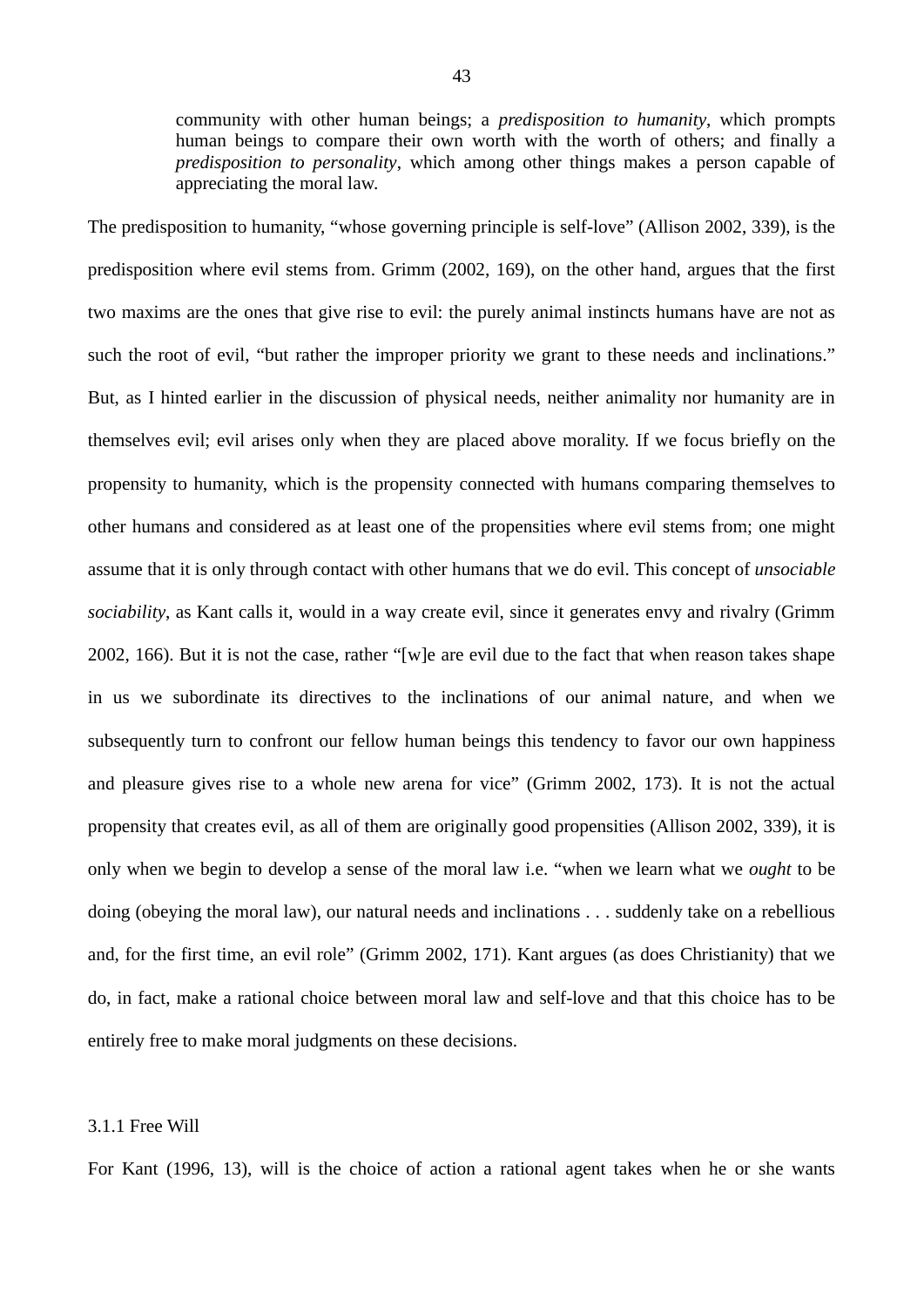something. As I stated earlier, Kant (1996, 149) is a firm believer in the freedom of the will: "[e]very action . . . has its end; and since no one can have an end without *himself* making the object of his choice into an end, to have any end of action whatsoever is an act of *freedom* on the part of the acting subject." And as moral law is not a law forced by some external entity, its limiting quality for this choice of action must be internal, i.e. a self-constraint that does not affect the freedom of the agent's will (Kant 1996, 145). Even though human beings are "forced" to subordinate self-love to moral law in order to be good, they are free: they can either conform to the requirements of moral law, or embrace the evil inclination of self-love. As with the Christian Free Will Defense, Kant also requires an act to be chosen freely for it to be considered as morally evil or morally good (Grimm 2002, 161), as the "locus of both moral goodness and evil must lie in the will" (Allison 2002, 338). As I have hinted, although Kant sees human choice of as being free, he also thinks that all human beings are, in some way, morally flawed. This concept is called *radical evil*.

#### 3.1.2 Radical Evil

The basic idea of radical evil is that people, in some point of their development, choose to subordinate moral law to self-love. This action can also be referred to as adopting an evil maxim. "A rule that the agent himself makes his principle on subjective grounds is called his *maxim*; hence different agents can have very different maxims with regard to the same law" (Kant 1996, 17). Kant entertains a possibility that there might be a chance for a human being to adopt a good maxim, but "one and all, our wills opt for the evil maxim" (Grimm 2002, 163). Kant also argues that, although the evil maxim we all choose is present at birth, we are not born evil; the time related to the choosing is rational, not temporal (Grimm 2002, 163). But how can all human beings adopt the evil maxim? One explanation to it, according to Stephen R. Grimm (2002, 168), is that the human being "was naturally inclined to act *primarily out of a concern for his own happiness.*" Grimm (2002, 168) continues: "[t]he moment that we fail to act according to a subjective maxim committed to the moral law, [Kant] argues, we do not become slightly less good, as if we just temporarily lapsed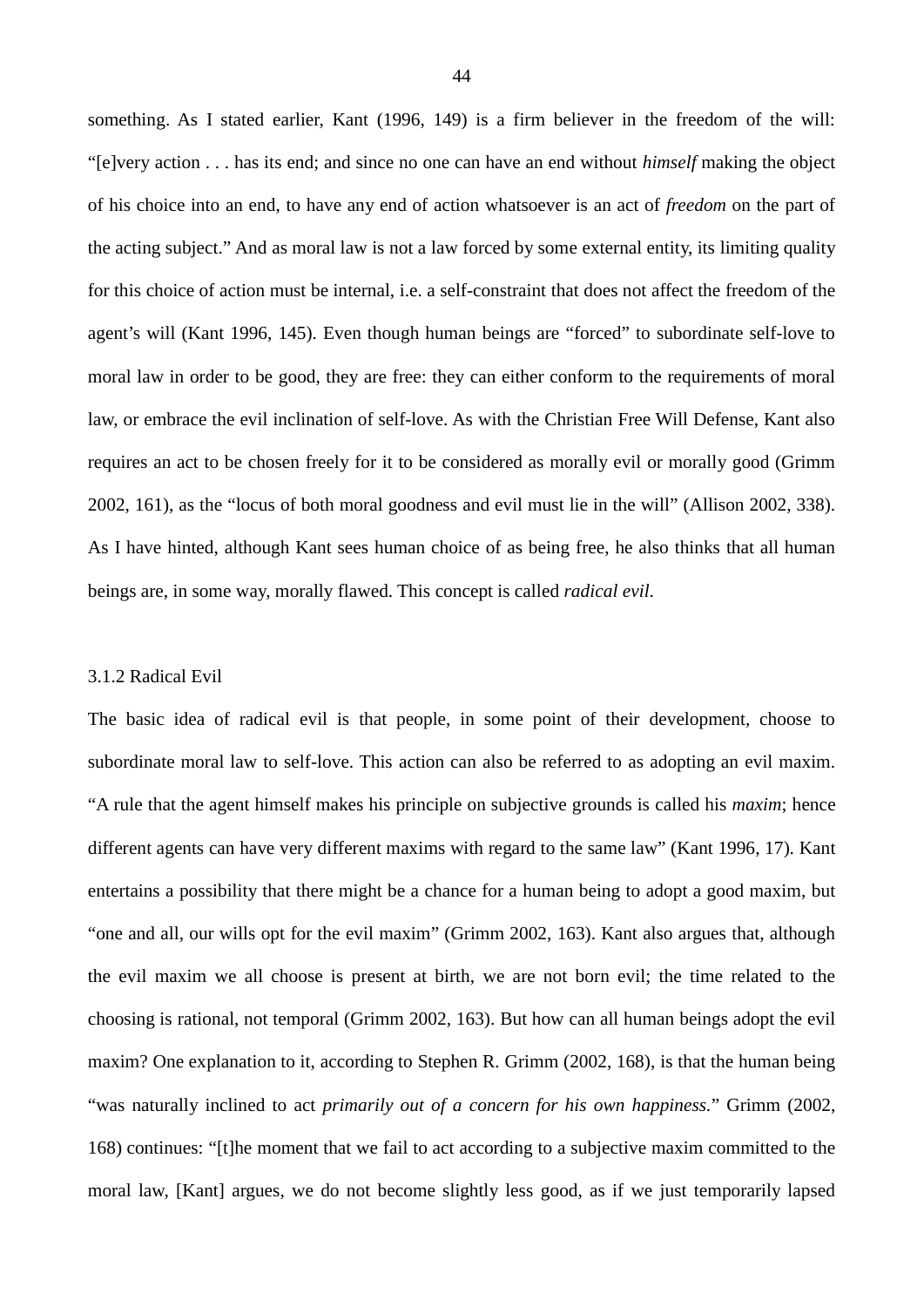from the good maxim; rather, what this lapse shows is that we were *never committed to the moral law to begin with*". Thus, since we all are looking out for ourselves, we all adopt an evil maxim. Allison (2002, 342) makes a claim that human beings are incapable of adopting a good maxim, but "[t]his does not mean that Kant thought it impossible to subordinate self-love to duty, . . . only that we cannot do so spontaneously, without, as it were, giving self-love a hearing." This process of the original adoption of the evil maxim is what Kant calls radical evil, and "like its theological analogue, original sin, must be thought as resulting from an originary use of freedom" (Allison 2002, 343). By the term radical evil, Kant does not mean some sort of extraordinary evil, but "uses the term radical in the etymological sense to indicate the root of all moral evil" (Allison 2002, 344). "Kant's doctrine of radical evil – which holds that human beings, as a species, possess an innate propensity to evil" can be seen as "Kant's apparent endorsement of the Christian view of original sin" (Grimm 2002, 160). So, as with Christianity, the human species is somehow doomed to do evil. One thing that Kant is criticized of is that his theory of evil does not account for heinous acts of evil, such as the Holocaust (Allison 2002, 344). I will now turn my attention to Hannah Arendt, who utilizes Kantian philosophy to make sense of these horrible acts of evil.

## 3.1.3 Hannah Arendt

Like Immanuel Kant, Hannah Arendt did not think that there are people who are purely evil, but she did note that human beings are capable of extremely atrocious acts i.e. radical evil (Birmingham 2003, 82). It must be clarified that the term *radical evil* had different meanings for Kant and Arendt; whereas Kant used it to denote "original evil" Arendt uses the term to signify extraordinary evil:

> Arendt understands radical evil as the attempt to eliminate spontaneity from the human race; it is the attempt to reshape human nature itself by doing away with the very unpredictability that lies at the root of human freedom and action; it is the attempt to stabilize human behaviour in order to allow the law of history or the law of nature to progress. (Birmingham 2003, 87)

Even though there is this fundamental difference in the concept of radical evil, the concept of evil itself seems to be roughly the same: "The hell of radical evil lies in the refusal of symbolic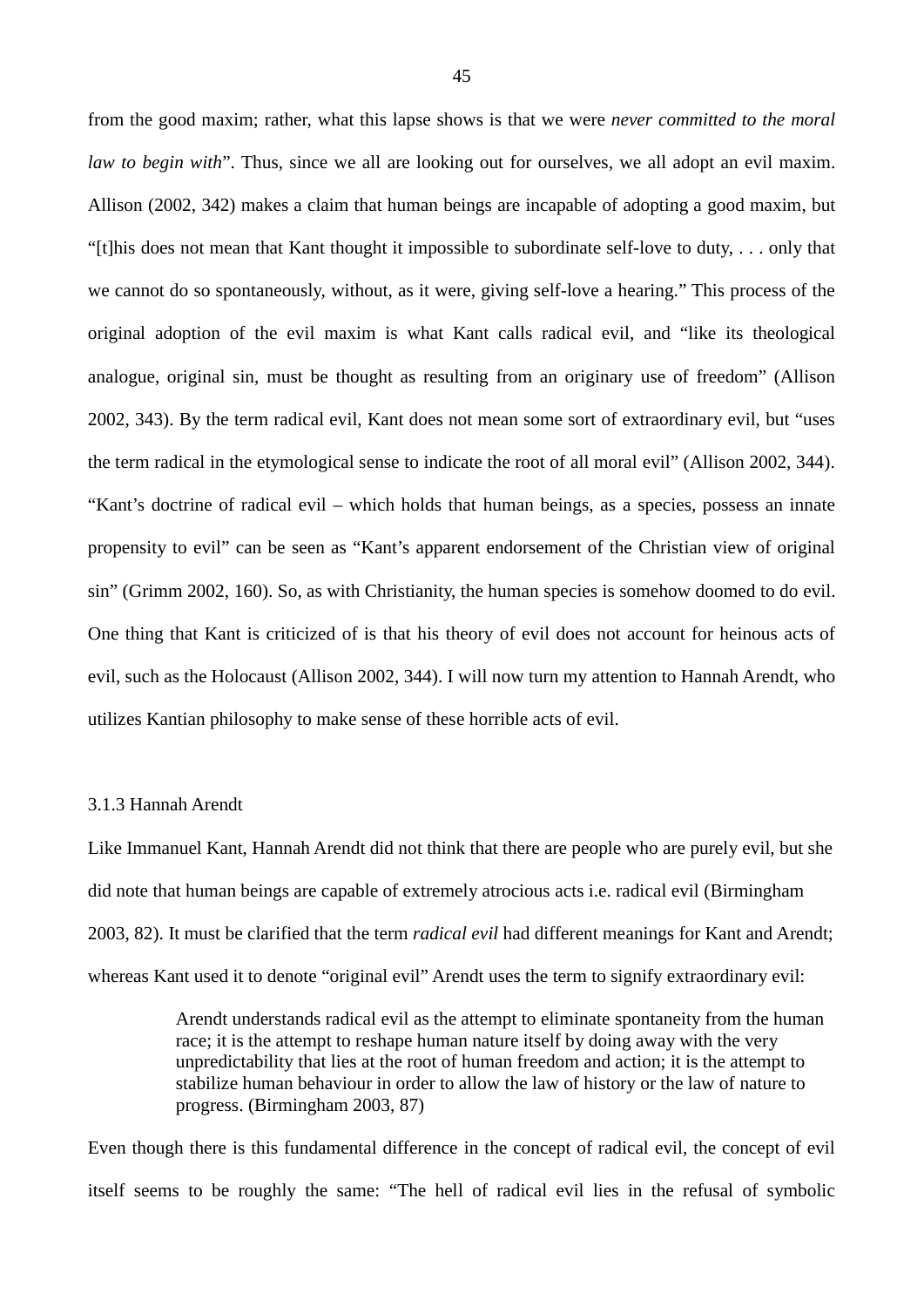transcendence, represented by religious and moral limits, substituting instead the fantasies of immanent ideologies and omnipotent dreams" (Birmingham 2003, 84-5). Like Kant, Arendt sees substituting moral law with selfishness as evil. In Kant's view, evil is an action where moral law is given the subordinate role compared to self-love; Arendt claims that radical evil is when a person replaces the moral law with his or her ideology, thus creating a sense of omnipotence. But this apparent difference in interpretation, is really not as huge as it first seems: both Kant and Arendt see radical evil as subordination of moral law.

When Hannah Arendt was at the trial of Adolf Eichmann, she was shocked to hear Eichmann claim that he had lived according to Kantian moral law (Birmingham 2003, 85). Peg Birmingham (2003, 85) continues to report this encounter: "Upon further examination, however, Arendt grasps that what Eichmann actually did was to pervert the Kantian law, substituting the will of Hitler for the universal and *transcendent* law of reason." Thus the Third Reich had taken the Kantian Categorical Imperative and replaced it with an ideology. When one replaces moral law with some ideology, there still remains the predisposition of humanity, and the self-love it entails. In situations like Germany during the reign of Hitler, a person would logically consider it preferable – in order to protect one's sanity – to refrain from killing. Thus the new moral law would have to compete with this temptation to do good (Birmingham 2003, 85). In Eichmann's case, according to him, it was Heinrich Himmler who by "winged words" - the twisted reasoning of why the heinous acts were actually necessary – distorted Eichmann's desires to match the desires of Hitler, thus turning feelings of pity for the innocent people being murdered into self-pity (Birmingham 2003, 86).

The things that had happened in the world during the  $20<sup>th</sup>$  Century, inspired tremendous fear in Hannah Arendt (Birmingham 2003, 82). This fear rises from the fact that human beings are capable of evil. In Arendt's view, these were ordinary people who were responsible for the horrible events that took place (Birmingham 2003, 82). Thus, there are no human beings born simply evil, who then would be solely responsible for diabolical evil. This can only mean that all human beings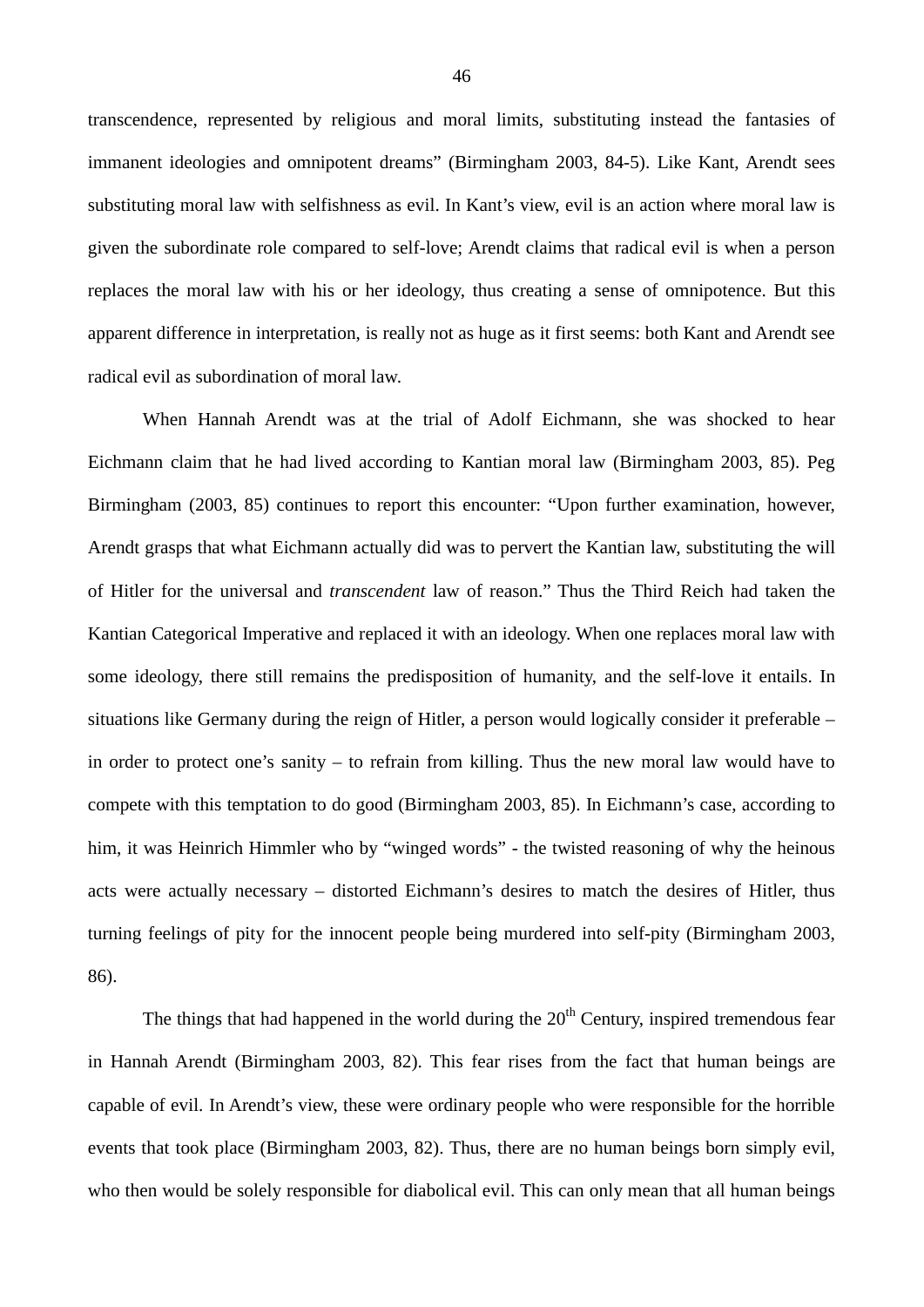are capable of this, and thus even horribly disturbing evil is banal.

One last piece of theory I want to present before I turn my attention to the actual texts I will be analyzing, is Ernesto V. Garcia's (2002, 202) definitions of four fundamental types of evil: "indifference to the destruction of the humanity of another person", "denial of the humanity of another person", "servility, or depreciation of one's own humanity", and "delight in suffering of the humanity of another person." For the first type, Garcia (2002, 202) uses Arendt's description of Eichmann's trial as his example: Eichmann stated that he was only obeying orders. Eichmann was responsible for the deaths of millions of people by being in charge of transporting them to death camps, but he did not admit to being guilty because he did what Hitler had ordered him to do. The example of the second type Garcia (2002, 202-203) gives is racism. With racist behavior the humanity of another person is demeaned by the racist, as he or she refuses to see the other person as equally human as he or she is. The third and fourth types are opposites of each other in some way:

> [w]hile servility involves depreciating or attaching a kind of negative value to one's own humanity, while attaching a positive value to the humanity of our superior . . . , in cases of delighting in the suffering of others, such as cruel cases of torture, we now attach a positive value to our own humanity . . . and take pleasure in depreciating or attaching a kind of negative value to the humanity of another person. (Garcia 2002, 203)

I have presented these types of evil as Garcia uses both Kant and Arendt to define what evil is. These types are present in John Milton's *A Masque*. A fitting example of the first type might be the fact that the people Comus has turned into monsters keep enjoying themselves even though they see the Lady captured. As for the second type, there seems to be a problem: is Comus human? The fact that no character seems to give him any human rights shows that his humanity is downplayed in the masque itself. But Comus is a rational being, and for the time being, that will suffice as the definition of humanity, thus the fact that the masque itself denies his humanity is an example of the second type of evil. Garcia does not give examples of the third type; he only presents it as being the opposite of the fourth type, which could be for example, torture. To bring up the "monstrous rout" of Comus again, they are the perfect example of someone downgrading their own humanity: they choose to stay under the control of the person who turned them into monsters, thus denying their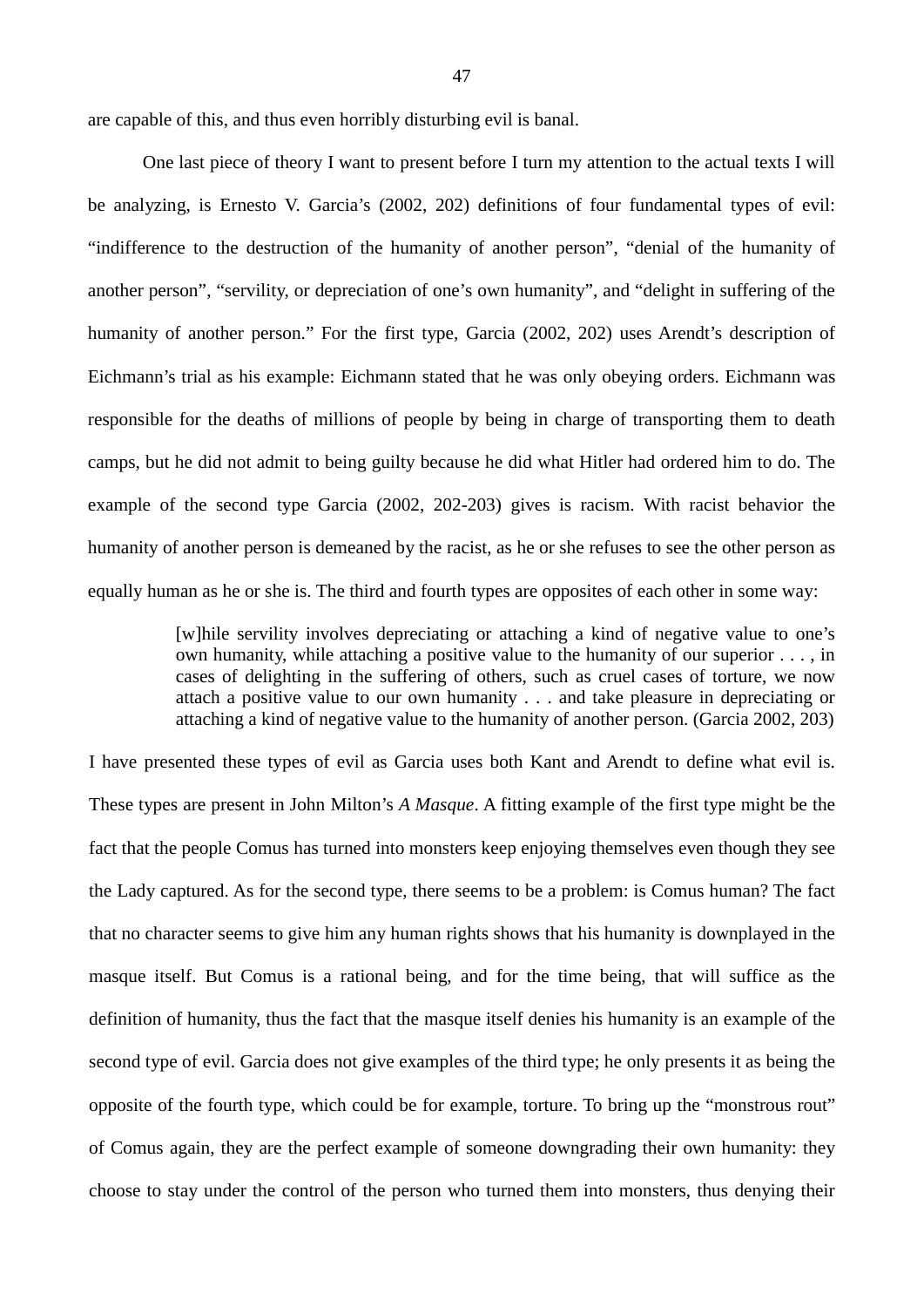own humanity. An example of the fourth type in *A Masque* is obviously Comus himself who has bound the Lady to the chair without showing any kind of pity. I will now turn my full attention to the Kantian analysis of the two texts by John Milton.

#### 3.2 Good in Evil, Evil in Good

Roy Flannagan (1989, 28) compares *A Masque* to Milton's other works: "Like *Paradise Regained* . . . , *Comus* has as one of its major themes the passive resistance of good people to evil ideas, and like all of Milton's major works it focuses on the process of temptation." They both do deal with temptation and overcoming evil by patience. The characters of the Lady and Comus can be seen as forerunners of the characters in Milton's epics; "Comus is obviously the spiritual ancestor of Satan" in *Paradise Lost* and "the Lady is an obvious ancestor of Jesus in *Paradise Regained*; both are fixed in one spot and tempted passively" (Flannagan 1989, 28). Satan in *Paradise Lost* is, in some way, the same as Satan in *Paradise Regained*. I argue this because the beginning of *Paradise Regained* refers back to *Paradise Lost* and the narrator claims to be the same one as in the previous epic:

> I who erewhile the happy garden sung, By one man's disobedience lost, now sing Recovered Paradise to all mankind (*PR*, I.1-3)

Obviously Satan has developed as a character between the two poems, but essentially he is still the same. Frye (1956, 234) notes that the evil characters in *Paradise Regained* and *A Masque* seem to get the spotlight:

> Comus and Satan get our dramatic attention because they show such energy and resourcefulness; the tempted figures are either motionless or unmoved and have only the ungracious dramatic function of saying No. Yet, of course, the real relation is the opposite of the apparent one: the real source of life and freedom and energy is in the frigid figure at the center.

This inactive refusal is exactly the way to victory by muting the opponent (Goldsmith 1987, 130).

In *Paradise Regained* there are at least two instances where Satan is rendered mute by the Son:

Satan stood A while as mute confounded what to say, What to reply (III.1-3)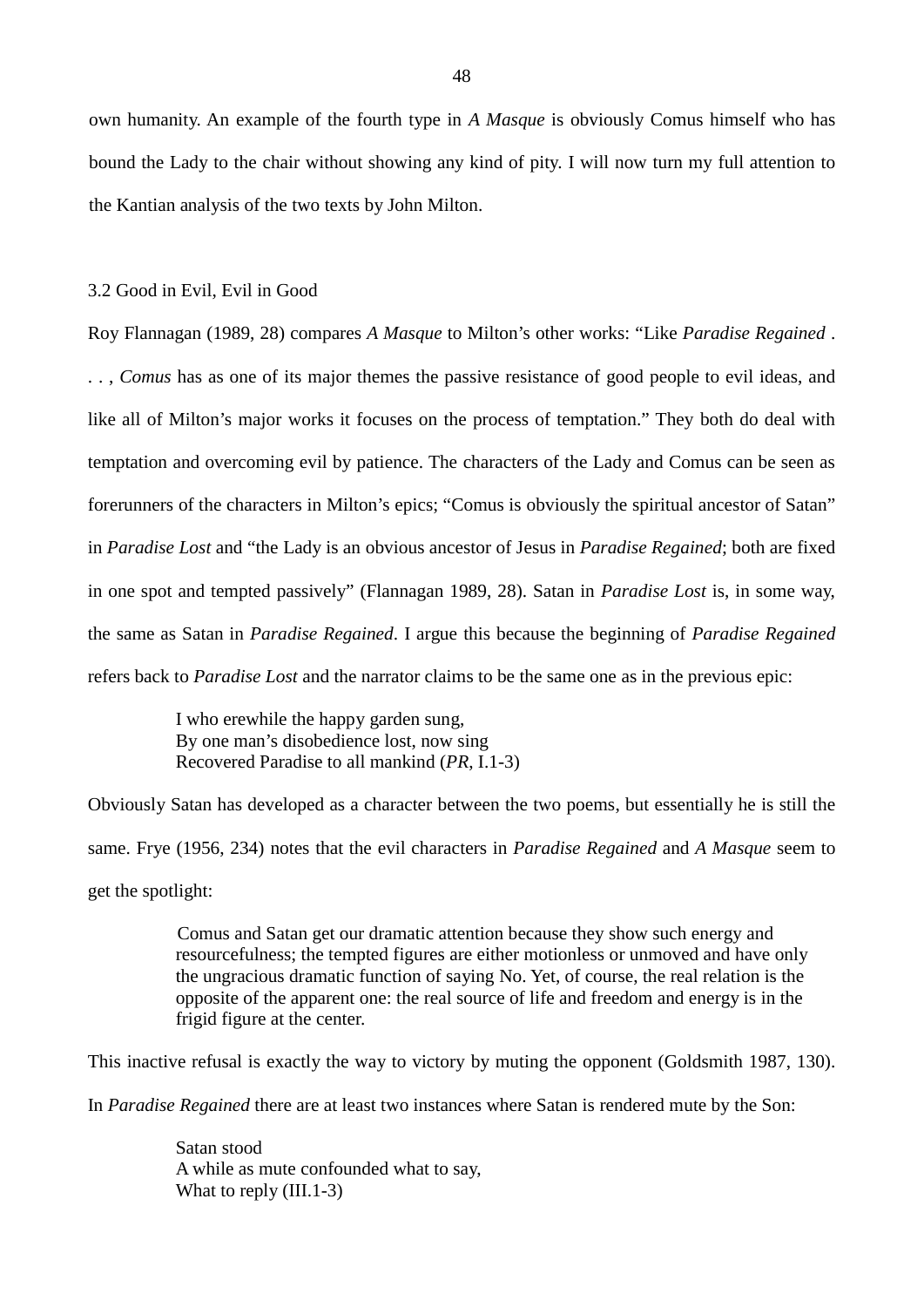and "Satan had not to answer, but stood struck / With guilt of his own sin" (III.146-7). Comus is not so much speechless as he is frustrated with his failure to win the argument against the Lady: "Come, no more, / This is mere moral babble" (*A Masque*, 805-806). Comus also recognizes that the Lady is winning the argument:

> She fables not, I feel that I do fear Her words set off by some superior power; And though not mortal, yet a cold shuddering dew Dips me all o'er, as when the wrath of Jove Speaks thunder, and the chains of Erebus To some of Saturn's crew. (*A Masque*, 709-804)

According to Flannagan (1989, 30) "[t]he two opposing central images [in the masque] are those of light, embodied in the Lady, and darkness, in Comus." He (1989, 32) argues that even though "the reader of the masque can quickly see that there is a battle going on between Light and Darkness . . . the images of Vice or Virtue are complicated by the appearance of good in evil and evil in good." One of these instances is the point when Comus is depicted as having positive feelings. When Comus first sees the Lady, he is immediately taken by her singing, and proclaims:

> But such a sacred, and home-felt delight, Such sober certainty of waking bliss, I never heard till now. I'll speak to her And she shall be my queen (*A Masque*, 261-264).

The reader is given the impression that Comus falls in love. He is obviously smitten since he wants to make her his queen, his partner. This seems odd as love is normally perceived as a positive feeling and somewhat a sign of capacity to compassion, so how is it possible that a supposedly evil character can fall in love? And Comus is not the only evil character in Milton's work to be thus temporarily rendered good. After seeing Eve and her beauty Satan is struck by positive emotions:

> the evil one abstracted stood From his own evil, and for the time remained Stupidly good, of enmity disarmed, Of guile, of hate, of envy, of revenge" (*PL*, IX.463-466).

Satan falls in love, just like Comus did. Being capable of these positive feelings must mean something, because falling in love is described as being completely separated from all evil desires.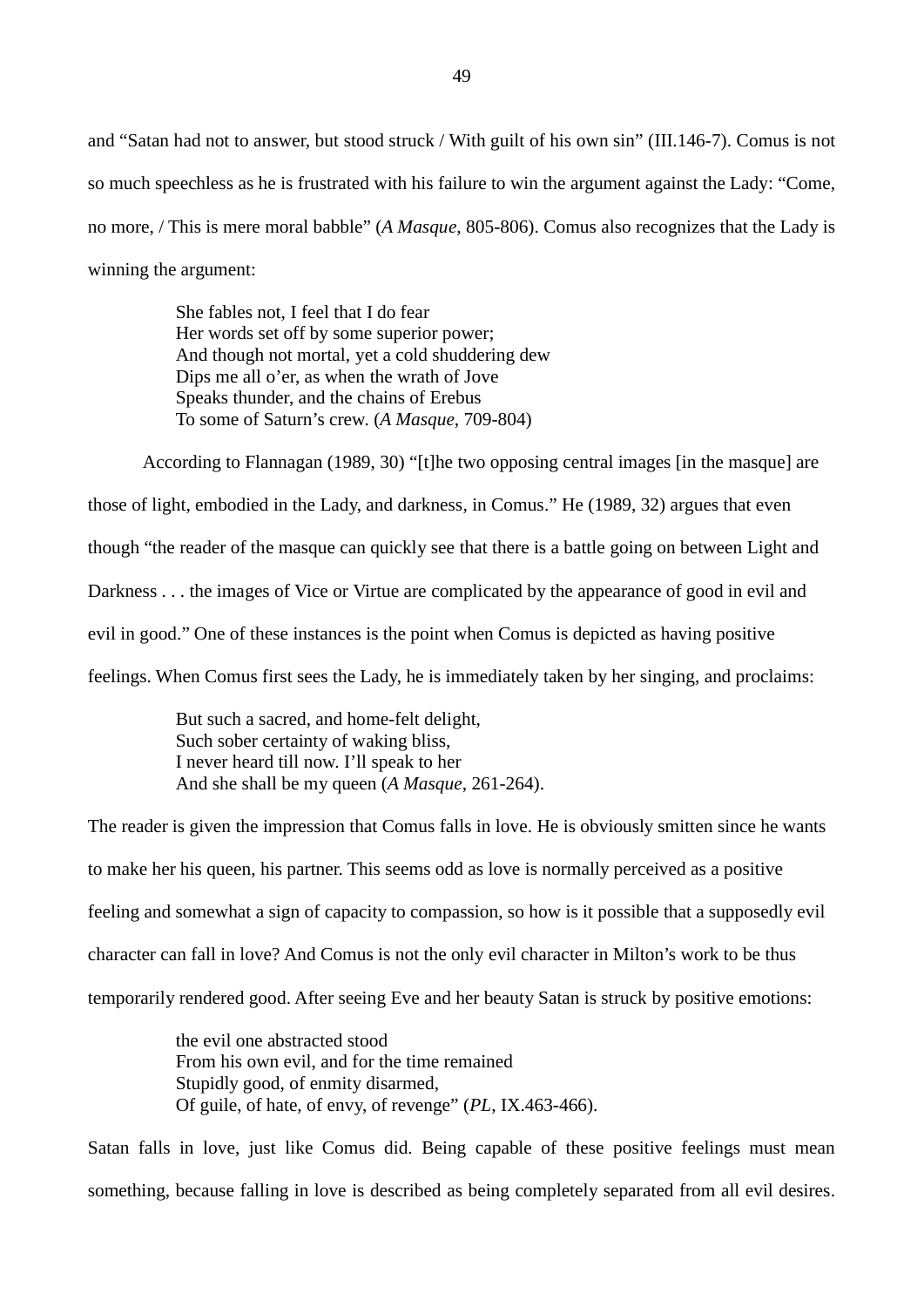"The antagonist is endowed with full personality so that we may experience his conflict with moral law. It is his inner conflict; the acute self-consciousness, the complete ignorance, and the shifting degrees of both; it is the symbolic relationship of good and evil – these give Satan's rôle its meaning" (Stein 1950, 230). But even if he is capable of good, he still chooses to tempt Eve:

> She fair, divinely fair, fit love for gods, Not terrible, though terror be in love And beauty, not approached by stronger hate, Hate stronger, under show of love well feigned, The way which to her ruin now I tend. (*PL*, IX.489-493)

Comus and Satan have a lot in common: not only are they both antagonists, they are both essentially tempters. Both can also be seen as ambivalent characters, who do not fit in with a notion of a completely evil character. Like Satan, Comus does do evil deeds, but the question whether good intentions make a difference remains somewhat unsolved.

But does the intention behind an act matter? The short answer is no. In his discussion about the Categorical Imperative, Johnson (2004) claims that Kant dismisses the importance of the intent behind an act. If this is the case, then the fact that Comus is in love makes no difference. He does choose to fool the Lady by disguising himself and bind her to a chair in order to tempt her into drinking the potion that will turn her into a monster; it does not seem that the actions are any less evil. Love cannot be a reason for doing a morally erroneous choice. It might make it more understandable, but a person cannot value one life higher than another. If that would be the case, how could we decide who is more valuable? Almost all human beings are someone's daughters, sons, sisters or brothers. Or is it that if you do not have a family, you are considered of having less worth than someone who has children? Are we really ready to make this into a universal law? And what about the Brothers in the masque? Are we really any more prepared to deem everyone evil, who has ever done questionable things for love? The Attendant Spirit tells the Brothers to take the magic wand away from Comus when they are about to rescue the Lady. He actually instructs them twice; first by warning not to use brute force, since it does not good:

Alas good venturous youth,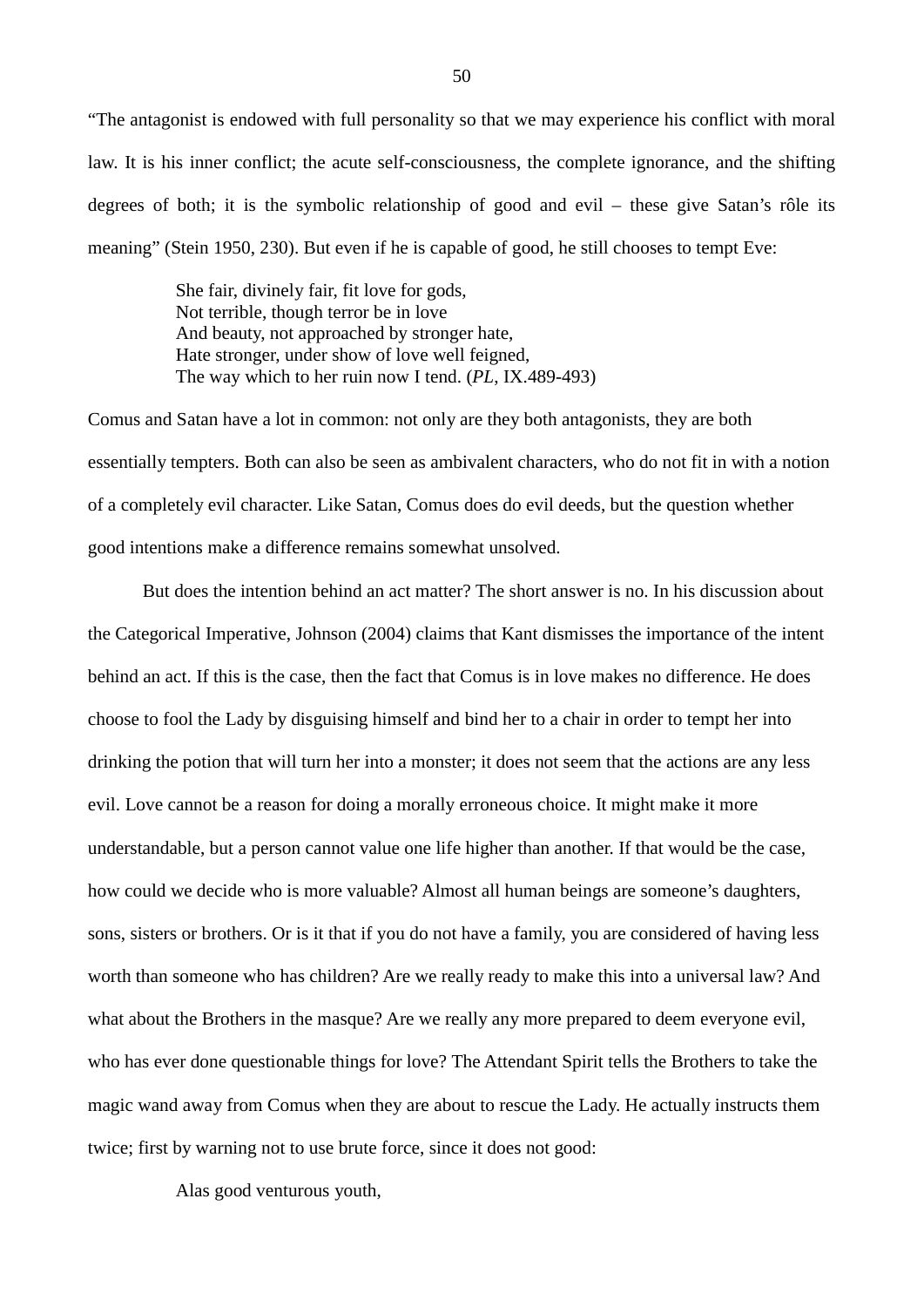I love thy courage yet, and bold emprise, But here thy sword can do thee little stead, Far other arms, and other weapons must Be those that quell the might of hellish charms. (*A Masque*, 608-612)

The second time he clearly states that they have to take the wand instead even if

he and his cursed crew Fierce sign of battle make, and menace high, Or like the sons of Vulcan vomit smoke. (*A Masque*, 652-654)

When the time comes, the Brothers lunge straight at Comus with their swords drawn and he escapes with the wand. They are of course motivated by the love for their sister, just like Comus is. They should have had temperance and done as they were instructed. Of course, they did not know what was going to happen when they did not follow the orders, but they still made a choice to break the rules. So, neither Comus nor the Brothers are totally evil, but the actions are; it follows that Comus is not the only one doing bad things in the masque. I deem the act of the Brothers as evil because the one done by Comus cannot be anything but evil, he holds the Lady imprisoned, and I most certainly am not ready to make judgments on shades of gray. If we are to make public judgments, we must have some objective, clear-cut way of looking at things.

> So following the logic of Kant's rigoristic analysis, there does not seem to be any way to avoid the conclusion that a benign sympathetic person (who gives the incentive of sympathy priority over the moral law in his maxim), Hitler, and even Eichmann (whose maxims presumably did not give priority to respect for the moral law) are all morally evil. (Bernstein 2001, 62).

My intention is to question the black-and-white picture of Comus as evil, not to completely deny that he commits evil acts – he most certainly does. A few cases of evil acts by Kantian standards arise from the masque. For example, Comus chooses self-love over moral code – or jollities over morality – in his first speech:

> What hath night to do with sleep? Night hath better sweets to prove, Venus now wakes, and wakens Love. (*A Masque*, 122-124)

He also makes insinuations to pagan rites on the following lines, thus presenting himself as opposed to religious code. Before Comus hears the Lady, he is portrayed as plotting against the humanity of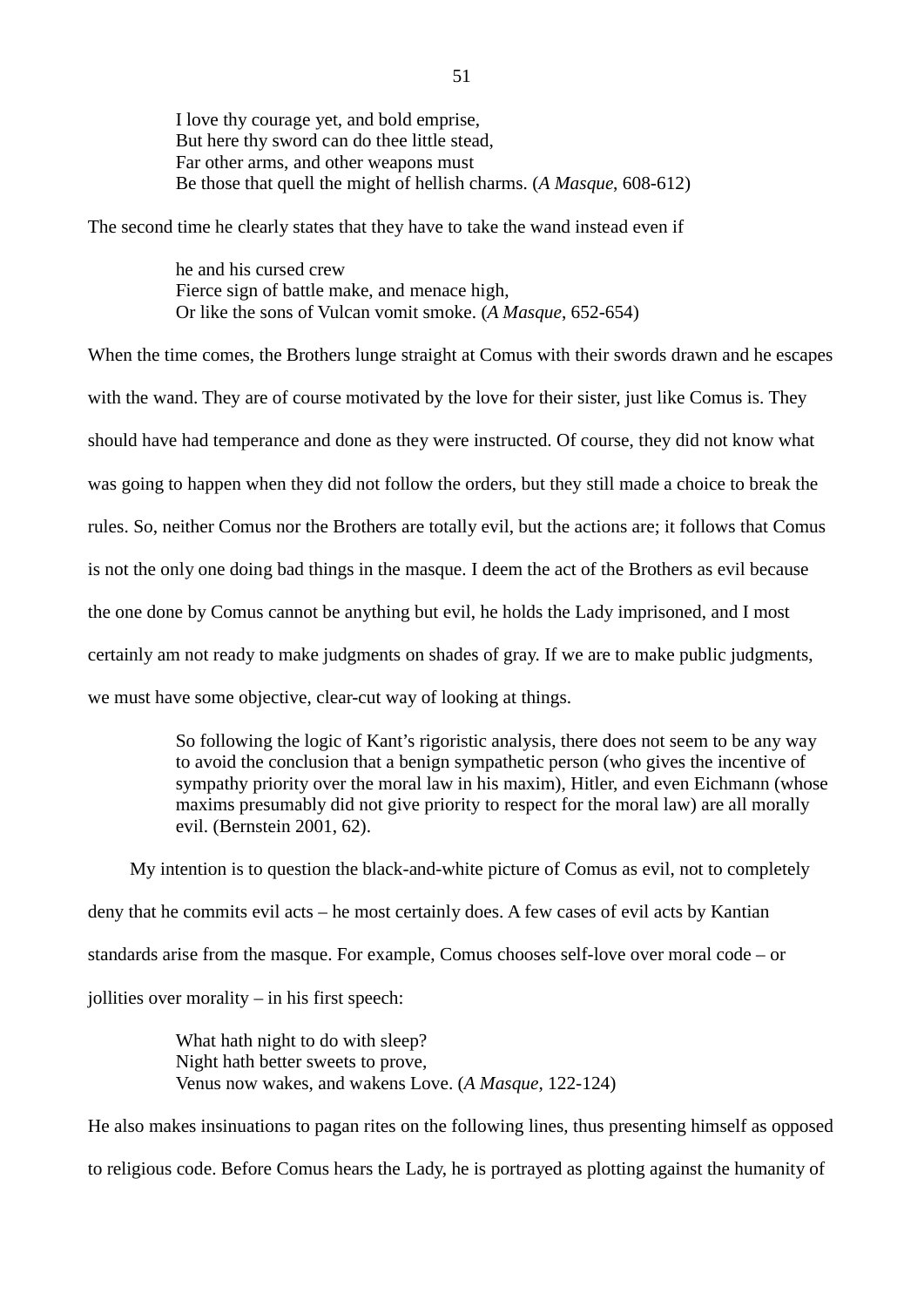I under fair pretence of friendly ends, And well-placed words of glozing courtesy Baited with reasons not unplausible Wind me into the easy-hearted man, And hug him into snares. (*A Masque*, 160-164)

The Lady proves to be quite capable of standing up for herself and she even confronts Comus and his dehumanization:

Hast thou betrayed my credulous innocence With vizored falsehood, and base forgery, And wouldst thou seek again to trap me here With liquorish baits fit to ensnare a brute? (*A Masque*, 696-699)

If this is the reaction to someone lying and deceiving, how can the lying of someone else be a good thing? An interesting case of this is the one of the Attendant Spirit. He is sent by God to aid the children on their perilous journey, but he must for some unknown reason disguise himself before he lets the humans see him. This is exactly what Comus does when he meets the Lady; the only distinction is that the two have different motives. Again the question about intention rises, but since the matter is clear when we follow Kant's Categorical Imperative, there is no logical way of deeming this to be a desired universal rule of "lie and deceive when you feel it is necessary." We can see that again the actions are evil, not Comus nor the Attendant Spirit. It is emotionally hard, though, to actually accept that the motivation behind an action really does not matter. But if we pursue the analysis with Kantian rigorism, we must admit that this really is the case. A lie is a lie. "Both Comus and the Attendant Spirit look like innocent shepherds, both tell lies that sound like truth. How can you know the good lies from the bad ones?" (Orgel 2003, 35). The heavenly guardian is beginning to look a lot like the evil sorcerer. Orgel (2003, 34-35) raises further problems with the Attendant Spirit, who

> is not around when you get lost, has difficulty finding you himself, warns the boys about Comus but not their sister (who is the one who needs the warning and could profit by it); and though he is in charge of the rescue operation is unaccountably not there when it happens, so the boys muff it by driving Comus and his minions off but not seizing his wand. The Lady still is not free, and the Attendant Spirit blames the boys – he told them to seize the wand – and they are too well mannered to ask him where he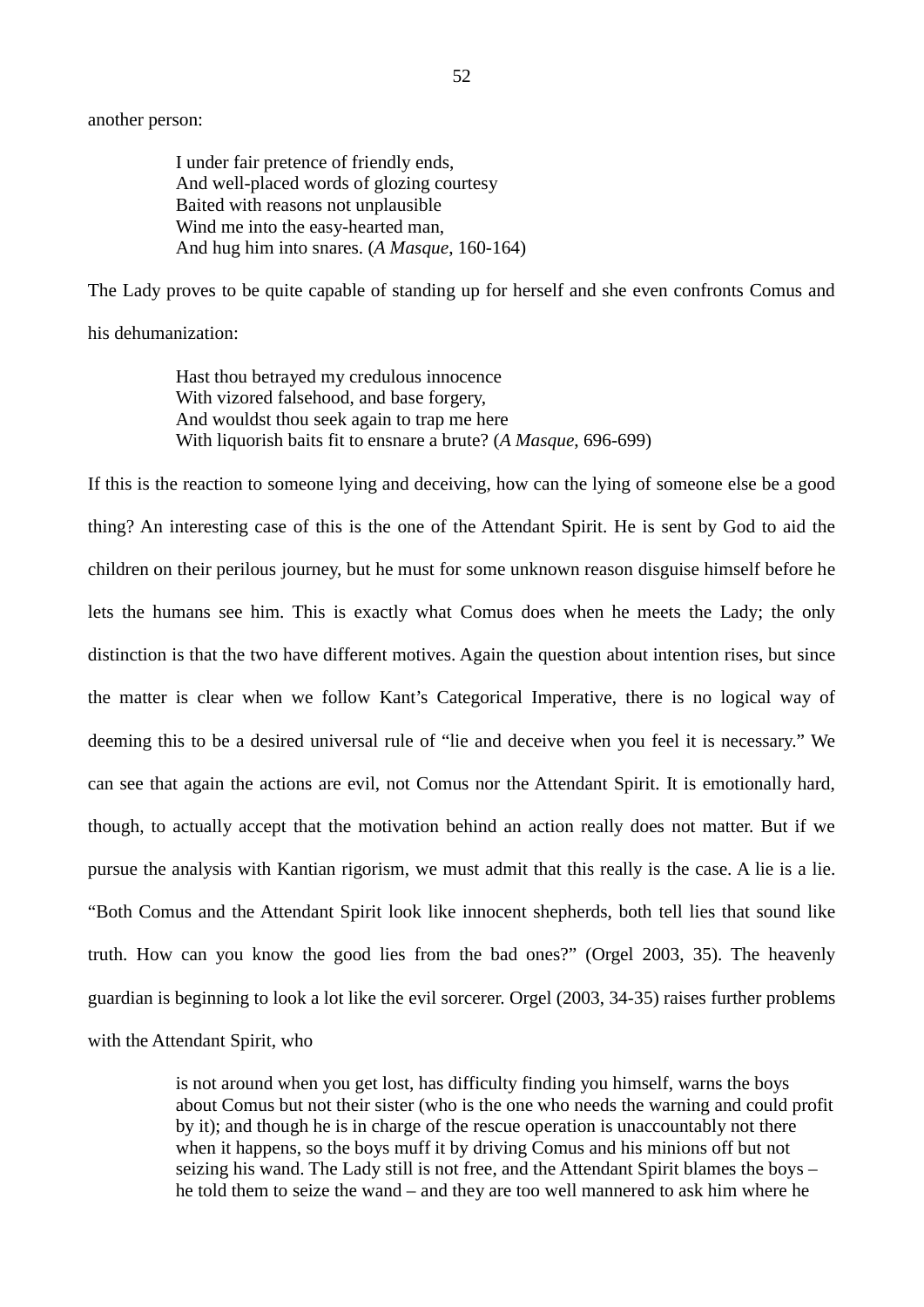was when the action started.

He might not be blamed for the eagerness of the boys, he actually instructs them twice, but when the time comes, the Brothers lunge straight at Comus with their swords drawn and he escapes with the wand. To their defense, they love the Lady and want to rescue her as soon as possible, but the reason behind an evil action does not in any way change the act into good – not even if you are a guardian from Heaven and have to fool the children you are protecting into thinking that you are a shepherd. Orgel (2003, 38) notes that this is exactly what the poet had in mind: "Milton's masque is precisely about how complicated the choice of virtue is as soon as it stops being treated as an abstract question." The Attendant Spirit displays alarmingly poor judgment as well as somewhat failing in his job to protect the innocent. When he finds the Brothers, he tells how he knows what has happened to the Lady:

> Too well I did perceive it was the voice Of my most honoured Lady, your dear sister. Amazed I stood, harrowed with grief and fear, And O poor hapless nightingale thought I, How sweet thou sing'st, how near the deadly snare! Then down the lawns I ran with headlong haste Through paths, and turnings often trod by day, Till guided by mine ear I found the place Where that damned wizard hid in sly disguise (For so by certain signs I knew) had met Already, ere my best speed could prevent, The aidless innocent Lady his wished prey, Who gently asked if he had seen such two, Supposing him some neighbour villager. (*A Masque*, 562-575)

After hiding out for a while, the Attendant Spirit skulks off to find the Brothers to go and save the Lady. If he is sent from Heaven to protect those who God wants to keep safe, how is it possible that he does not actually protect those people? Why does he send two adolescent boys to fight against a powerful wizard? Even if he wanted to remain in his disguise, he could have swooped in dressed as a shepherd and just talked his way out of the situation. He makes a conscious choice to leave the one person he is sent to protect to fend for herself and gets the Brothers to do the actual saving, or at least make an attempt at it. This choice is costly to the Lady, as she is bound to the chair and must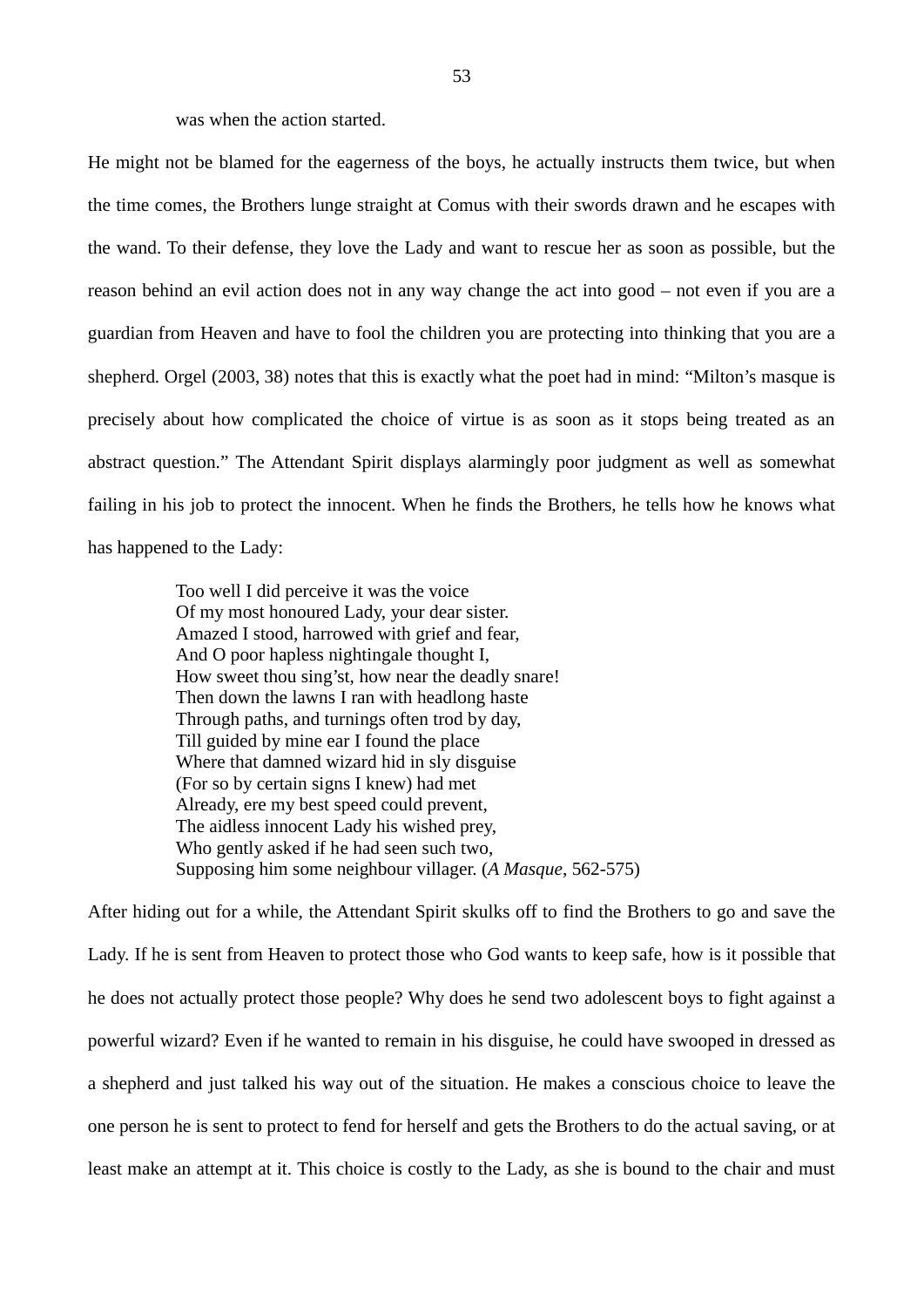endure Comus's temptations. The Attendant Spirit's goodness is not to be taken for granted.

Both *A Masque* and *Paradise Regained* highlight the power of words, and, of course, truth. Victory is achieved by overturning lies with undeniable truth. In both texts the antagonists use the same kind of "winged words" Eichmann claimed Himmler used to distort the reasoning behind the choice to murder millions of innocent people. Unlike Eichmann, the protagonists in *A Masque* and *Paradise Regained* do see behind the false logic. The Lady is furious at Comus for twisting the truth:

> but that this juggler Would think to charm my judgement, as mine eyes Obtruding false rules pranked in reason's garb (*A Masque*, 756-758)

This echoes the Son's retort to Satan when he tries to make himself pitiful by stating "'Tis true, I am that spirit unfortunate" (*PR*, I.358) and making a long speech about how he has been wrongly labeled evil. The Son replies:

> that hath been thy craft, By mixing somewhat true to vent more lies. But what have been thy answers, what but dark Ambiguous and with double sense deluding (*PR*, I.432-435)

It is hard to not to be fooled sometimes when there is a seed of truth behind the lie. This is exactly the mixture on good within evil intentions I mentioned earlier; it makes the tempter seem ambivalent instead of creating an image of a totally evil character. They do know good, they just choose to twist it to make the choice a little more difficult for the protagonist.

If we examine whether or not the characters in the masque have adopted an evil maxim, we find out something interesting. Comus obviously has adopted such a maxim, as he has captured the Lady and is trying to entice her into drinking his strange potion. But the fascinating thing lies in the fact that, although Comus is responsible for the seduction of the people that have turned into monsters, they themselves are to blame for their present state, as they

> boast themselves more comely than before And all their friends, and native home forget To roll with pleasure in a sensual sty (*A Masque*, 75-77)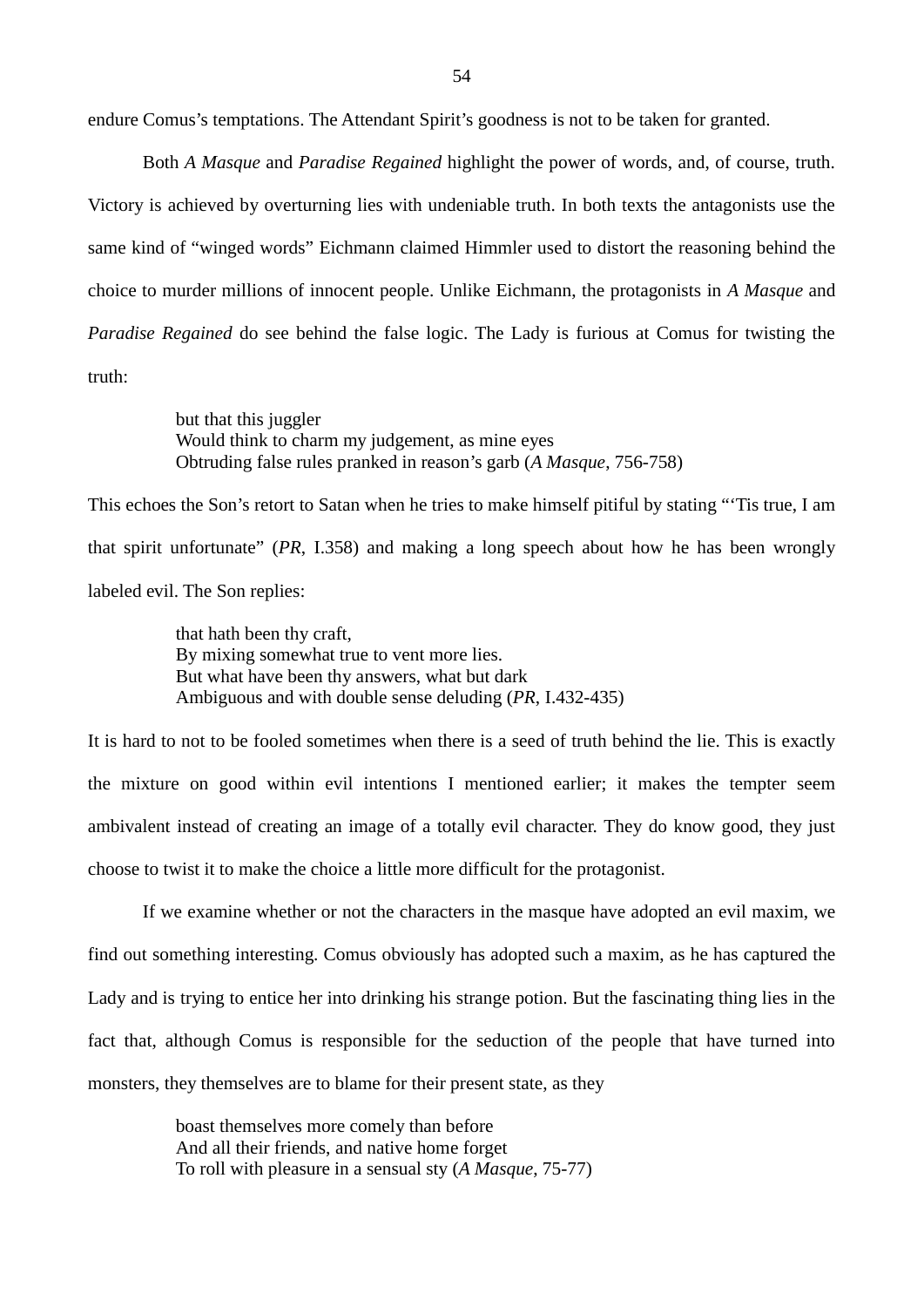and do not seek salvation. Thus they have freely chosen to embrace their newly formed state and enjoy the life Comus provides for them under his service. As I stated earlier, servility is frowned upon in Kantian philosophy: "[b]ut one who makes himself a worm cannot complain afterwards if people step on him" (Kant 1996, 188). But why do these people stay under Comus's influence? Why do they not try to get away from servility? At least part of the answer might lie in the fact that they are enjoying themselves. Comus tries to get the Lady to appreciate the pleasures in life:

> Why are you vexed Lady? why do you frown? Here dwell no frowns, nor anger, from these gates Sorrow flies far: see, here be all the pleasures That fancy can beget on youthful thoughts. (*A Masque*, 665-668)

It is not so strange that the rabble does not want to leave, if their life is like this. They consciously choose to heed to their self-love and brush morality aside.

# 3.3 Sympathy for the Devil

Like the Book of Job and *A Masque*, *Paradise Regained* deals with temptation. Satan is the person

doing the tempting, but he operates with the permission of God: God says

this man born and now upgrown, To show him worthy of his birth divine And high prediction, henceforth I expose To Satan; let him tempt (*PR*, I.140-143)

Satan, although doing the tempting willingly, "must be a reluctant agent of the will of God" (Frye

1956, 230) – or as Milton (*PR*, I.126-128) puts it:

unweeting he fulfilled The purposed counsel pre-ordained and fixed Of the most High.

I do not really wish to go into the problem of predestination in detail, but as I pointed out earlier, Milton seems to refute predestination (*CD*, 164). Dennis Danielson (1999, 150-152) is much more concerned with this issue, since he wishes to explain how free will exists and predestination does not. Danielson (1999, 151) argues that "for Milton . . . God's *fore*knowledge is no more indicative of any kind of determinism than is that certainty which an event proves to have once it becomes *fait*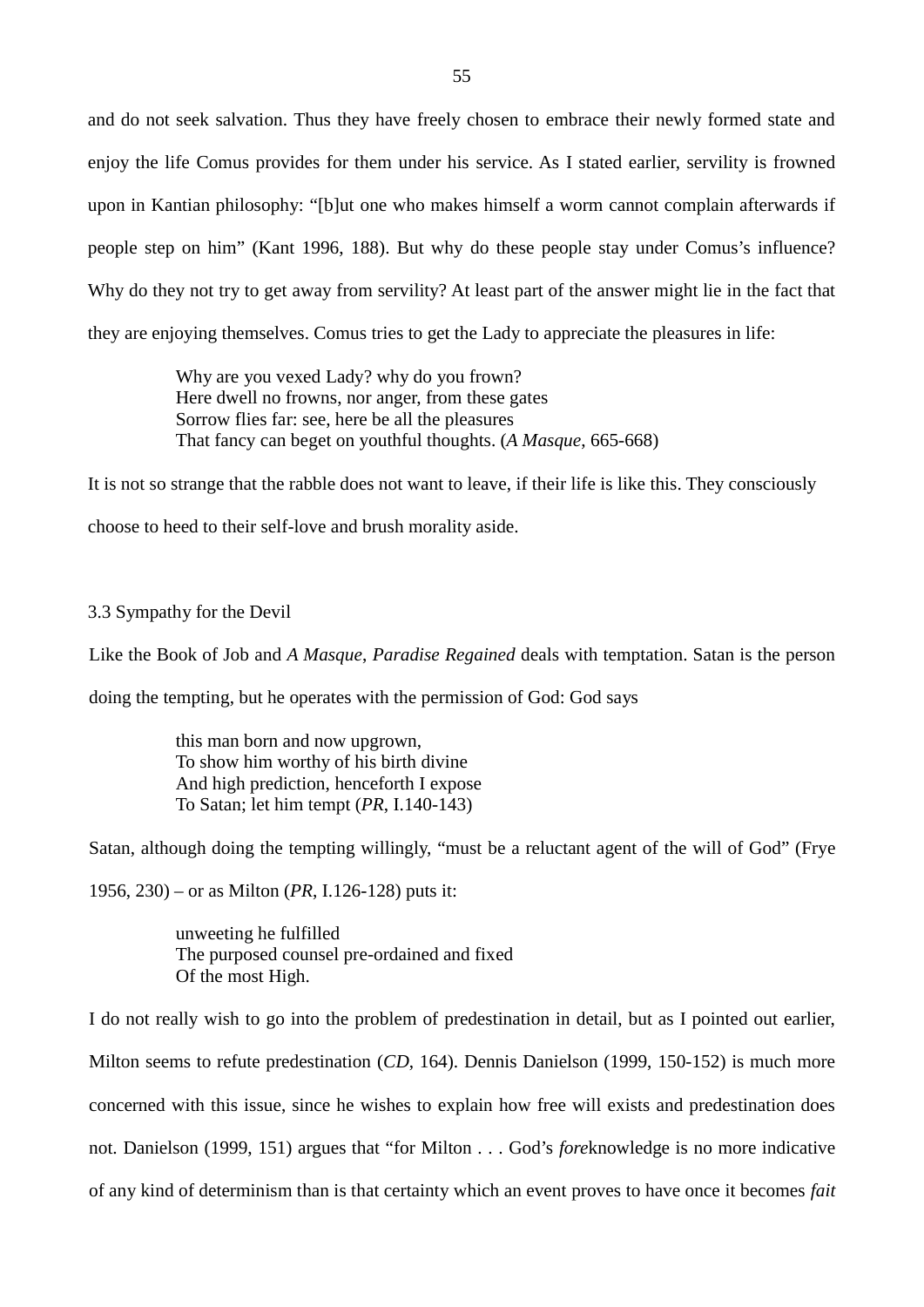*accompli*." One can argue that "The purposed counsel pre-ordained and fixed" in the quote from *Paradise Regained* suggests some form of determinism, but as I quoted earlier Milton (*CD*, 164) believes that "nothing happens because God has foreseen it, but rather he has foreseen each event because each is the result of particular causes which, by his decree, work quite freely and with which he is thoroughly familiar." So God decrees free will and at the same time sees how it affects what takes place after this decree. This omniscience of God creates an illusion of determinism.

Even though Satan is obviously evil in the poem, he cannot be viewed as evil personified.

I came among the Sons of God, when he Gave up into my hands Uzzean Job To prove him, and illustrate his high worth; And when to all his Angels he proposed To draw the proud King Ahab into fraud That he might fall in Ramoth, they demurring, I undertook that office, and the tongues Of all his flattering Prophets glibbed with lies To his destruction, as I had in charge. For what he bids I do; though I have lost Much lustre of my native brightness, lost To be beloved of God, I have not lost To love, at least contemplate and admire What I see excellent in good, or fair, Or virtuous, I should so have lost all sense. (*PR*, I.368-382)

He is still clinging to remnants of his former being and has not lost the ability to admire the good and the beautiful. He is also painfully aware of the fact that when he tempted Job, he was being used by God as a tool to test Job's faith. Even if Satan is doing what God wanted him to do, he still chose freely to inflict pain upon Job, as the Son points out:

> Wilt thou impute to obedience what thy fear Extorts, or pleasure to do ill excites? What but thy malice moved thee to misdeem Of righteous Job, then cruelly to afflict him With all inflictions? But his patience won? (*PR*, I.422-426)

You cannot blame God for the choices you make if you believe in free will.

I addressed the subject of God's responsibility for evil in the chapter on Christianity and I will now return to the subject briefly. Although Christianity teaches that God the Father, God the Son and God the Holy Spirit are essentially one God, in Milton's epics God the Father and God the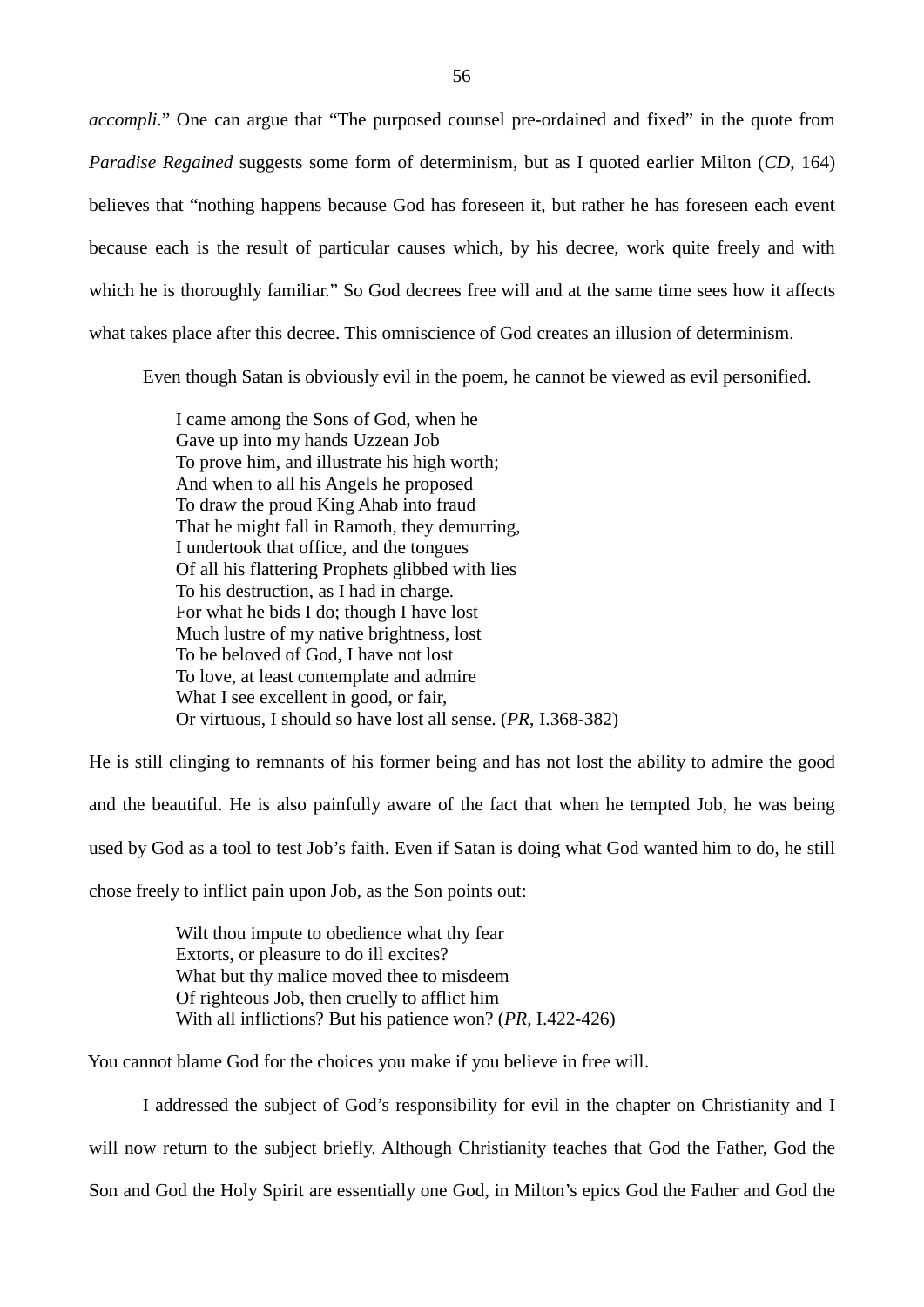Son are separate characters. I will not go into the debate about whether or not Milton believed in the Holy Trinity as Christianity teaches<sup>8</sup>, but it has to be noted that in the *Christian Doctrine* (1973, 264) he very clearly states his opinion:"[i]f Father and Son were of one essence, which because of their relationship, is impossible, it would follow that the Father was the Son's son and the Son the Father's father. Anyone who is not a lunatic can see what kind of a conclusion this is."<sup>9</sup> I will now present the different types of God present in Milton's *Paradise Regained*.

Earlier I quoted *Paradise Lost* (V.117-119)

Evil into the mind of god or man May come and go, so unapproved, and leave No spot or blame behind

stating that sin requires volition. I still stand behind this claim, but if we were to examine the quote more closely, we will notice that the mind of God might not be as pure as we would hope: Michael Bryson (2002, 87) calls this "a disturbingly thin thread upon which to hang the idea that one's creator is wholly good." I would like to note that in Paradise Lost, only the capitalized word 'God' refers to the Father and otherwise it is taken to mean the angels. I still wanted to add Bryson's point here because it is possible to read the character of Father as somewhat evil. As I hinted earlier, in the *Christian Doctrine* "Milton insists on God's goodness, but he does so by explicitly entertaining and rejecting hypotheses that produce an unjust God. He admits the theoretical possibility of an evil God and therefore implies a standard of values that transcends God's will" (Slotkin 2004, 102). In the Old Testament, God even repents what he was going to do to his people: when the chosen people have made a golden calf to worship and God becomes enraged, Moses scolds God for planning to wipe them from the earth – and it actually works: "And the LORD repented of the evil which he thought to do unto his people"  $(Ex. 32:14)^{10}$ . God feels remorse for his thoughts.

<sup>8</sup> This debate over Milton's belief in the Trinity remains unsolved. The disbelief side of the argument was very heavily based on the *Christian Doctrine*, but the authorship of it was under heavy debate. After a lot of discussions about the authorship, it is mostly agreed on that it is actually Milton's work. See footnote on page 5.

<sup>9</sup> Milton has been called an Arian mainly because of this view on the Trinity. Arianism teaches that God created Jesus and thus Jesus cannot be considered as equal to God (*Webster's* 1999, 67). This belief system appeared first in Alexandria in the  $3<sup>rd</sup>$  and  $4<sup>th</sup>$  Centuries and derives the name from the priest who taught it, Arius. Arianism was declared as heretical by the first Nicene Council in 325 (*Webster's* 1999, 769).

<sup>&</sup>lt;sup>10</sup> It has to be noted that the word 'evil' in the quotation from the Bible might refer to the unpleasantness of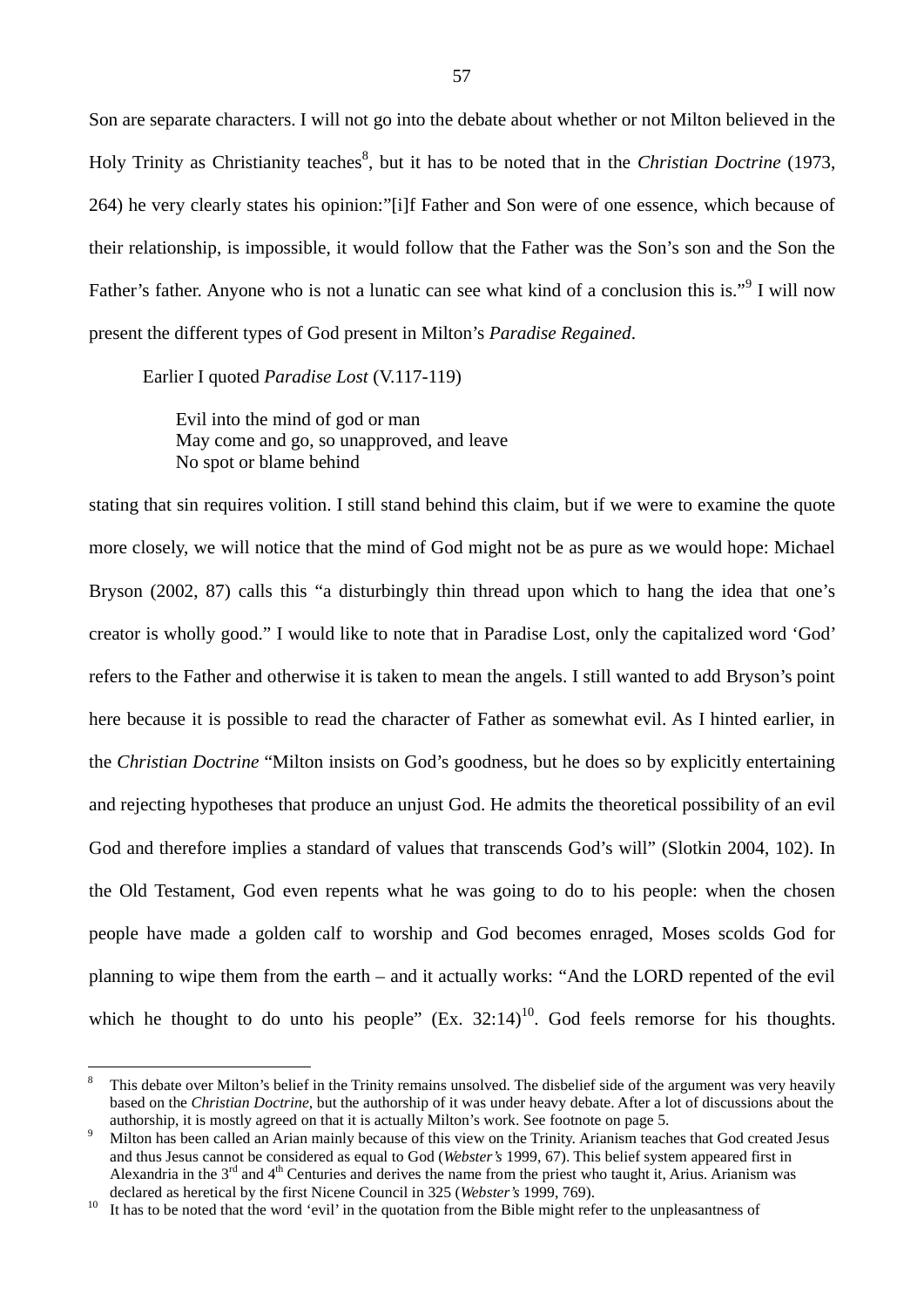Intending is, of course, not the same as acting. If we would punish people for intention alone, there would not be people left on this earth who were not guilty of thinking of doing an evil deed. This problem arises from time to time in the discourse of crime and punishment. Most recently it has been present in the War on Terror the United States are waging against Al-Qaeda and other terrorist organizations. Can we truly punish people for intent alone? How do we measure what is an intent that would have led to action? Or are we prepared to wait for a person to commit heinous crimes before we interfere? Usually the problem has been solved by punishing intent when the person has taken some steps to actualize his intention, but this is not a clear-cut case either. Does it count as a step when a terrorist has taken flying lessons? Or when he or she has made internet searches on how to make bombs? These are questions that will never be answered fully, because of the subjective nature of the evaluation process and the changing moral norms in society, but this does not mean that discussing them is futile. Milton draws on the tradition of a temperamental God in the Old Testament: "Milton creates a passible and morally ambiguous character in the Father, a character with the rich personality of Yahweh as a model" (Bryson 2002, 91). The Old Testament God, or Yahweh, is the one who claims he has created everything, including evil (Isa. 45:7). Slotkin (2004, 119) defines this problem of God's responsibility for evil in the following manner:

> God's relationship to evil is something like that of a theatrical director. He shapes the sinful wills of his creations to bring forth particular forms of evil action. From those actions, or directly from himself, he produces punishments that are constructed according to sinister principles. These punishments serve as allegories, rendering abstract moral lessons in a concrete, sensual, and symbolic form.

God incites sin and punishes them without any moral dilemmas. I am in no way suggesting that punishment is wrong, it is certainly needed in a law-abiding society. It is a way of making sure, or at least attempting to make sure, that people follow the rules. I am merely suggesting that God first inciting something and then punishing the person who was helpless before his inciting, might not be morally acceptable. Although, as I stated earlier, Milton (*CD*, 331-332) argues that this inciting can

punishment. This does not really demean my analysis, since what I am claiming is, that God has a conscience which does not always agree with the actions he takes or considers taking, not that God is evil in the demonic sense. And since Moses manages to change God's mind, the action God was about to take must be immoral as he reconsidered the matter.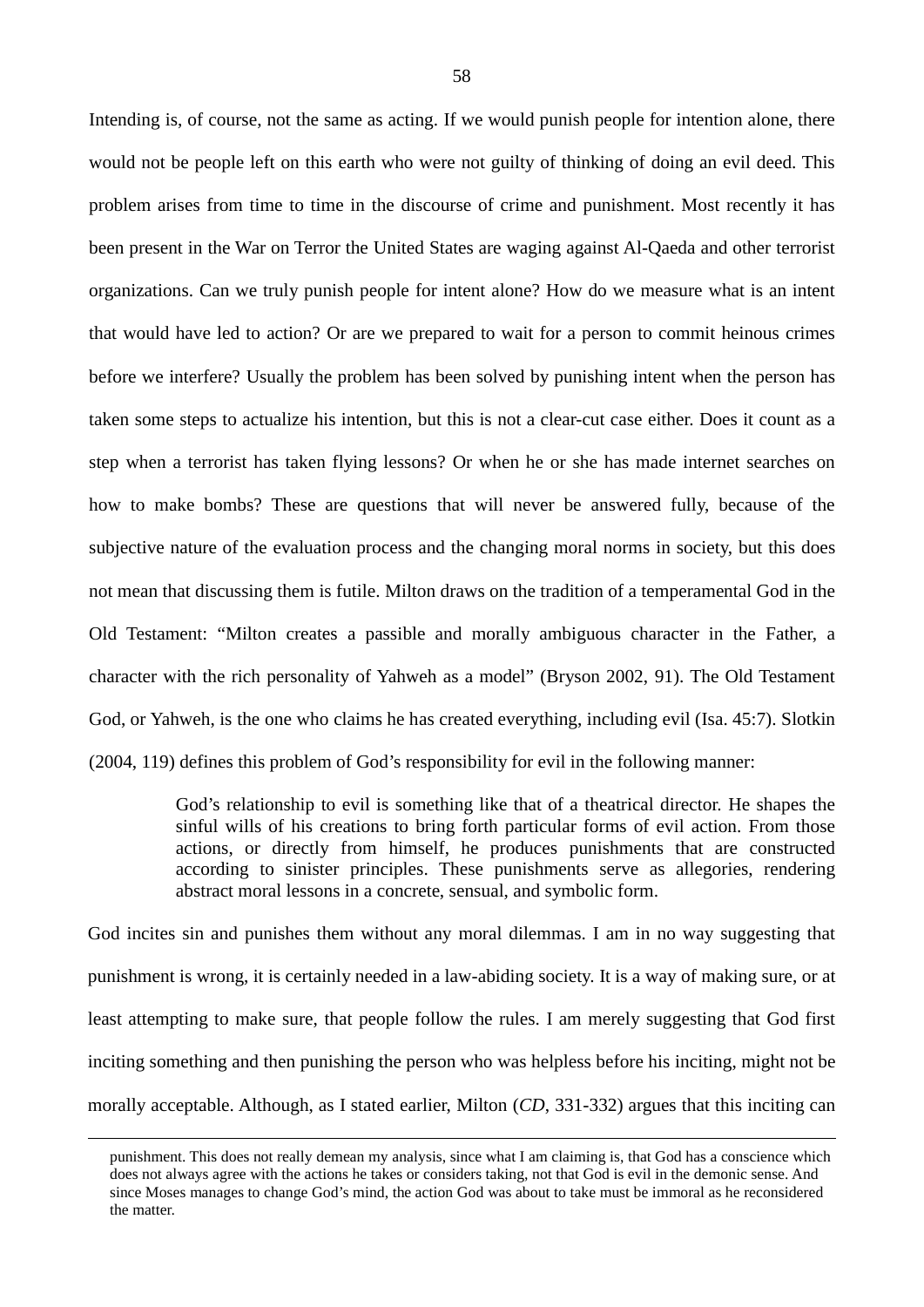only be done to human beings who already are on the verge of sinning, it still seems like a disturbing image of God pushing a sinner over the cliff, it only makes God seem petty, mean, and vindictive. And punishment in itself is a problematic subject. How do we limit the punishment only to the person who is guilty of a crime? If someone steals a car and is sent to prison, his family will bear a certain amount of suffering as well. The incarcerated person might be the one providing for the family and now they are left suddenly without the means to survive with no fault of their own. There is also the emotional suffering the family has to go through, and this is not by any means insignificant. In the Book of Job, the first trial he has to go through is that his livestock is stolen, his servants either captured or dead, and his sons and daughters have been killed (Job 1:14-19). The trial is on Job, but his sons, daughters, servants, and livestock have to bear an even heavier burden. And all this is done so Yahweh can prove to Satan that Job is his loyal servant. It would not be unreasonable to wish for a more efficient solution to the situation. But in *Paradise Regained,* the Father has not reconsidered the need for trials of faith. When he speaks about letting Satan tempt his son, he is described as smiling (*PR*, I.129). Of course the Father is certain that the Son is going to win, but I do not think he should be smiling at the prospect of his son being tormented by Satan, nor is it recommendable behavior to exhibit schadenfreude at the expense of Satan. The character of God is not pleasant in the Old Testament nor is he in *Paradise Regained*.

Luckily we have a champion on our side against a morally ambiguous God: "the Son . . . fights – through reason, self-sacrifice, and self-denial – to overturn heavenly kingship, to refuse thrones both earthly and heavenly, and to abolish kingship itself by reclaiming a Miltonic, internal definition of glory, heroism, and true government" (Bryson 2002, 89). The Son offers himself freely as ransom for the salvation of men:

> Behold me then, me for him, life for life I offer, on me let thine anger fall; Account me man; I for his sake will leave Thy bosom, and this glory next to thee Freely put off, and for him lastly die (*PL*, III.236-240).

As he sacrifices himself, he is sent on earth in a human form to die for the sins of Adam and Eve.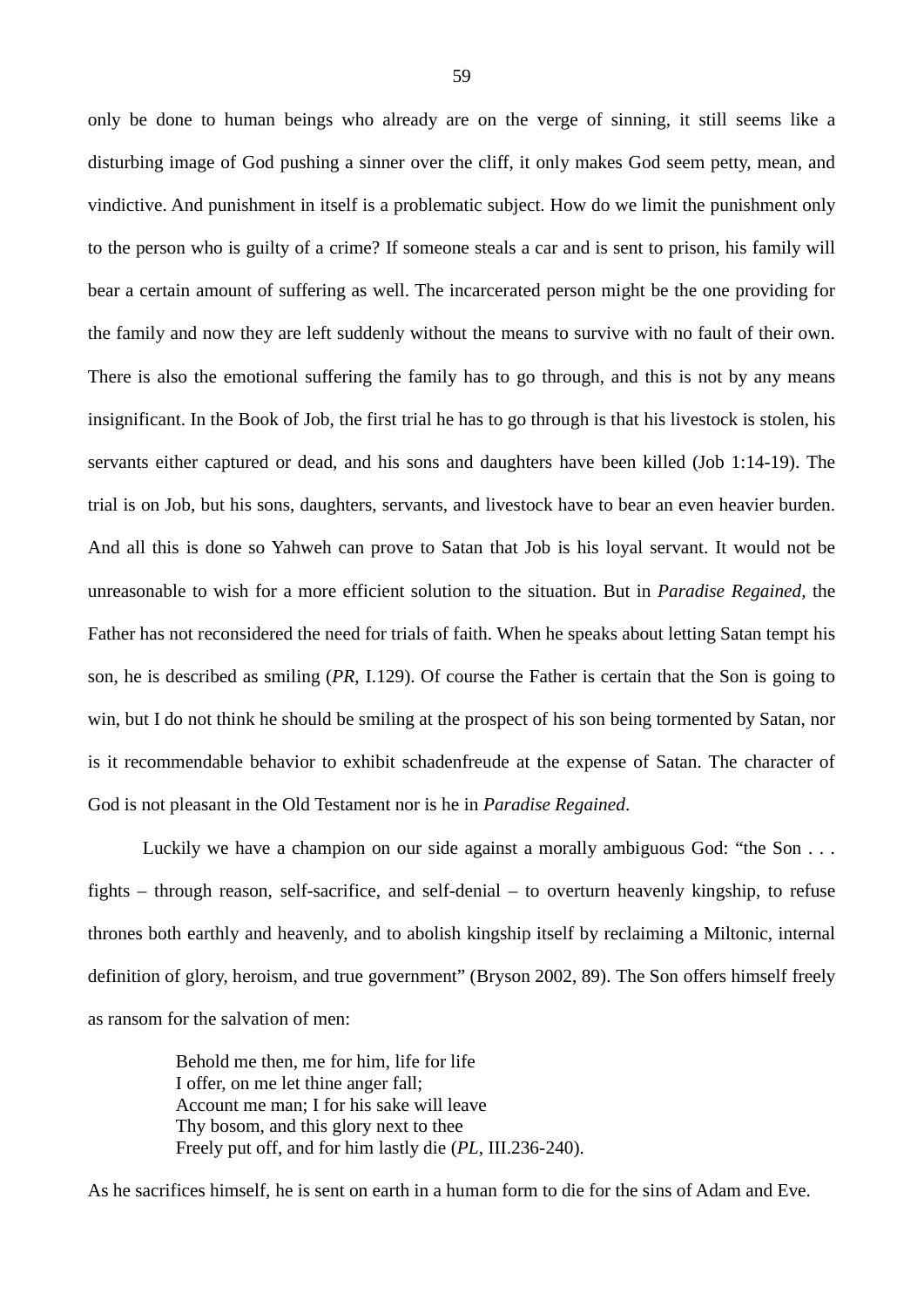This display of grace makes the character of the Son a much more likeable character than the Father. *Paradise Regained* begins with an invocation, as is customary in the genre of the epic:

> Thou Spirit who led'st this glorious eremite Into the desert, his victorious field Against the spiritual foe, and brought'st him thence By proof the undoubted Son of God, inspire, As thou art wont, my prompted song else mute, And bear through highth or depth of nature's bounds, With prosperous wing full summed to tell of deeds Above heroic, though in secret done, And unrecorded left through many an age, Worthy t' have not remained so long unsung. (*PR*, I.8-17)

The Son is praised as being "glorious" and doing "deeds above heroic," but it seems that regarding the plot, the Son is fairly passive. He refuses Satan's enticements by resorting to rhetoric. But this is actually what true heroism is: displaying virtue in the face of temptation. "*Virtue* is the strength of human being's maxims in fulfilling his duty. . . . Strength of any kind can be recognized only by the obstacles it can overcome, and in the case of virtue these obstacles are natural inclinations, which can come into conflict with the human being's moral resolution" (Kant 1996, 156). Even though refusing Satan's temptations seems to be easy for the Son, the matter might not be as simple as that; the Son has had his moments of uncertainty. It is not clear to him what he is supposed to do when he enters the desert:

> Musing and much revolving in his breast, How best the mighty work he might begin Of saviour to mankind, and which way first (*PR*, I.185-187)

This lack of clarity results from being cut off from the immediate presence of God as a result of original sin all humans share, but the Son is open to God's providence and eventually finds his way:

> now by some strong motion I am led Into this wilderness, to what intent I learn not yet, perhaps I need not know; For what concerns my knowledge God reveals. (*PR*, I.290-293)

These instances of original sin being present in the brief epic, which may also be seen as instances of Kantian radical evil, as the concepts are so closely related. Another instance of this is present in the way Jesus has not been above hopes of doing aggressively heroic deeds: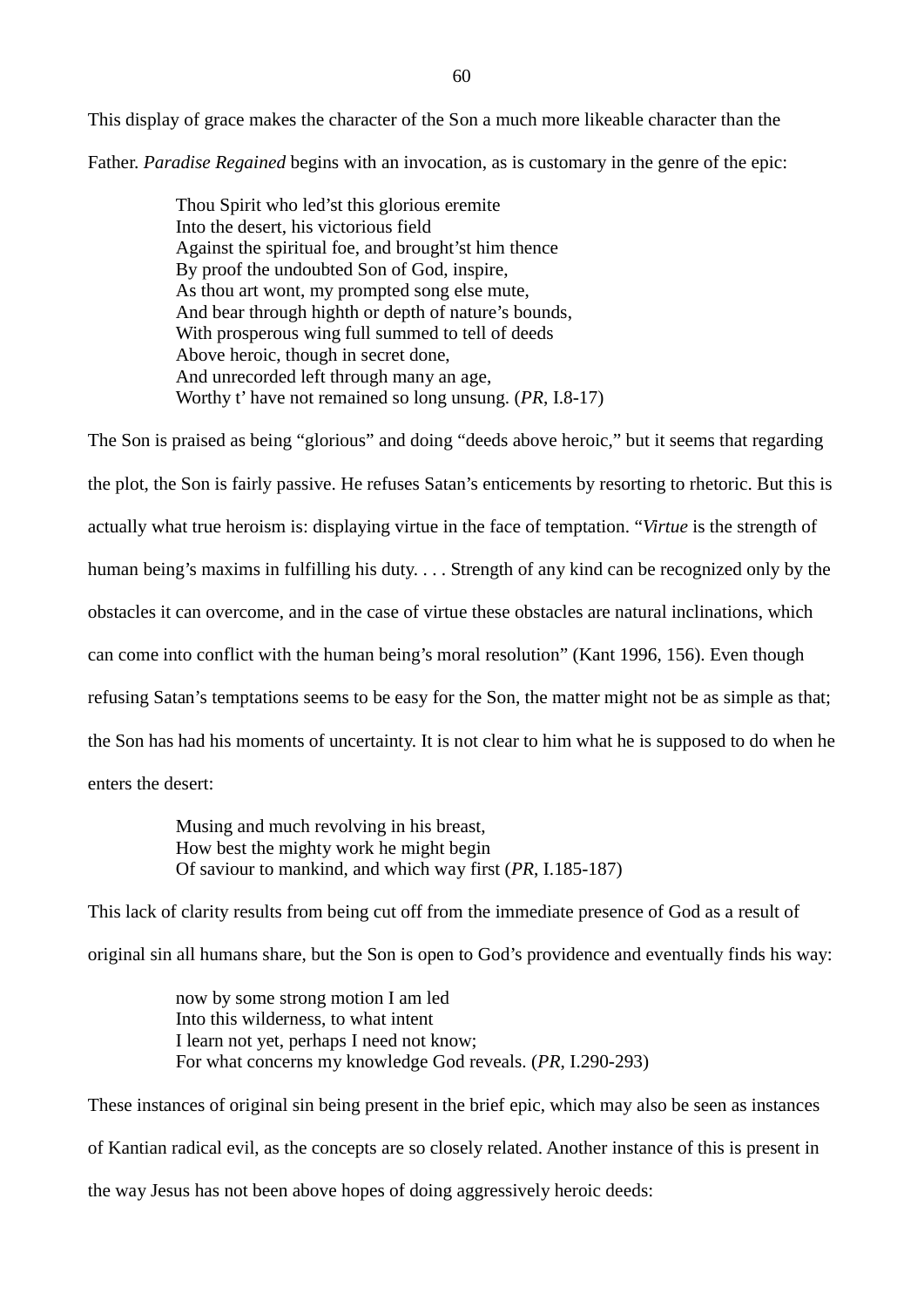victorious deeds Flamed in my heart, heroic acts, one while To rescue Israel from the Roman yoke, Then to subdue and quell o'er all the earth Brute violence and proud tyrannic power, Till truth were freed, and equity restored: Yet held it more humane, more heavenly first By winning words to conquer willing hearts, And make persuasion do the work of fear. (*PR*, I.215-223)

Jesus is unable "to subordinate self-love to duty, . . . spontaneously, without, as it were, giving selflove a hearing" (Allison 2002, 342), though he does manage to choose to do the right thing in the end. If the Son had given in to his urges, his story would have been completely different. One could imagine that he would share the faith of Solomon, David, or Samson, who were all once champions of faith, next punished because for displeasing God. All of their downfalls can be accounted to be caused by women: Solomon's concubines worshiped their own gods, David committed adultery and Samson was deceived by Delilah. It seems like the temptation that was discussed earlier, where Belial suggested that Satan "Set women in his eye and in his walk, / Among daughters of men the fairest found" (*PR*, II.153-154) is not so far-fetched as one might first assume.

Despite their apparent dissimilarities, the Son and Satan do share certain aspects, as Milton gives the role of "equivalent or narrative double of the Son" to Satan (Forsyth 2003, 13). I have already drawn attention to the matter of the morning star used to refer to the Son and Satan (and Comus) alike, but there are further examples of this doubling, for example in Satan's speech:

> I among the rest, Though not to be baptized, by voice from heaven Heard thee pronounced the Son of God beloved. Thenceforth I thought thee worth my nearer view And narrower scrutiny, that I might learn In what degree or meaning thou art called The Son of God, which bears no single sense; The Son of God I also am, or was, And if I was, I am; relation stands; All men are Sons of God. (*PR*, IV.511-520)

Satan argues that even though the Son is called the Son of God, it might mean only that he is human, and "Satan is indeed quite right to say that the phrase 'Son of God' bears no single sense"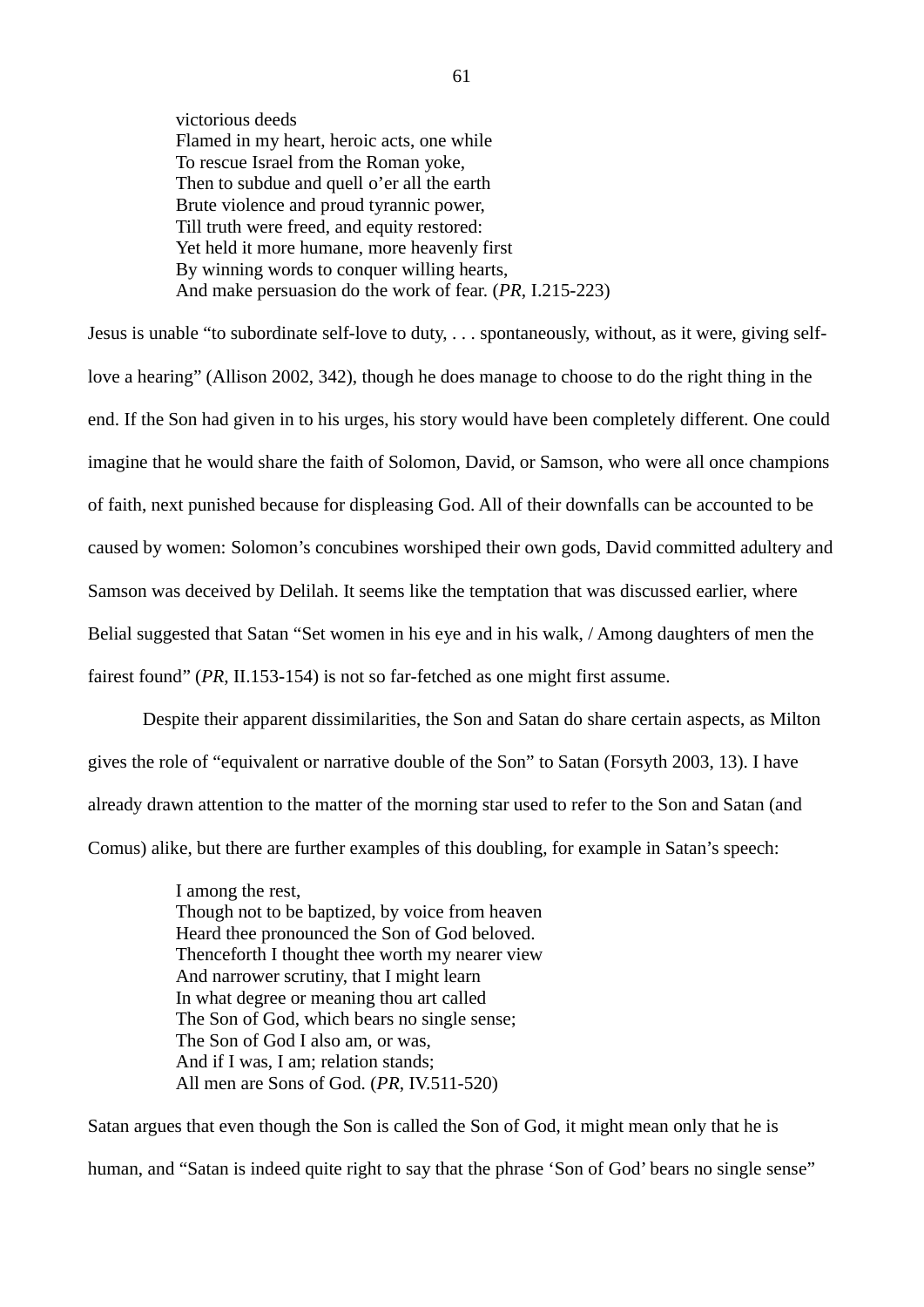(Forsyth 2003, 179). The humanity of both characters is also noted by Nancy Rosenfeld (2008, 122); she also raises the issue of Lucifer as the morning star, and how this image is connected with both the Son and Satan and concludes: "[t]he poet chooses to emphasize a similarity between Satan and Christ just as he is about to portray them both as humans." The passage she refers to is in the first Book of *Paradise Regained* where Satan and the Son meet for the first time. Satan is described as "an aged man in rural weeds" (*PR*, I.314) searching for lost sheep or gathering sticks for firewood. Incidentally, Jesus describes himself in the Bible as a vine with people as his branches that do not survive without him: "If a man abide not in me, he is cast forth as a branch, and is withered; and men gather them, and cast them into the fire, and they are burned" (John 15:6). There is also the well-known reference to Jesus as the Good Shepherd (for example, Ps.23 which begins: "The LORD is my shepherd") and fallen people as lost sheep (Jer. 50:6, Matt. 10:6, Luke 15:4). Satan can therefore be argued to be roaming the desert collecting souls of sinners as he goes.

Satan sees the Son as human: "For that to me thou seem'st the man" (*PR*, I.327). When Satan first discovers the Son at his baptism, he goes straight to his council of fallen angels to propose the best course of action. The fallen angels decide to send Satan "their great dictator" (*PR*, I.113) to tempt the Son.

> Milton seems to have been directed by two main ideas. The first is that the Son who is a human should be tempted by an opponent who also bears the character of a man. The second is that the Son's stance as an individual man, one who has not yet accepted leadership role similar to that which he had so easily undertaken in the battle against the fallen angels . . . , a young man struggling alone with issues of individual identity, should be counterpoised by an antagonist who is the leader of a group. (Rosenfeld 2008, 81)

All humans have faced the difficult decision between doing what is morally righteous and doing whatever they want and are aware of the immense perplexity of emotion one has to face in such a situation. Peer pressure is a very influential thing as we are social beings. But why is evil so enticing? Simply because humans are selfish, we want things that give us pleasure. To err is human. This is just what Milton utilizes in the temptations of his evil characters.

The lush enticements of Comus, the fine heroic speeches of Satan in *Paradise Lost* and

62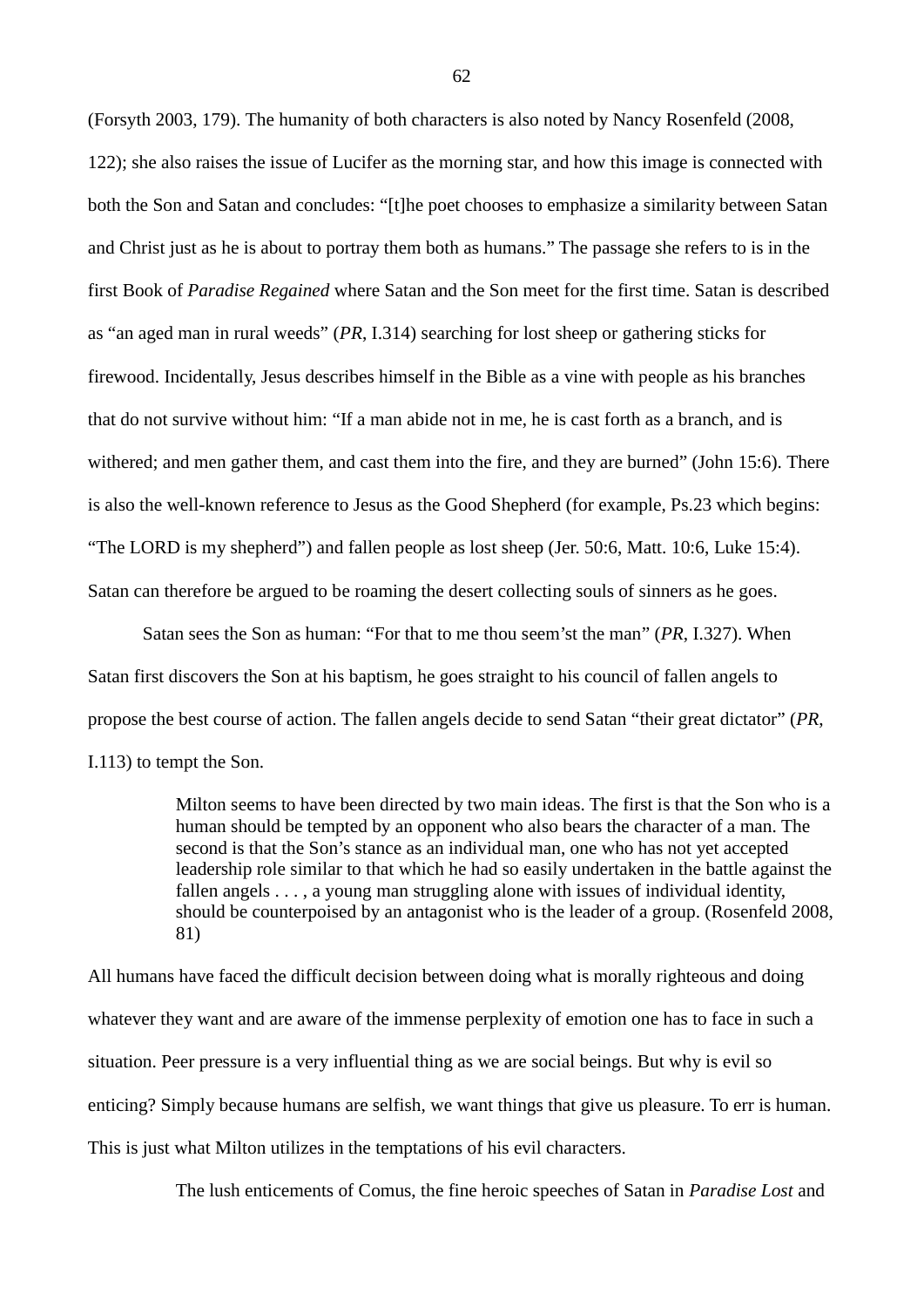his even more moving weariness and despair in *Paradise Regained* . . . – all of these may be designed to enhance our admiration for the characters who successfully resist such temptations, but they also force us to make a choice between good and evil and to recognize that this choice is much harder for us than for Milton's heroes. (Potter 1978, 74)

Satan's free will has caused his fall, as it caused the fall of Adam and Eve. The same free will enables human beings to place self-love over morality again and again. Rosenfeld (2008, 2) argues that the character of Satan in *Paradise Regained* "is indeed characterized by his humanity: the character is no longer an archangel or larger than life, no longer the embodiment of evil in the abstract, but rather embodies those impulses of the human that, though not necessarily evil in themselves, can lead one to commit evil." The choice between good and evil is much more difficult for humans since the fall because of the distance from God. The fall caused a separation from the knowledge of the perfect will of God and thus it is much harder to keep one's heart open to the word of God. Satan fell even harder, and he is, in some ways, unable to receive grace. We feel pity for a character who is so completely delusional and defeated that he, even after he has been muted, chooses to keep fighting a losing battle:

> Satan stood A while as mute confounded what to say, What to reply, confuted and convinced Of his weak arguing, and fallacious drift; At length collecting all his serpent wiles, With soothing words renewed, him thus accosts. (*PR*, III.1-6)

He has already lost and he knows it, but he still refuses to give up. This only adds to the pity the reader feels. The distance and isolation is exactly how "we recognize Satan as human because he is an individual, an entity who is aware of his separation from others" (Rosenfeld 2008, 103). In addition to this, we feel sorry for Satan who is fighting windmills even though there might be a way to, at least partial, salvation by repentance and obedience. We are forced to make our own way in the world. Religion and philosophy have developed for just this reason; we are constantly searching for guidance: "human beings are creatures created in God's own image as rational animals. As such, they seek the good, that is, they seek to realize their potential, to be human in an essential way.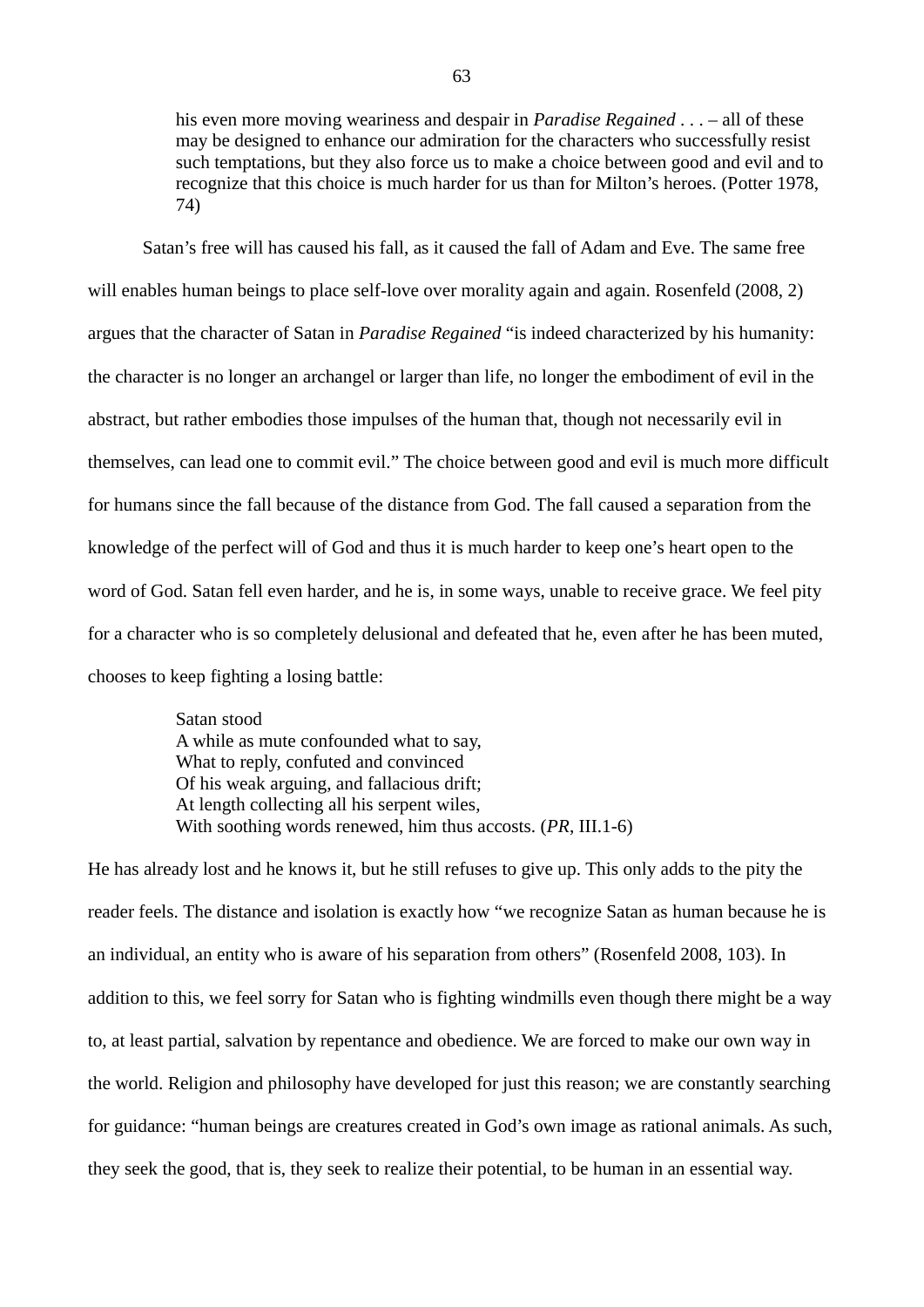Unfortunately, each of them is also a child of Adam and his sin. This sin, which damaged (though it did not destroy) human reason, makes it difficult for humans to find their way" (Gillespie 2006, 32).

This is what makes us human.

This Satan figure suffers pain, both physical and mental; he finds it difficult to maintain one specific emotion over a given length of time; he is noted for the ability to entertain opposing emotions simultaneously, both loving and hating the same object at the same time; his viewpoint is necessarily limited, as he lacks the omniscience of a god. His understandable confusion as to his – humanity's – place in the cosmic hierarchy is productive of sin. (Rosenfeld 2008, 129)

As Kant teaches, all humans do evil at some point. Rosenfeld (2008, 103) reasons that this impossibility to be perfectly good results from the human tendency to be dynamic in nature. Human beings are forced to make the choice between moral law and self-love on a daily basis, and no one can avoid making the wrong choice at least once.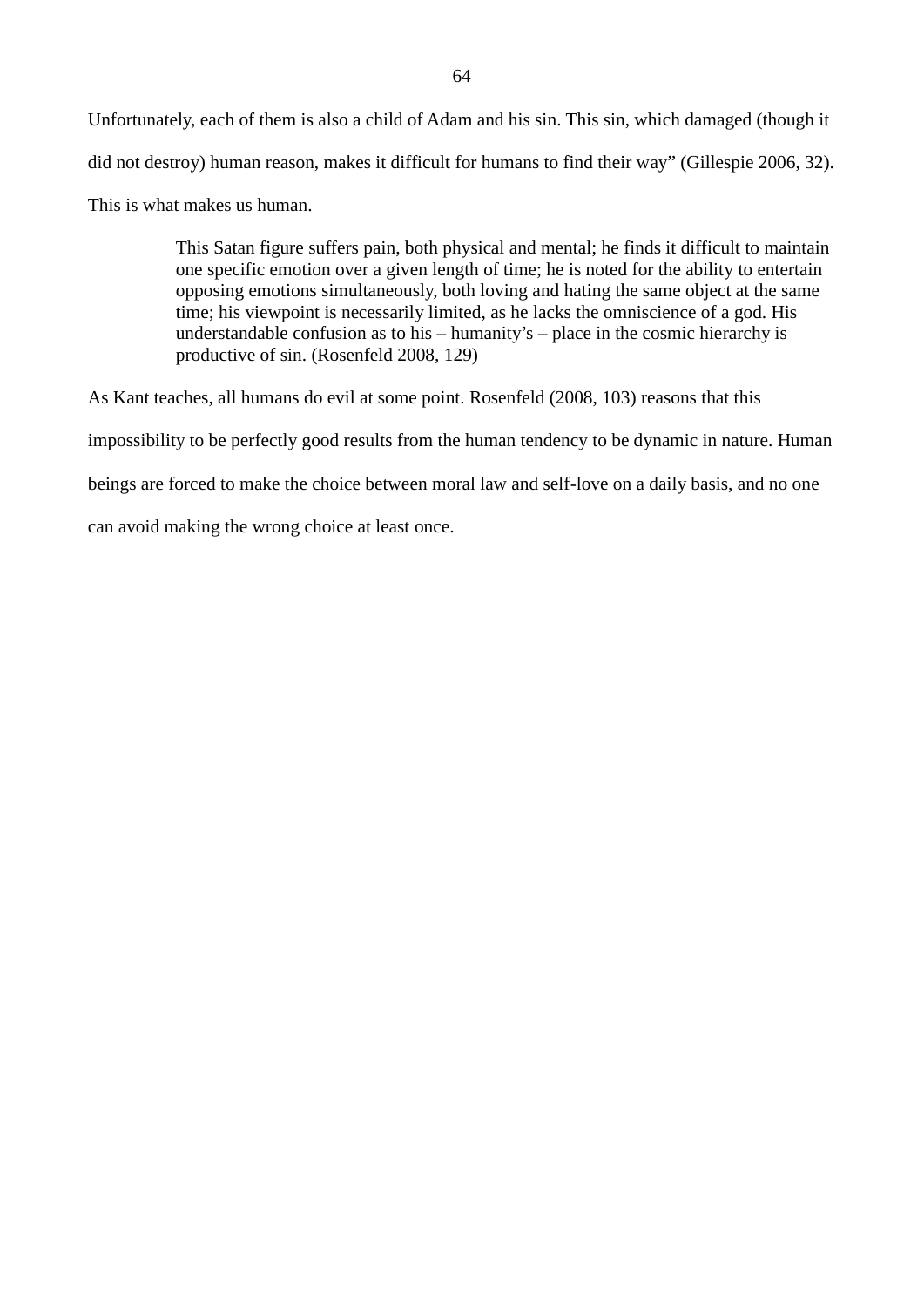4 Conclusion

The definition of evil is slippery and difficult to make. If we take the Kantian definition as the basis we come to the conclusion that every one of us does commit evil acts, but this does not make us evil. This seems to be hard to accept on an emotional level as applying to everyone; we tend to refer to Hitler, Charles Manson and Stalin as evil people. Even non-violent criminals, like Bernie Madoff, are labeled evil. But when it comes to the fact that we all do selfish things which are evil, we are extremely reluctant to call ourselves evil. So what is the difference? There is none according to Kant. He (Kant 1996, 189) argues that no man is without a conscience. Even Hitler was human, and we must treat him as one. "I cannot deny all respect to even a vicious man as a human being" (Kant 1996, 210). We cannot rationally regard some people as monsters according to the degree of evil they commit. If we did, who would then decide where the line is drawn? If murder is evil, how can the execution of that evil person be somehow less evil, as he or she is as human as was their victim? The human tendency to isolate and eradicate unfamiliar entities is not by all means a thing of the past. Although I have mentioned the Holocaust several times, racism and extremism are in no way gone from the world. The recent public discussion in Finland has been dominated by people who claim to be critical of immigration. This has only proven to be a socially acceptable way of displaying racism. The frightening movement towards isolation and nationalism in politics is not only found in Finland. The True Finns party is not the only one of its kind in the Nordic countries: Sweden has also been battling with the growing support of Sweden Democrats and Denmark has the Danish People's Party. With the global depression, many countries in the European Union have been displaying signs of Eurosceptisms. This can only be a result from selfishness and fear of the unknown. People tend to look back to the good old days when everything was better than it is now, even though the economies of these countries were not in any way separated from the rest of the world. We forget too easily what the truth is. The evil known is not in any way better than the evil unknown. This is why we should be concerned with the study of evil even in the modern rational times we live in. And we should not be afraid of the conversation about evil, even though there is no

65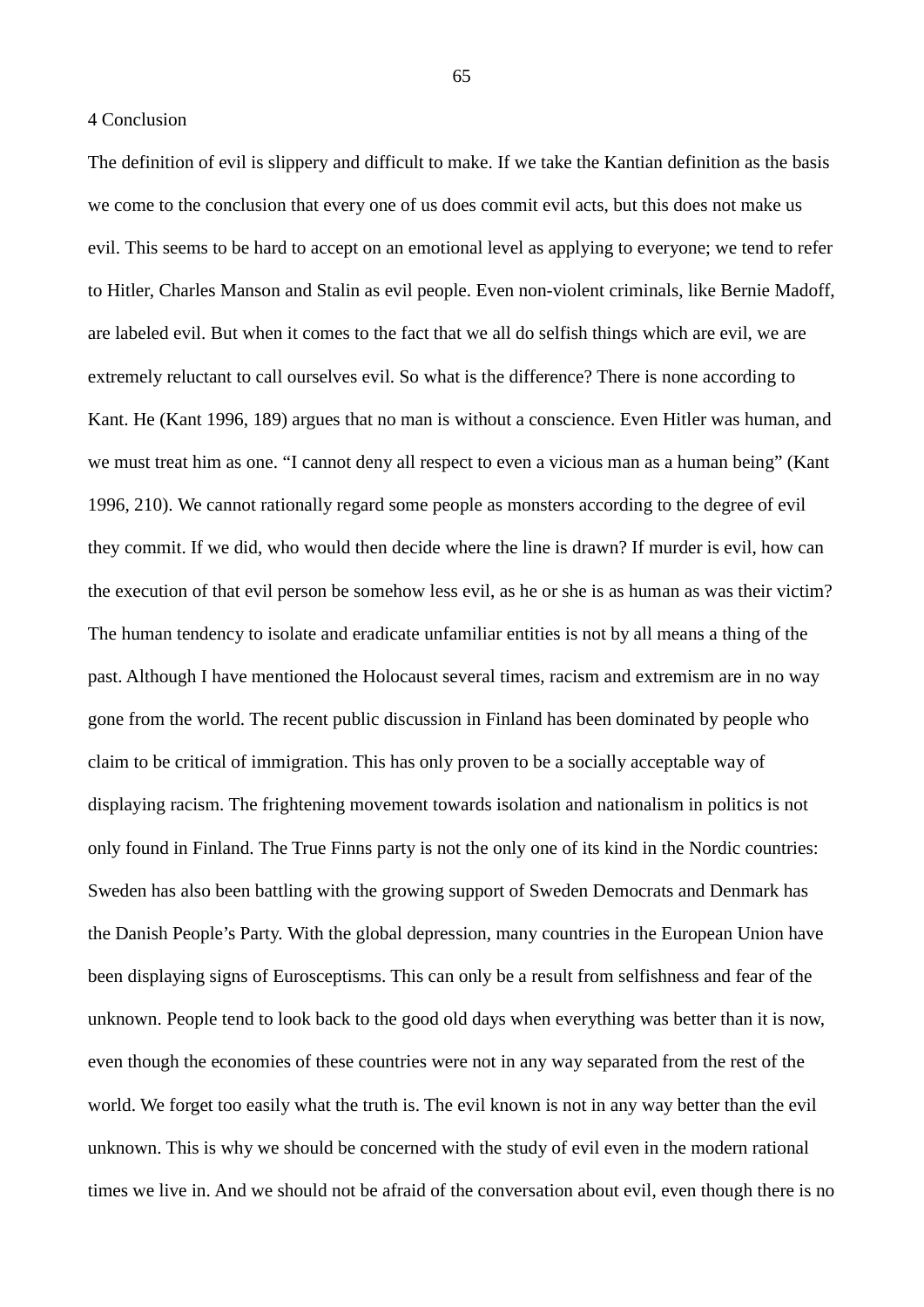universally accepted origin for evil or solution for the problem of it. Despite the large variety of theories available and even though the views on evil differ greatly from each other, they do share some common ground: "Christian and non-Christian now believe that, even if we do not share a common belief in God, we can at least agree about actions that are evil" (Hauerwas 2006, 36). The debate over the problem of evil has helped to reinforce socially acceptable moral code, which is often enforced with law. If we cannot agree on why evil exists, we can still create a set of moral values we want to uphold.

Although I have used the Kantian concept of evil here as some sort of a competitor with Christianity, I want to emphasize that Kant did not try to deny the existence of God, he was merely trying to offer a philosophical explanation for the problem of evil. And as one notices very early, there are a lot of similarities; the different theories of evil are mixed together. It does not, then, come as a surprise that Kant actually used Milton's works in illustrating his newly formed philosophical concepts (Budick 2010, 12). Claire Colebrook (2008, 64) has also noticed the connection, but from another perspective: Milton's characters willingly (in a very Kantian fashion) choose evil.

When one applies the Kantian approach to *A Masque*, it becomes clear that there are other characters beside Comus, who do evil things in the masque. After a close examination of *A Masque* – whatever one's concept of evil might be – one stumbles on to the fact that the masque is not a clear instance of the battle between good and evil. It reveals that it is extremely difficult to label people as either good or evil, but a lot of the actions done are selfish, thus evil: "[n]o being is in itself evil or marked by evil as a quality, for evil is that capacity for any being to turn away from its proper potential" (Colebrook 2008, 80). This represents a grim worldview, where all people do evil things. But, as Danielson (1982, 174-177) argues, we need evil in order for good to appear.

> As man, though perfect, Christ's first intuition was of goodness. One may think that he did not need to know good through evil; but his mission requires acting in the world, and evil has helped, or else the drama means nothing. Evil has provided the opportunity, and the apparatus, for the soul descended into self to define that self in terms of the world; to recover the common likeness of the soul to the God transcending and uniting

66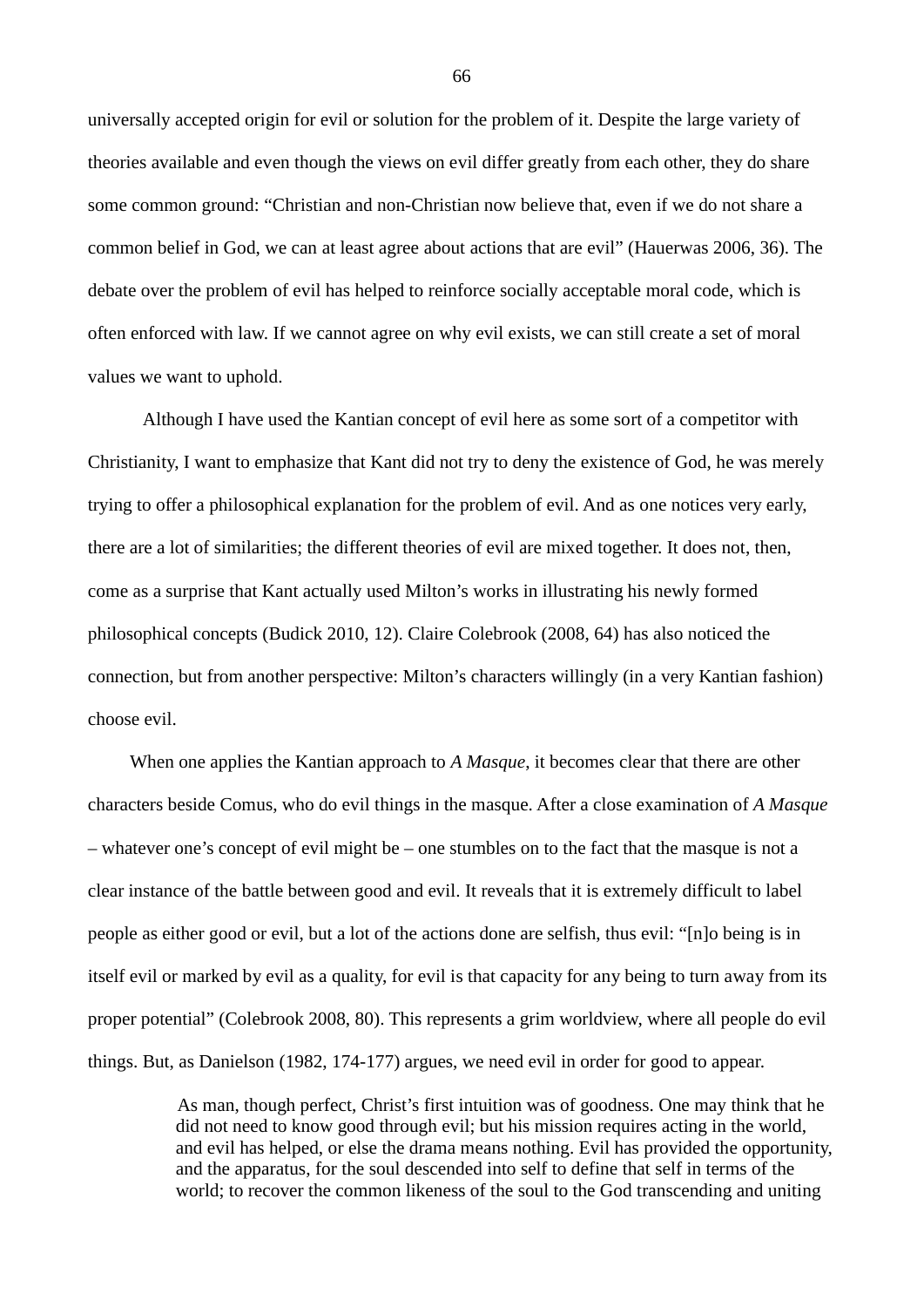all souls . . . Satan has got the control of some of the worlds enterprises, but his power is 'usurped,' and not complete; nor is the world incorrigibly rotten. Christ is not the first to refuse the false allurements of Satan (Stein 1965, 130-131).

There is something soothing in this passage after deeming all human beings as the same as Stalin. It is indeed vital that we see the good as well as the evil in the world or the hope in humanity would surely be lost. And, as Milton (*Areopagitica*, 515-516) claims:

> I cannot praise a fugitive and cloister'd vertue, unexercis'd & unbreath'd, that never sallies out and sees her adversary, but slinks out of the race, where that immortall garland is to be run for, not without dust and heat. Assuredly we bring not innocence into the world, we bring impurity much rather: that which purifies us is triall, and triall is by what is contrary. That vertue therefore which is but a youngling in the contemplation of evill, and knows not the utmost that vice promises to her followers, and rejects it, is but a blank vertue, not a pure; her whitenesse is but an excrementall whitenesse.

We need our virtue tried, just like Kant suggests (1996, 156), or else it is not really virtue.

The question remains why would Milton go to such lengths to create such villains that make it easy for the reader to identify with? Is he, as Blake (2001, 1380) suggested "of the Devil's party without knowing it?" I agree with Neil Forsyth (2003, 71) on the matter as he suggests that Milton did not want to make the choice between good and evil as easy as possible for the reader, and thus created such complex and appealing characters. Be as it may, this thesis has been an excursion to the battle between good and evil in literature and I have not been making any effort to solve the problem of evil; as it happens, "the problem of evil remains a challenge that is never completely overcome" (Ricoeur 1985, 644). I have merely been trying to create a novel approach to Milton's works in a more modern way. Without adhering to conventional Christian reading of a 17th Century writer, we will discover new possibilities in literature studies. Very few ideas are completely original, the way to progress depends on the ingenuity of application of those ideas.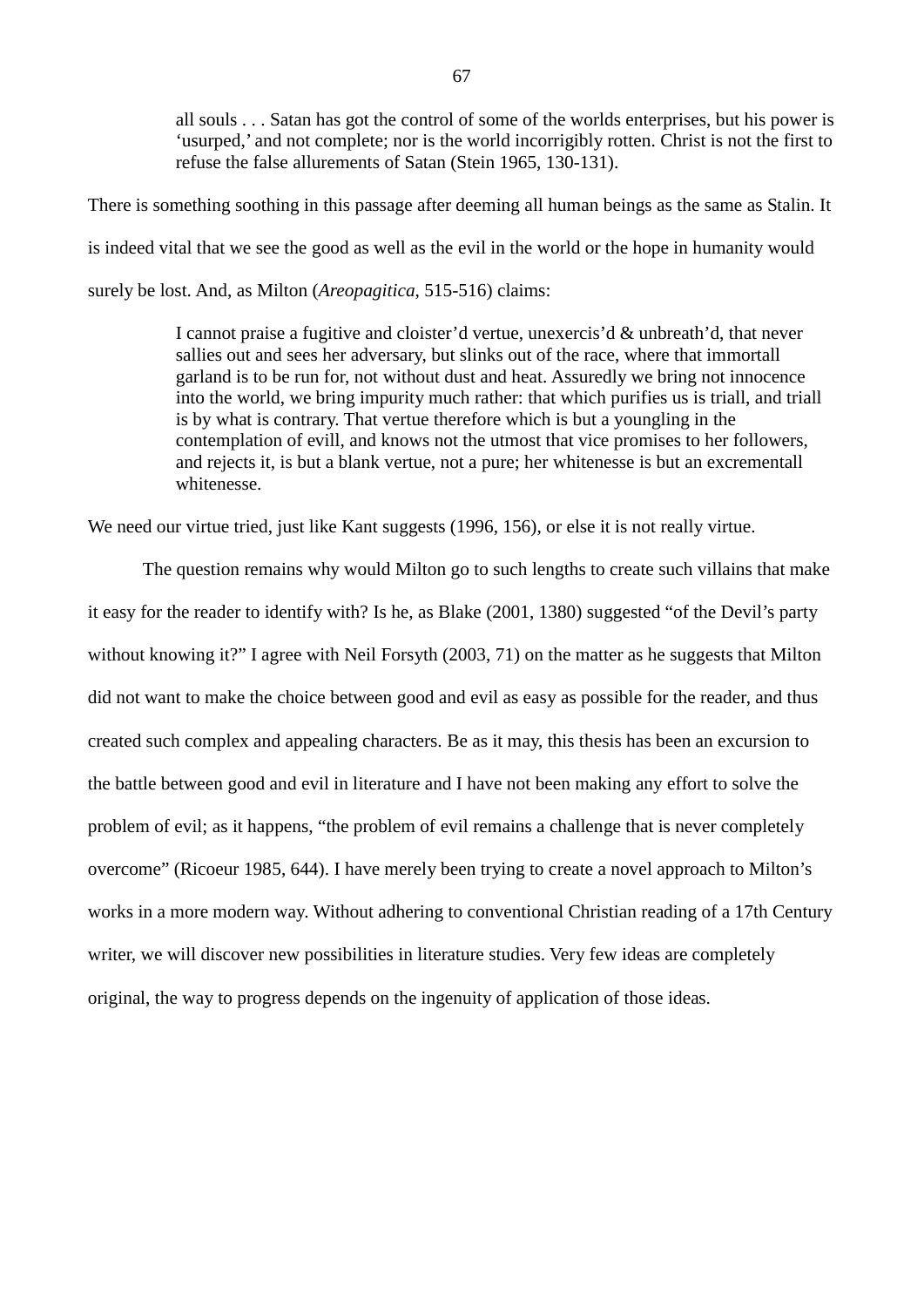Bibliography

Allison, Henry E. 2002. "On the Very Idea of a Propensity to Evil."*The Journal of Value Inquiry* 36: 337-348.

St Augustine. 1984. (1467). *City of God*. London: Penguin Books.

Bernstein, Richard J. 2001. "Radical Evil: Kant at War with Himself." In *Rethinking Evil: Contemporary Perspectives*, ed. María Pía Lara. 27-45. Berkeley: University of California Press.

*The Bible*. King James Version.

Birmingham, Peg. 2003. "Holes of Oblivion: The Banality of Radical Evil." Hypatia 18, 1: 80-103

Blake, William. 2001 (1793). "The Marriage of Heaven and Hell" In The Norton Anthology of English Literature. Ed. M.H. Abrams, Stephen Greenblatt. New York: W. W. Norton & Company, 2001, 1378-1388.

"Blending Classical, Pastoral, and Religious Imagery in *Comus*." Ed. Helen L. Hull, Meg F. Pearson & Erin A. Sadlack. [Internet] College Park, Maryland University. Available from [<http://www.mith.umd.edu/comus/final/cemyth.htm](http://www.mith.umd.edu/comus/final/cemyth.htm)>. [12.11.2007]

Bradford, Richard. 2001. *The Complete Critical Guide to John Milton*. London: Routledge.

*Brewer's Concise Phrase and Fable*, ed. Betty Kirkpatrick. 1999. London: Cassell & Co.

Bryson, Michael. 2002. "'That far be from thee': Divine Evil and Justification in *Paradise Lost*."*Milton Quarterly* 36, 2: 87-105.

Budick, Sanford. 2010. *Kant and Milton*. Cambridge: Harvard University Press, 2010.

Cabrera, Isabel. 2001. "Is God Evil?" In *Rethinking Evil: Contemporary Perspectives*, ed. María Pía Lara. 17-26. Berkeley: University of California Press.

Carey, John. 1999. "Milton's Satan." In *The Cambridge Companion to Milton* 2<sup>nd</sup> Edition, ed. Dennis Danielson, 160-174. Cambridge: Cambridge University Press.

Colebrook, Claire. 2008. *Milton, Evil and Literary History*. London : Continuum.

Danielson, Dennis Richard. 1982. *Milton's Good God*. Cambridge: Cambridge University Press.

---------. 1999. "The Fall and Milton's theodicy." In *The Cambridge Companion to Milton* 2<sup>nd</sup> Edition, ed. Dennis Danielson, 144-159. Cambridge: Cambridge University Press.

Den Boer, William. 2011. "'Cum delectu': Jacob Arminius's (1559–1609) Praise for and Critique of Calvin and His Theology."*Church History and Religious Culture* 91, 1-2: 73-86.

Dobranski, Stephen B. 1999. "Milton's social life." In *The Cambridge Companion to Milton* 2<sup>nd</sup> Edition, ed. Dennis Danielson, 1-24. Cambridge: Cambridge University Press.

Fallon, Stephen M. 1999. "Milton's Arminianism and the authorship of 'De doctrina Christiana.'"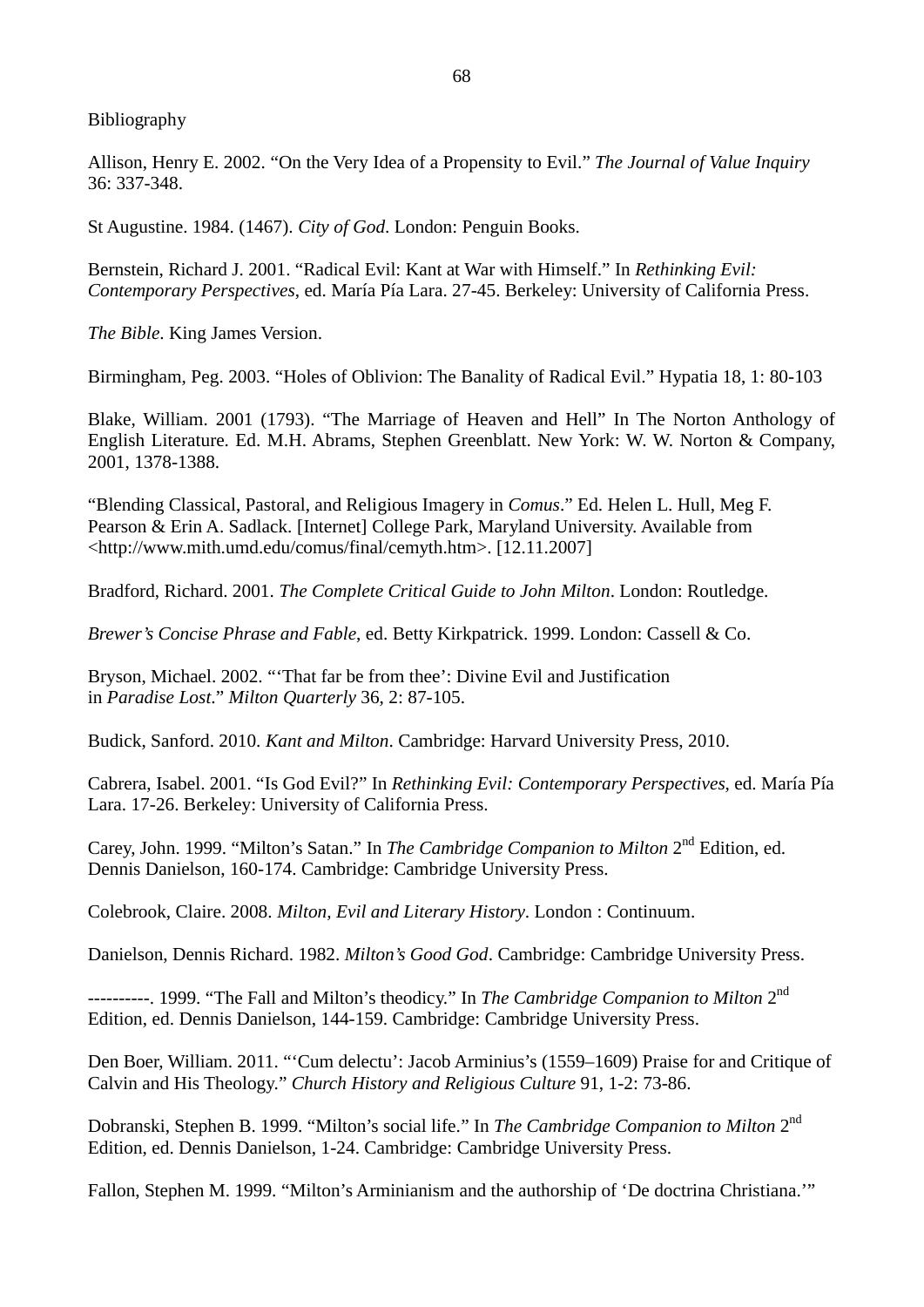*Texas Studies in Literature and Language* 41, 2: 103-127. Accessed online via Literature Resource **Center** 

Flannagan, Roy. 1989. "Comus." In *The Cambridge Companion to Milton*, ed. Dennis Danielson, 21-34. Cambridge: Cambridge University Press.

Forsyth, Neil. 2000. "*Paradise Lost* and The Origin of 'Evil': Classical or Judeo-Christian?" *International Journal of the Classical Tradition* 6, 4: 516-548.

----------. 2003. *The Satanic Epic*. Princeton: Princeton University Press.

Frye, Northrop. 1956. "The Typology of *Paradise Regained*."*Modern Philology*, 53, 4: 227-238.

Garcia, Ernesto V. 2002. "A Kantian Theory of Evil."*The Monist* 83, 2: 194-209.

Gillespie, Micheal Allen. 2006. "Where Did All the Evils Go?" In *Naming Evil, Judging Evil*, ed. Ruth Weissbourd Grant. 15-34. Chicago: University of Chicago Press.

Goldsmith, Steven. 1987. "The Muting of Satan: Language and Redemption in *Paradise Regained*." *Studies in English Literature, 1500-1900* 27, 1: 125-140.

Grimm, Stephen R. 2002. "Kant's Argument for Radical Evil."*European Journal of Philosophy* 10, 2: 160-177.

Harent, Stéphane. 1911. "Original Sin."*The Catholic Encyclopedia*. Vol. 11. New York: Robert Appleton Company. [Internet] Available from [<http://www.newadvent.org/cathen/11312a.htm>](http://www.newadvent.org/cathen/11312a.htm). [22.5.2013]

Hauewas, Stanley. 2006. "Seeing Darkness, Hearing Silence: Augustine's Account of Evil." In *Naming Evil, Judging Evil*, ed. Ruth Weissbourd Grant. 35-52. Chicago: University of Chicago Press.

Johnson, Robert. 2004. *Kant's Moral Philosophy*. [Internet] Stanford: Stanford University. Available from <[http://plato.stanford.edu/entries/kant-moral/>](http://plato.stanford.edu/entries/kant-moral/). [Accessed 5 December 2007]

Kahn, Sholom J. 1953. "The Problem of Evil in Literature."*The Journal of Aesthetics and Art Criticism* 12, 1: 98-110.

Kant, Immanuel. 1996 (1797). *The Metaphysics of Morals*. Ed. and Trans. Mary Gregor. Cambridge : Cambridge University Press.

----------. 1998 (1788). *Critique of Practical Reason*. Ed. G. Heath King and Ronald Weitzman. Trans. H. W. Cassier. Milwaukee : Marquette University Press.

----------. 2002 (1785). *Groundwork for the Metaphysics of Morals*. Ed. and Trans. Allen W. Wood. New Haven: Yale University Press.

McCloskey, H. J. 1962. "The Problem of Evil."*Journal of Bible and Religion* 30, 3: 187-197.

Milton, John. 1953 (1642). *Reason of Church-Government*. In *Complete Prose Works of John Milton*, volume I, ed. Don M. Wolfe. 746-861. New Haven: Yale University Press Ltd.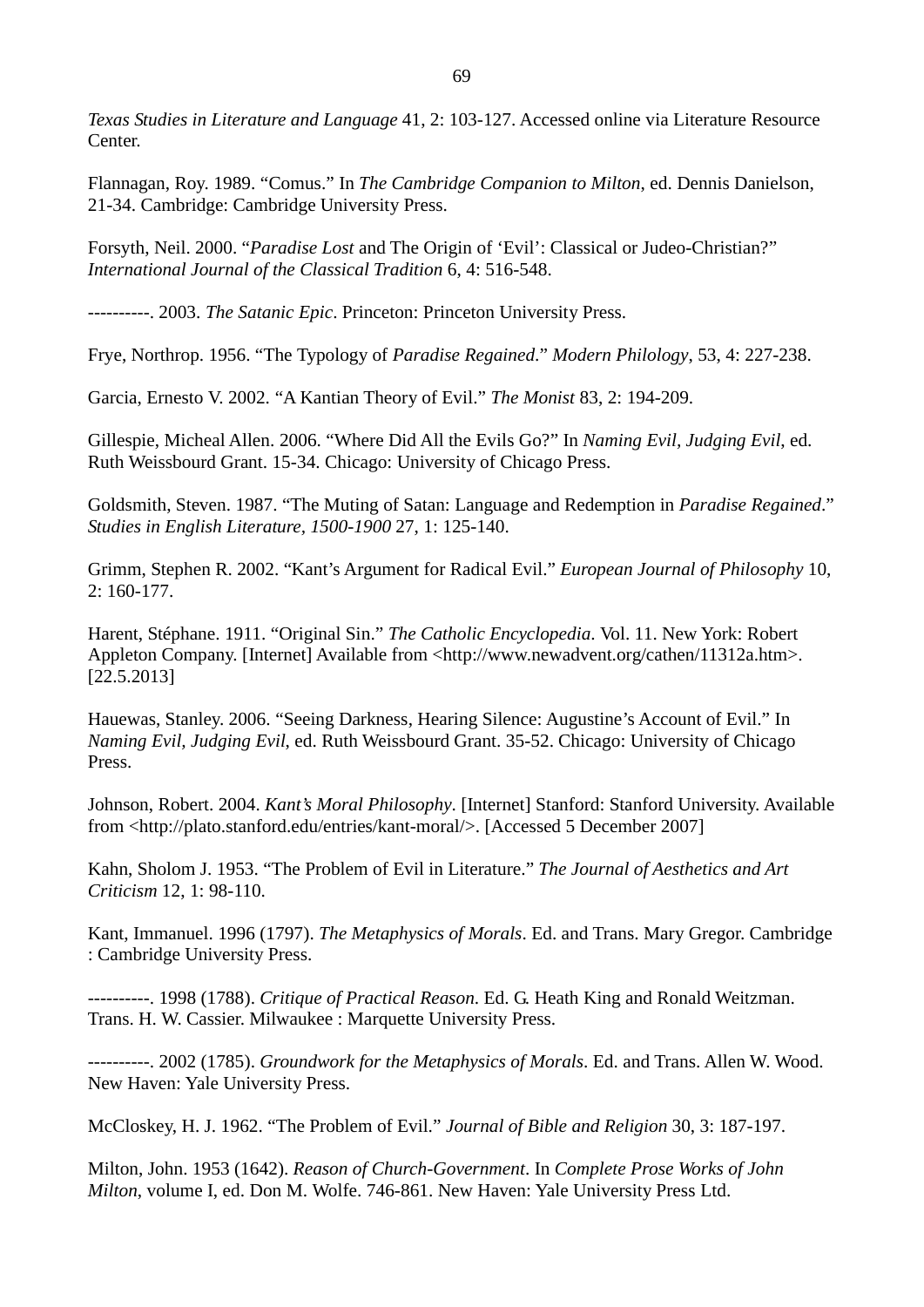70

----------. 1959 (1644). *Areopagitica*. In *Complete Prose Works of John Milton*, volume II, ed. Ernest Sirluck. 486-570. New Haven: Yale University Press Ltd.

----------.1973 (1823). *Christian Doctrine*. In *Complete Prose Works of John Milton*, volume VI, ed. Maurice Kelley, trans. John Carey. New Haven: Yale University Press Ltd.

----------. 1980 (1634). *A Masque presented at Ludlow Castle, 1634*. In *The Poems of John Milton*, ed. John Carey and Alastair Fowler. London: Longman Group Limited.

----------. 1980 (1671). *Paradise Regained*. In *The Poems of John Milton*, ed. John Carey and Alastair Fowler. London: Longman Group Limited.

----------. 1980 (1674). *Paradise Lost*. In *The Poems of John Milton*, ed. John Carey and Alastair Fowler. London: Longman Group Limited.

Neiman, Susan. 2001. "What's the Problem of Evil?" In *Rethinking Evil: Contemporary Perspectives*, ed. María Pía Lara. 27-45. Berkeley: University of California Press.

*The New Webster's International Encyclopedia* 5th Edition, ed. Michael D. Harkavy. 1999. Naples: Trident Press International.

Orgel, Stephen. 2003. "The Case for Comus."*Representations*, 81: 31-45.

*OED Online*. [Internet] Available from [<http://www.oed.com/view/Entry/65386?isAdvanced=false&result=3&rskey=wYEwq7&>](http://www.oed.com/view/Entry/65386?isAdvanced=false&result=3&rskey=wYEwq7&). [2.6.2013]

Patrides, C. A. 1966. *Milton and the Christian Tradition*. London: Oxford University Press.

Potter, Lois. 1978. *A Preface to Milton*. London : Longman.

"Predestination" in *Theopedia*. [Internet] Available from [<http://www.theopedia.com/Predestination>](http://www.theopedia.com/Predestination). [22.5.2013]

Radzinowicz, Mary Ann. 1999. "How Milton read the Bible: the case of *Paradise Regained*." In The Cambridge Companion to Milton 2<sup>nd</sup> Edition, ed. Dennis Danielson, 202-218. Cambridge: Cambridge University Press.

Reid, Loius Arnaud. 1925. "Evils and Evil."*International Journal of Ethics* 36, 1: 18-30.

Resetarits, Cheryl Rogers. 2006. "The Fairy-tale Elements of Milton's *Comus*."*Fabula* 47: 79-89.

Ricoeur, Paul. 1985. "Evil, a Challenge to Philosophy and Theology." Trans. David Pellauer. *Journal of the American Academy of Religion* 53, 4: 635-648.

Rosenfeld, Nancy. 2008. *The Human Satan in Seventeenth-Century English Literature: From Milton to Rochester*. Aldershot: Ashgate Publishing Limited.

Shuger, Debora. 1997. "'Gums of Glutinous Heat' and the Stream of Consciousness: The Theology of Milton's *Maske*."*Representations*, 60: 1-21.